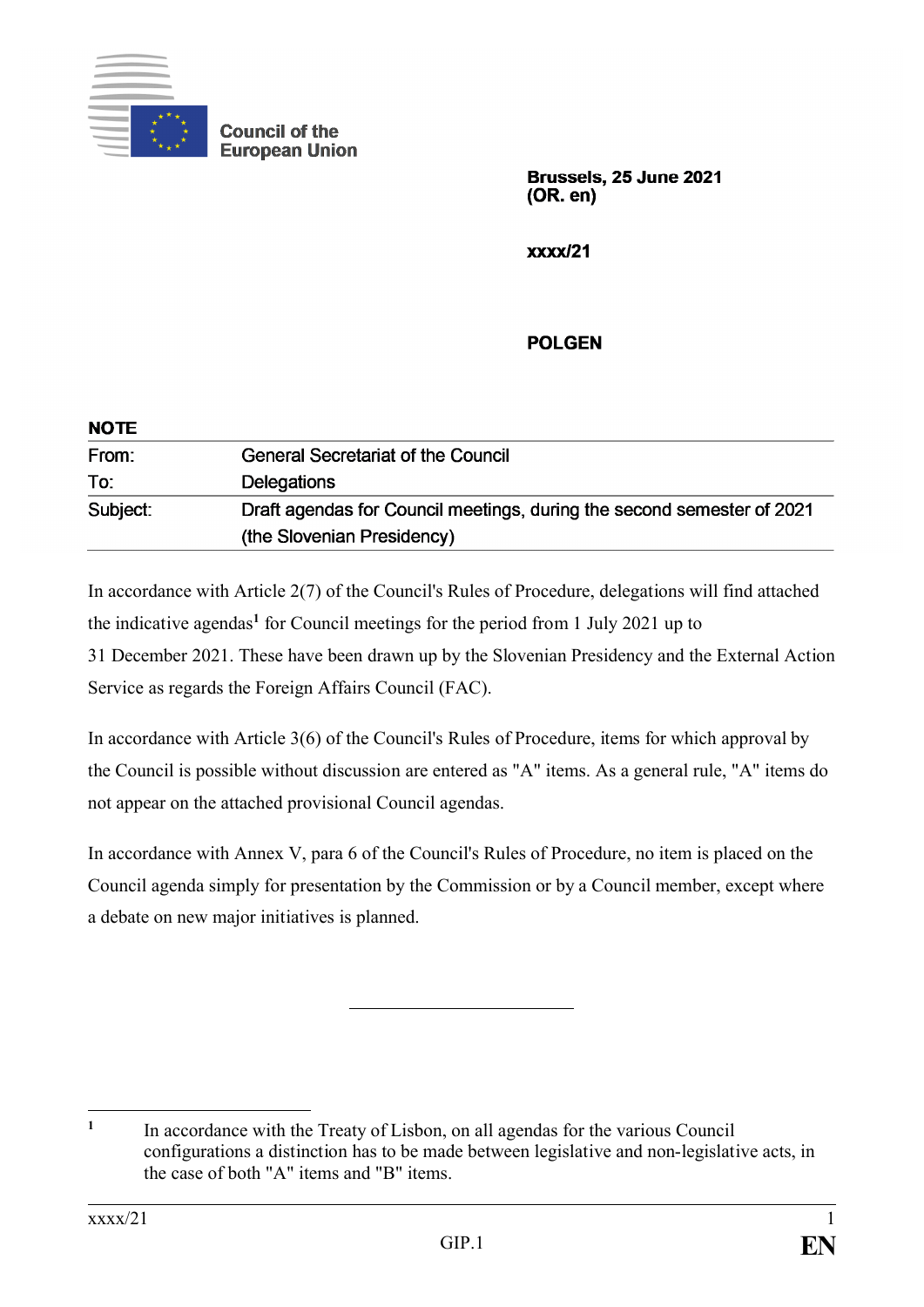### **The Slovenian Presidency - 2nd semester 2021 Draft Work Programme for Council meetings**

#### **Prepared by COREPER (Part 2)**

| <b>COUNCIL</b>                                  | <b>DATE</b>       |               |           |         |                                                      |                 |
|-------------------------------------------------|-------------------|---------------|-----------|---------|------------------------------------------------------|-----------------|
|                                                 | <b>July</b>       | <b>August</b> | September | October | <b>November</b>                                      | <b>December</b> |
| <b>GENERAL AFFAIRS</b>                          |                   |               | 21        | 19      | 18 (Cohesion)<br>23                                  | 14              |
| <b>FOREIGN AFFAIRS</b>                          | 12                |               |           | 18      | 11 (Trade)<br>15<br>16 (Defence)<br>19 (Development) | 13              |
| <b>ECONOMIC AND</b><br><b>FINANCIAL AFFAIRS</b> | 13<br>23 (Budget) |               |           | 5       | 9<br>12 (Budget)                                     | 7               |
| <b>JUSTICE AND HOME</b><br><b>AFFAIRS</b>       |                   |               |           | $7 - 8$ |                                                      | $9-10$          |

## **Prepared by COREPER (Part 1)**

| <b>COUNCIL</b>                                                                                | <b>DATE</b> |               |                                              |                           |                                                            |                                            |
|-----------------------------------------------------------------------------------------------|-------------|---------------|----------------------------------------------|---------------------------|------------------------------------------------------------|--------------------------------------------|
|                                                                                               | <b>July</b> | <b>August</b> | September                                    | October                   | <b>November</b>                                            | <b>December</b>                            |
| <b>EMPLOYMENT, SOCIAL</b><br>POLICY, HEALTH AND<br><b>CONSUMER AFFAIRS</b>                    |             |               |                                              | 15 (Empl. &<br>Soc. Pol.) |                                                            | 6 (Empl $\&$<br>Soc. Pol.)7<br>(Health)    |
| <b>COMPETITIVENESS</b><br>(INTERNAL MARKET,<br><b>INDUSTRY, RESEARCH</b><br><b>AND SPACE)</b> |             |               | 28 (Research)<br>29 (Int Market<br>$&$ Ind.) |                           | 25 (Int Market)<br>$&$ Ind.)<br>26<br>(Research/Spa<br>ce) |                                            |
| <b>TRANSPORT,</b><br><b>TELECOMMUNICATIONS</b><br><b>AND ENERGY</b>                           |             |               |                                              |                           |                                                            | 2 (Energy)<br>3 (Telecom)<br>9 (Transport) |
| <b>AGRICULTURE AND</b><br><b>FISHERIES</b>                                                    | Poss. 19    |               | Poss. 13                                     | $11 - 12$                 | 15-poss. 16                                                | $13 - 14$                                  |
| <b>ENVIRONMENT</b>                                                                            |             |               |                                              | Poss. $6$                 |                                                            | 20                                         |
| EDUCATION, YOUTH,<br><b>CULTURE AND SPORT</b>                                                 |             |               |                                              |                           | 29<br>(Education/Yo<br>uth)<br>30<br>(Sports/Cultur<br>e)  |                                            |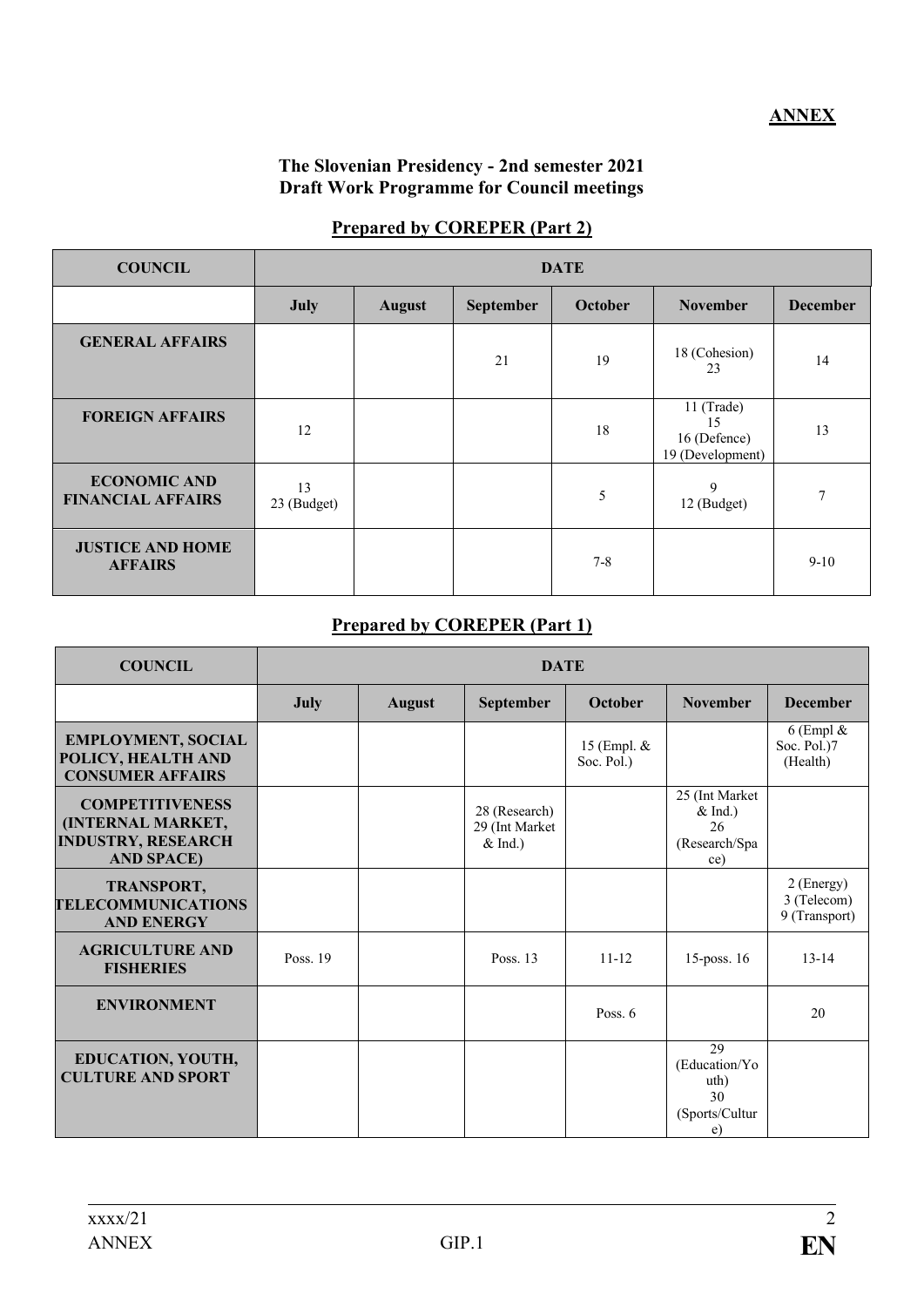## **INDEX**

| EMPLOYMENT, SOCIAL POLICY, HEALTH AND CONSUMER AFFAIRS COUNCIL |
|----------------------------------------------------------------|
| COMPETITIVENESS COUNCIL (INTERNAL MARKET, INDUSTRY, RESEARCH   |
|                                                                |
|                                                                |
|                                                                |
|                                                                |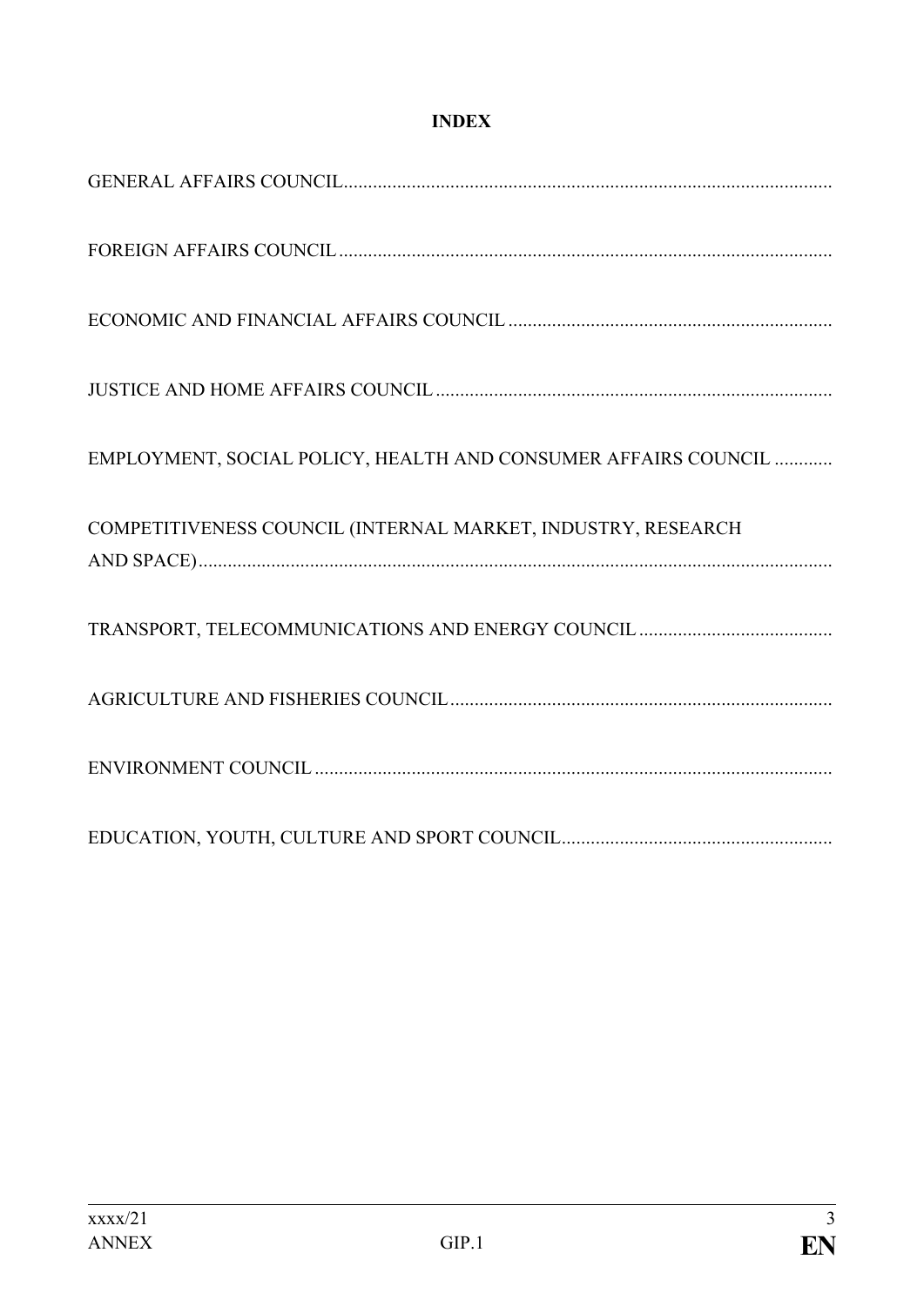# **GENERAL AFFAIRS COUNCIL BRUSSELS – 21 SEPTEMBER 2021**

Adoption of the agenda

(poss.) Approval of "A" items

- a) Non-legislative list
- b) Legislative list (Public deliberation in accordance with Article 16(8) of the Treaty on European Union)

## **Non-legislative activities**

Presentation of the priorities of the Slovenian Presidency

Preparation of the European Council on 21-22 October 2021: Annotated Draft Agenda *Exchange of views*

COVID-19 EU coordination *State of play*

(poss.) EU-UK relations *State of play*

Legislative programming: a) Annual Foresight Report b) Letter of intent *Presentation by the Commission Exchange of views*

冏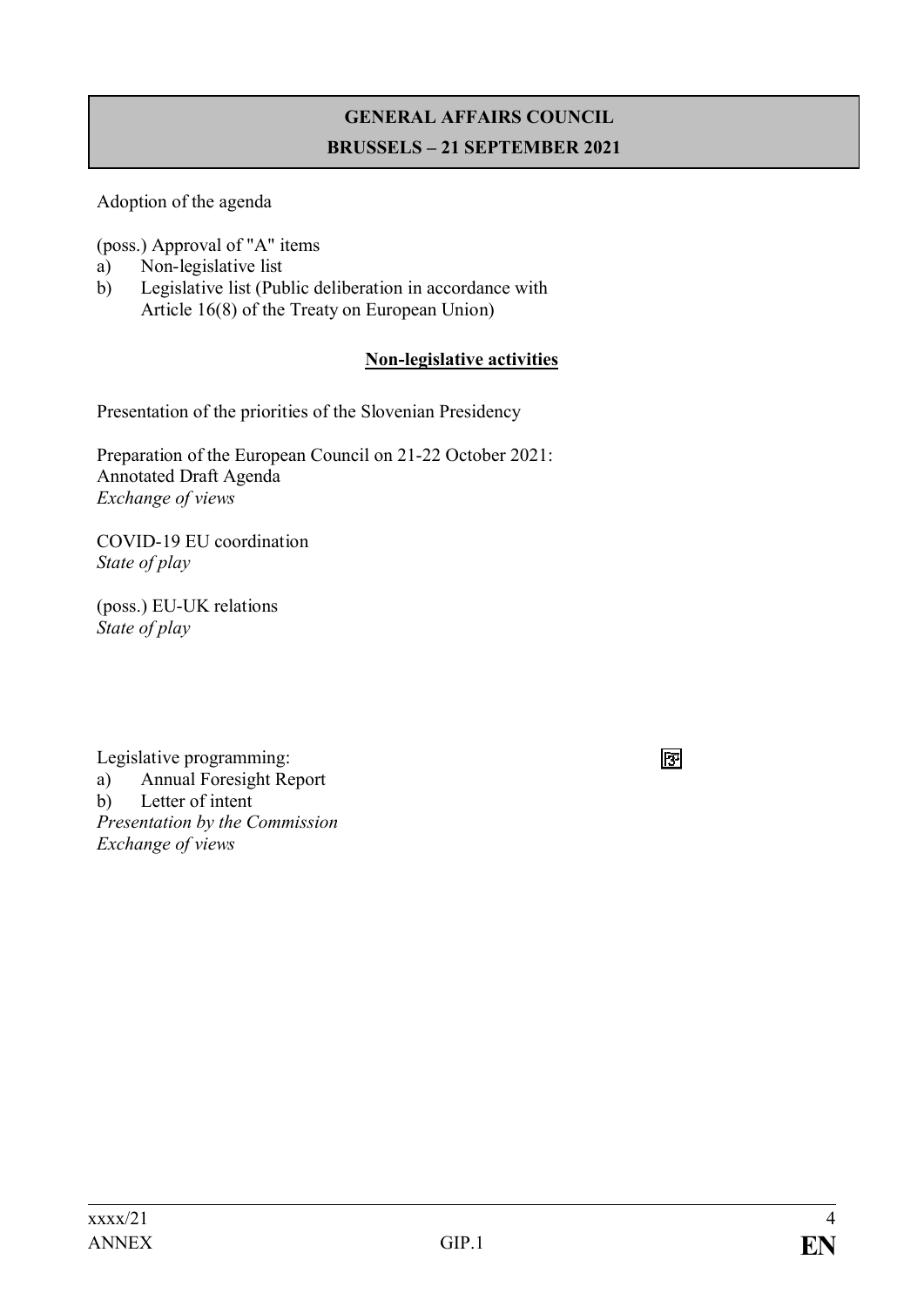(poss.) Conference on the Future of Europe *Information from the Presidency*

Resolutions, decisions and opinions adopted by the European Parliament *(likely to become an A item)*

Any other business

 $\boxed{5}$ Public debate (Article 8(3) of the Council's Rules of Procedure)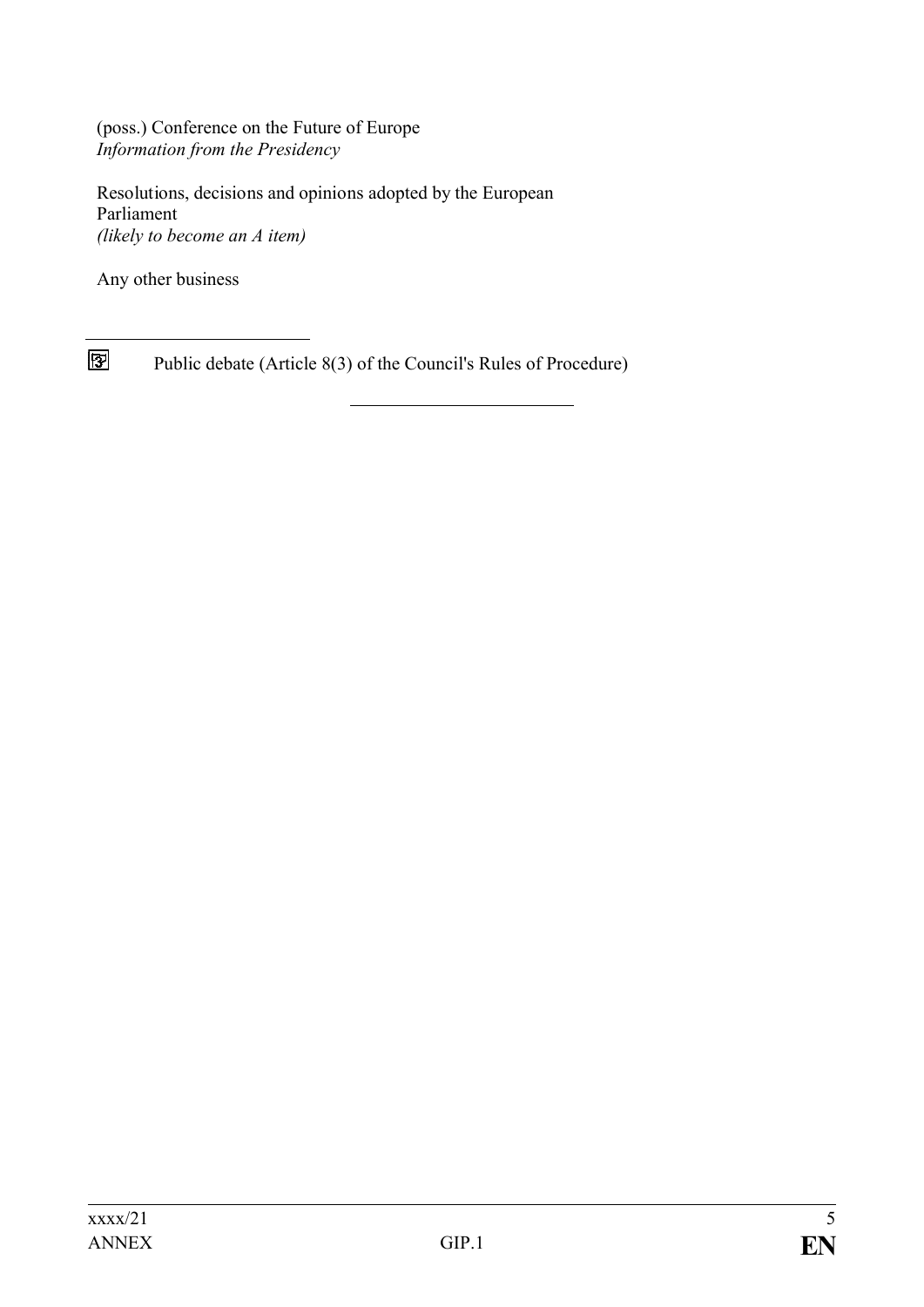## **GENERAL AFFAIRS COUNCIL LUXEMBOURG – 19 OCTOBER 2021**

Adoption of the agenda

(poss.) Approval of "A" items

- a) Non-legislative list
- b) Legislative list (Public deliberation in accordance with Article 16(8) of the Treaty on European Union)

## **Non-legislative activities**

Preparation of the European Council on 21-22 October 2021: Conclusions *Exchange of views*

Annual rule of law dialogue: horizontal discussion *Exchange of views*

(poss.) Conference on the Future of Europe *Information from the Presidency*

(poss.) Conclusions on Resilience *Approval*

Resolutions, decisions and opinions adopted by the European Parliament *(likely to become an A item)*

Any other business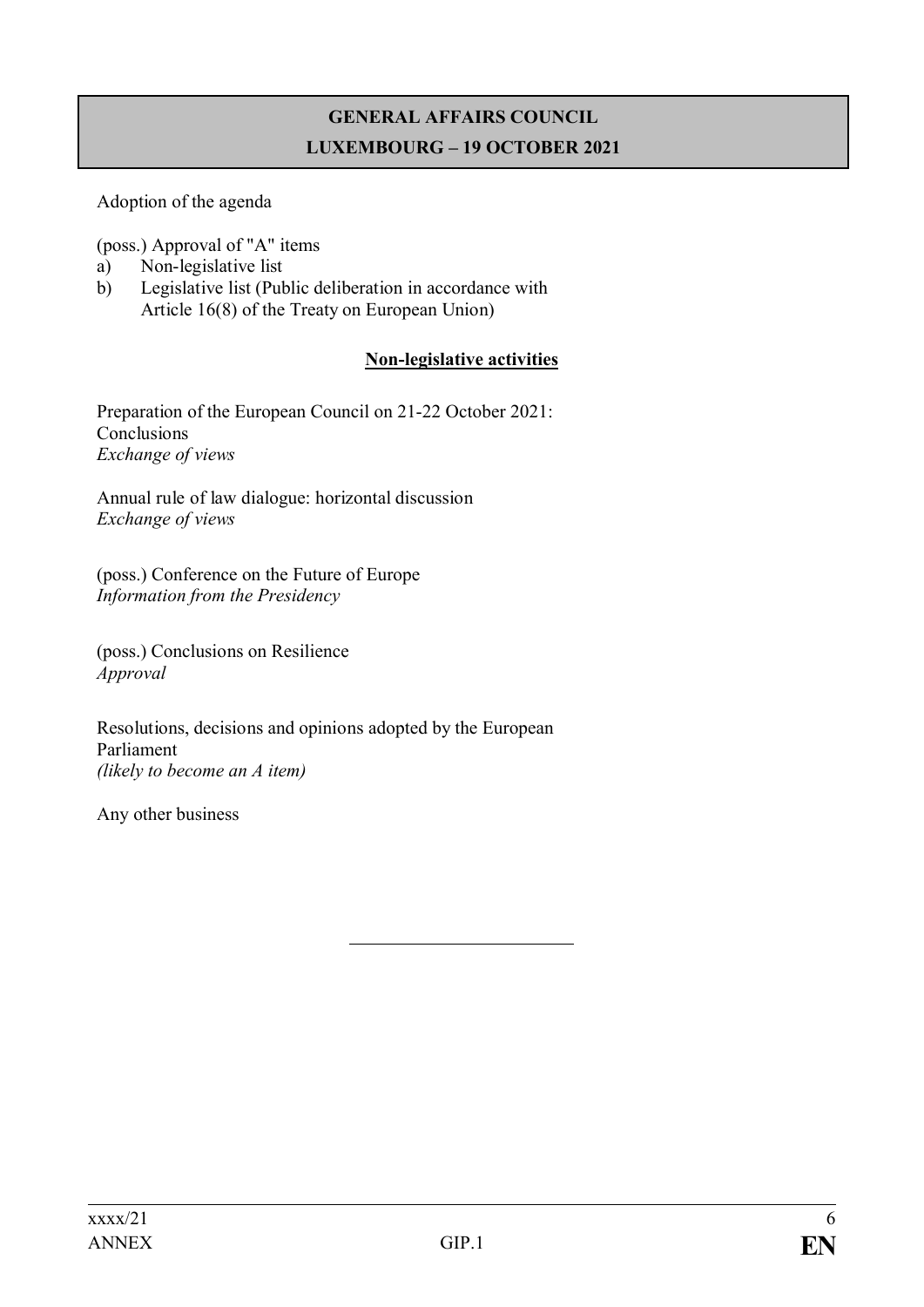# **GENERAL AFFAIRS COUNCIL - COHESION POLICY BRUSSELS - 18 NOVEMBER 2021**

Adoption of the agenda

(poss.) Approval of "A" items

- a) Non-legislative list
- b) Legislative list (Public deliberation in accordance with Article 16(8) of the Treaty on European Union)

## **Non-legislative activities**

Implementation of cohesion policy: lessons learnt from 2014-2020 programming period and opportunities and challenges for the coming years *Policy debate*

Resolutions, decisions and opinions adopted by the European Parliament *(likely to become an A item)*

Any other business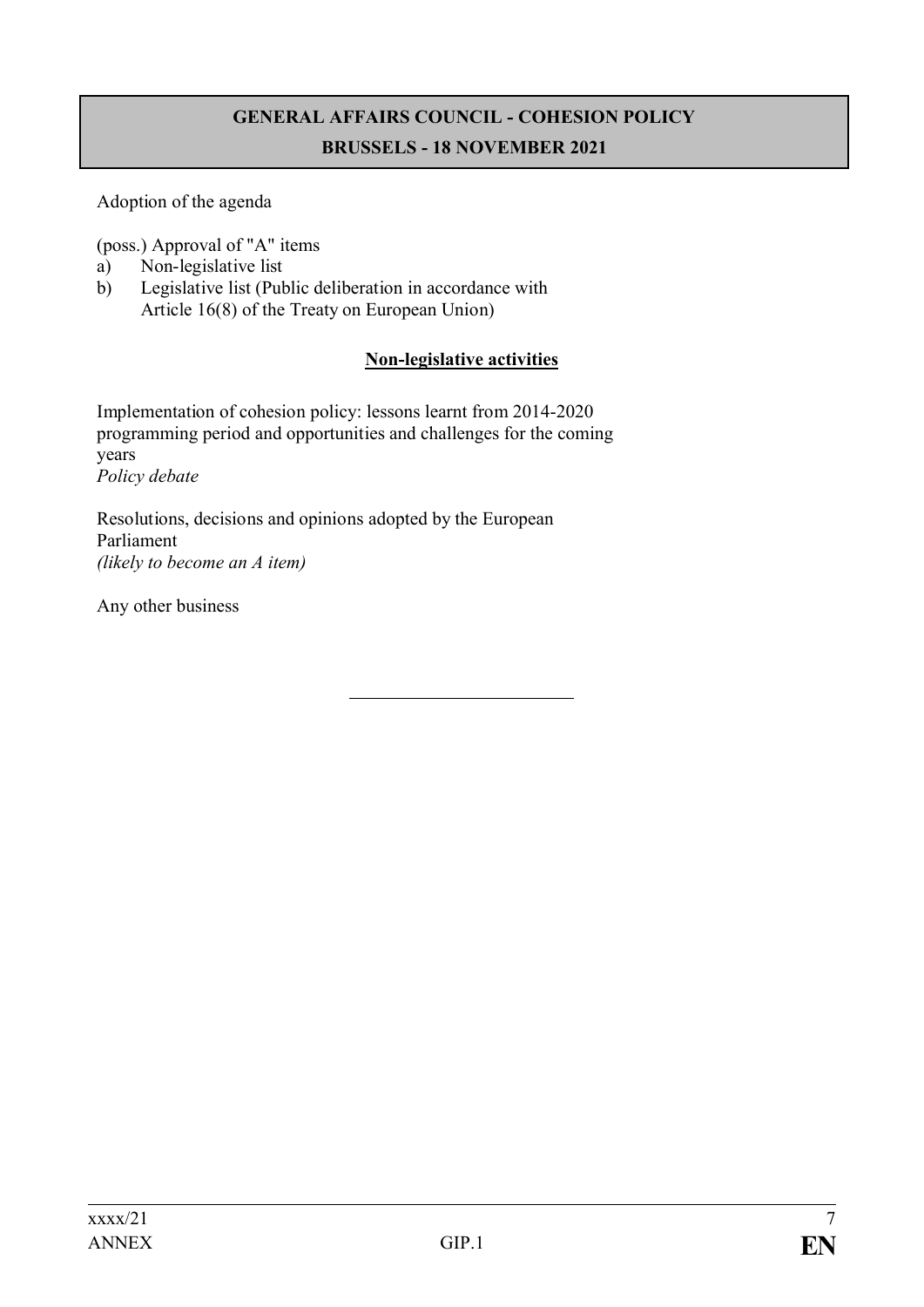# **GENERAL AFFAIRS COUNCIL BRUSSELS - 23 NOVEMBER 2021**

#### Adoption of the agenda

(poss.) Approval of "A" items

- a) Non-legislative list
- b) Legislative list (Public deliberation in accordance with Article 16(8) of the Treaty on European Union)

#### **Non-legislative activities**

Preparation of the European Council on 16-17 December 2021: Annotated Draft Agenda *Exchange of views*

COVID-19 EU coordination *State of play*

(poss.) Conclusions on the Enlargement and Stabilisation and Association process *Approval*

Annual rule of law dialogue: country-specific discussion *Exchange of views*

Legislative Programming: Commission's work programme for 2022 *Presentation by the Commission Exchange of views*

(poss.) Conference on the Future of Europe *Information from the Presidency*

European Semester 2022 - Roadmap *Presentation by the Presidency and the incoming Presidency*

Resolutions, decisions and opinions adopted by the European Parliament *(likely to become an A item)*

Any other business



Public debate (Article 8(3) of the Council's Rules of Procedure)

冏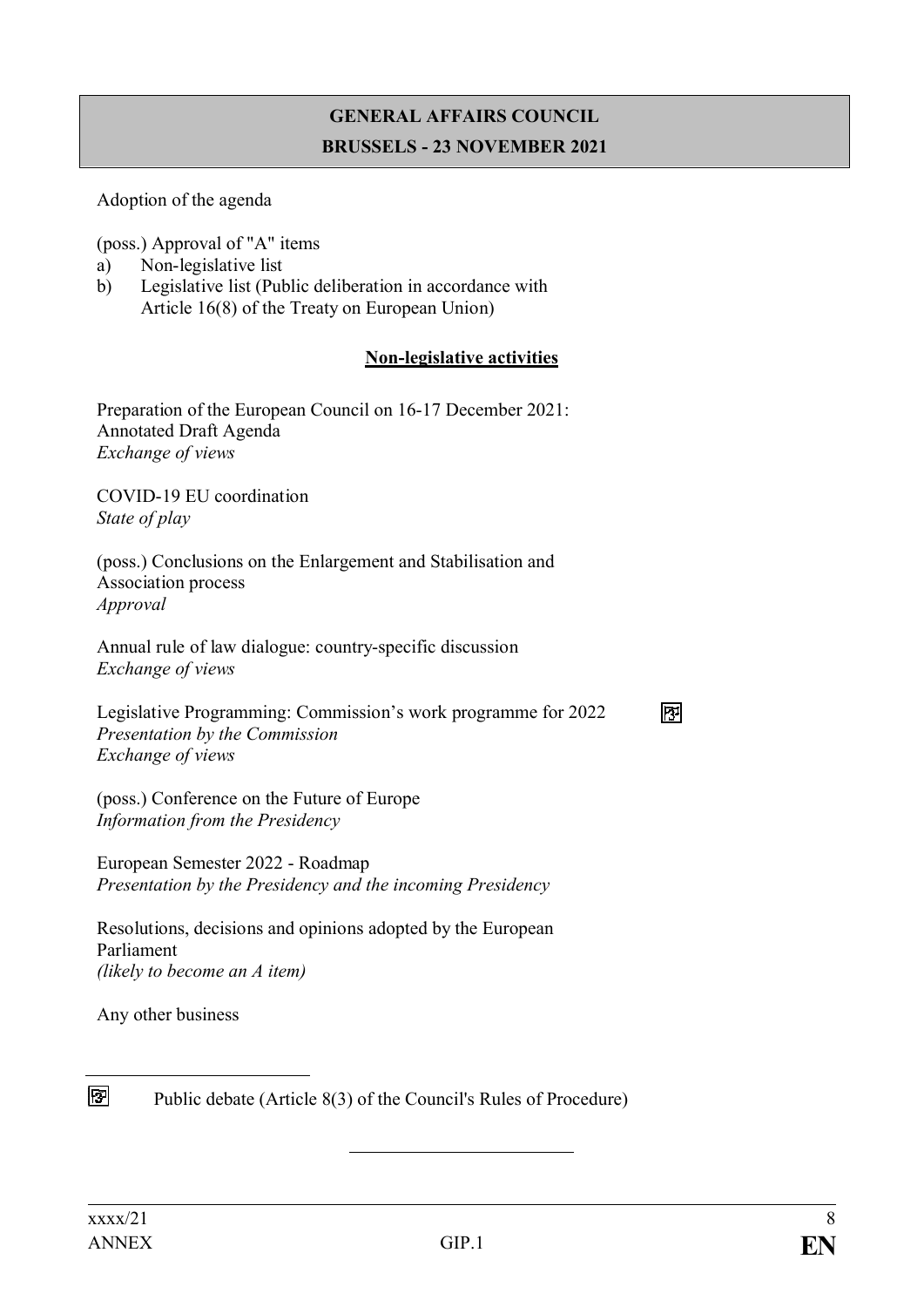## **GENERAL AFFAIRS COUNCIL BRUSSELS - 14 DECEMBER 2021**

Adoption of the agenda

(poss.) Approval of "A" items

- a) Non-legislative list
- b) Legislative list (Public deliberation in accordance with Article 16(8) of the Treaty on European Union)

## **Non-legislative activities**

冋

Preparation of the European Council on 16-17 December 2021: Conclusions *Exchange of views*

(poss.) EU-UK relations *State of play*

| Legislative Programming: Joint Declaration on the EU legislative |  |
|------------------------------------------------------------------|--|
| priorities for 2022                                              |  |
| Approval                                                         |  |

(poss.) Conference on the Future of Europe *Information from the Presidency*

European Democracy Action Plan *State of play*

(poss.) Rule of law in Poland / Article 7(1) TEU reasoned proposal *State of play / Hearing*

(poss.) Values of the Union in Hungary / Article 7 (1) TEU reasoned proposal *State of play / Hearing*

Resolutions, decisions and opinions adopted by the European Parliament *(likely to become an A item)*

Any other business



Public debate (Article 8(3) of the Council's Rules of Procedure)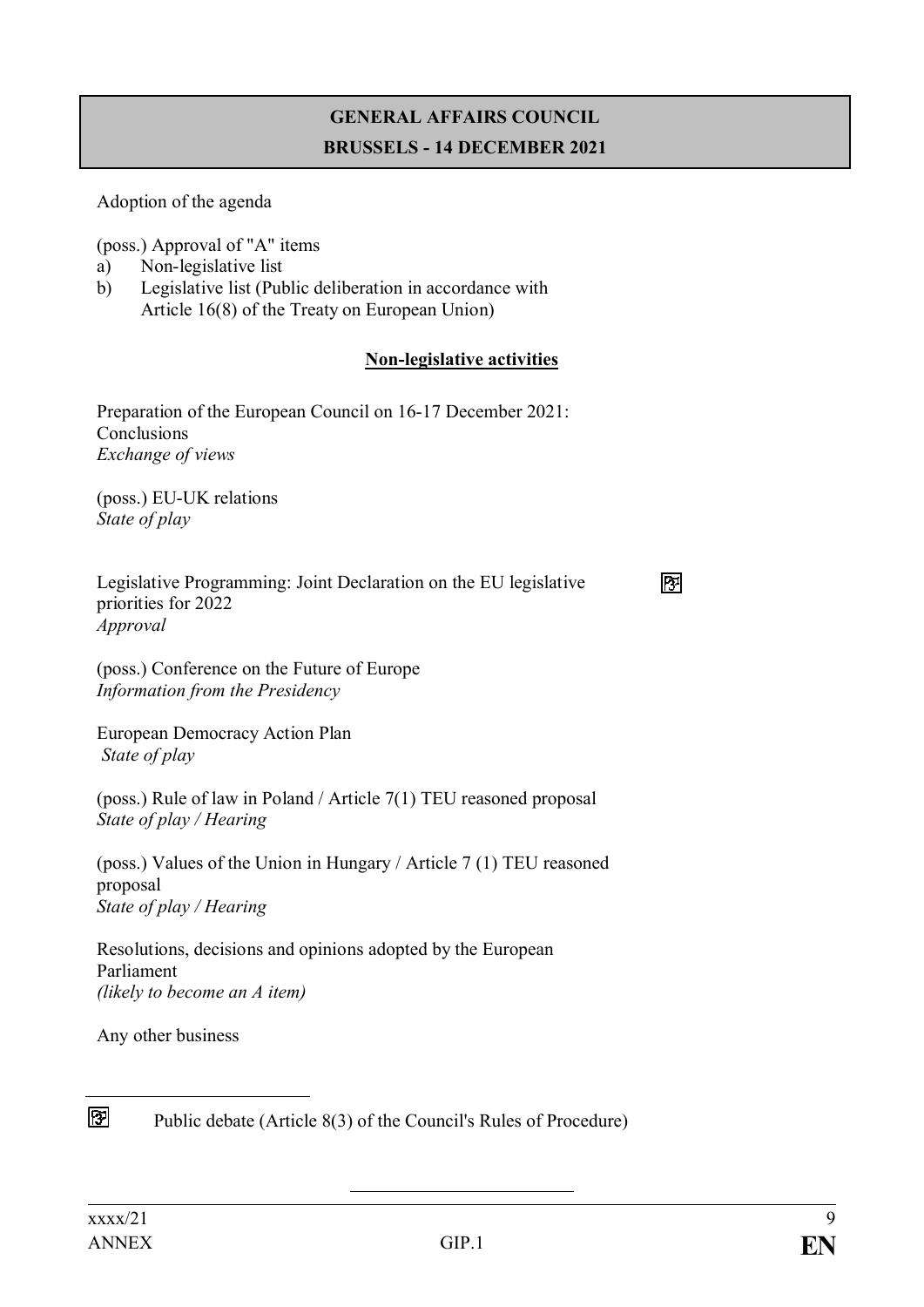# **FOREIGN AFFAIRS COUNCIL**

#### **BRUSSELS – 12 JULY 2021**

### Adoption of the agenda

(poss.) Approval of "A" items

- a) Non-legislative list
- b) Legislative list (Public deliberation in accordance with Article 16(8) of the Treaty on European Union)

| $\overline{\mathbf{o}}$ | First reading                                                                                  |
|-------------------------|------------------------------------------------------------------------------------------------|
| Ø                       | Second reading                                                                                 |
| $\overline{\mathbf{S}}$ | Special legislative procedure                                                                  |
| 囨                       | Public deliberation (Article 8(1) of the Council's Rules of Procedure)                         |
| 囫                       | Public debate proposed by the Presidency (Article 8(2) of the Council's Rules of<br>Procedure) |
| 囨                       | Public debate (Article 8(3) of the Council's Rules of Procedure)                               |
| 鬯                       | Restricted item                                                                                |
| $\overline{\mathbf{C}}$ | Item based on a Commission proposal                                                            |

(\*) Item on which a vote may be requested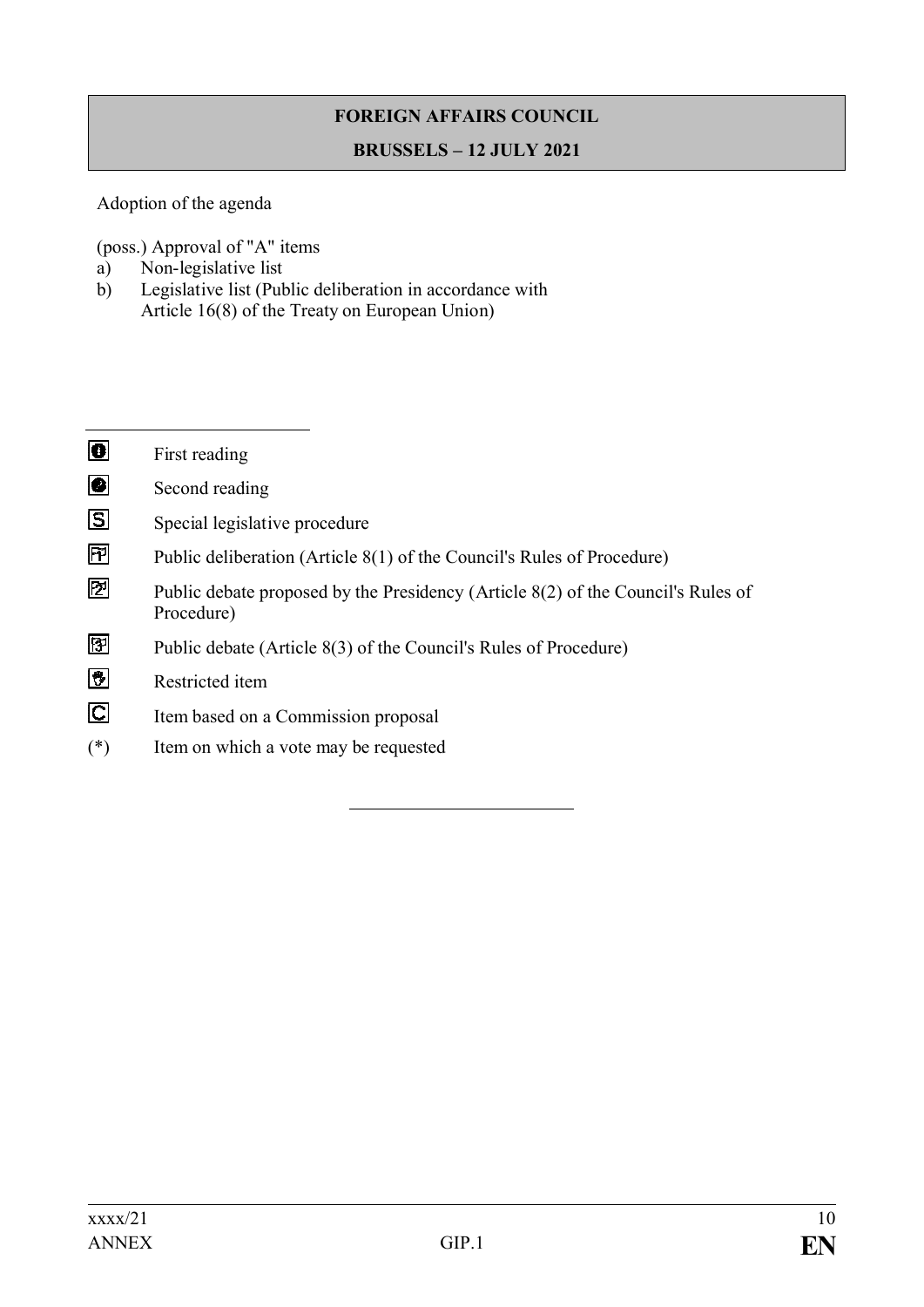# **FOREIGN AFFAIRS COUNCIL LUXEMBOURG – 18 OCTOBER 2021**

Adoption of the agenda

(poss.) Approval of "A" items

- a) Non-legislative list
- b) Legislative list (Public deliberation in accordance with Article 16(8) of the Treaty on European Union)
- $\overline{\bullet}$ First reading
- $\overline{\mathbf{e}}$ Second reading
- $\overline{S}$ Special legislative procedure
- 冋 Public deliberation (Article 8(1) of the Council's Rules of Procedure)
- 囨 Public debate proposed by the Presidency (Article 8(2) of the Council's Rules of Procedure)
- 冏 Public debate (Article 8(3) of the Council's Rules of Procedure)
- 图 Restricted item
- $\overline{C}$ Item based on a Commission proposal
- (\*) Item on which a vote may be requested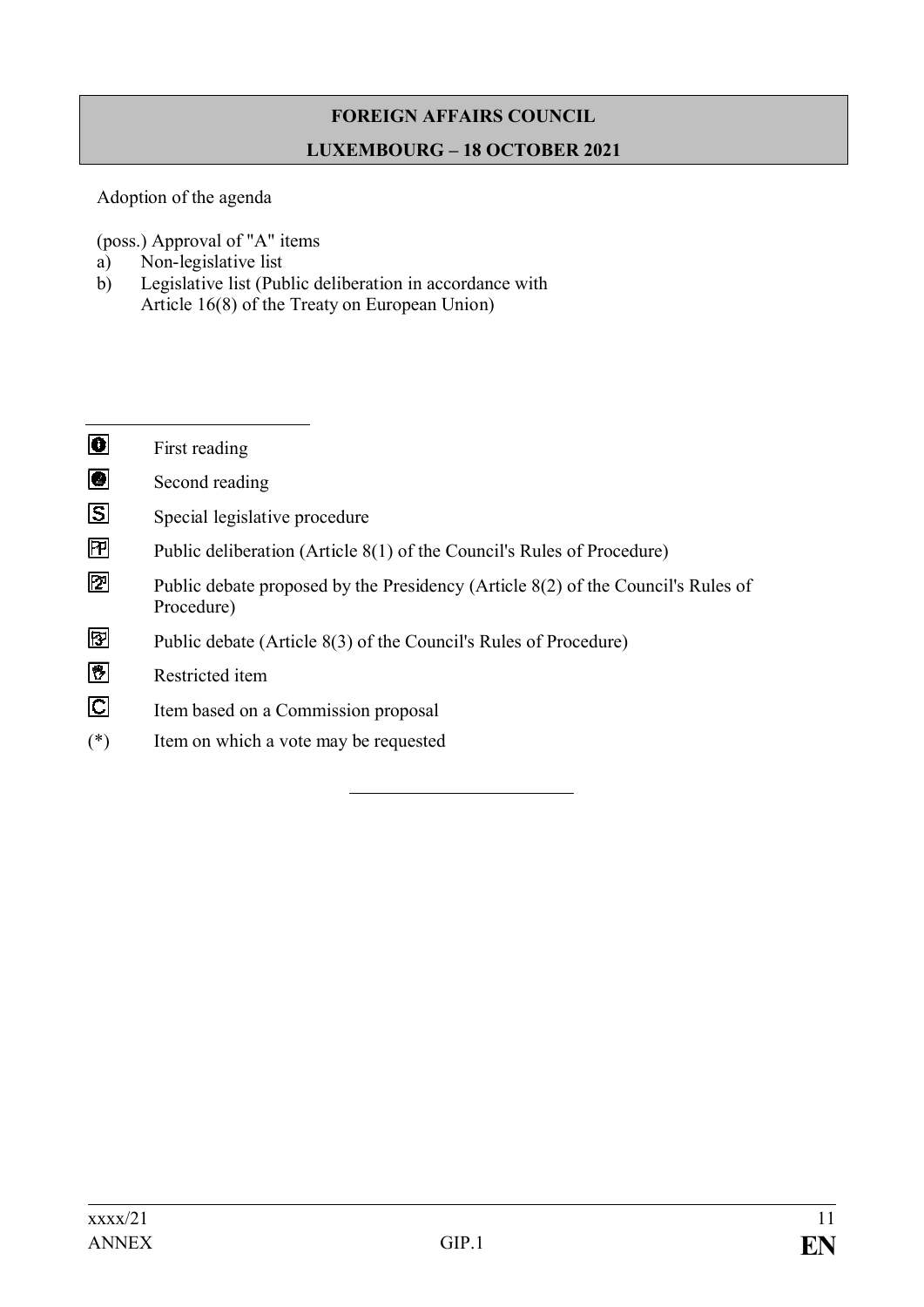# **FOREIGN AFFAIRS COUNCIL - TRADE BRUSSELS – 11 NOVEMBER 2021**

### Adoption of the agenda

(poss.) Approval of "A" items

- a) Non-legislative list
- b) Legislative list (Public deliberation in accordance with Article 16(8) of the Treaty on European Union)

#### **Non-legislative activities**

WTO reform and preparations for the 12th WTO Ministerial Conference *State of play*

(poss.) Trade relations with the US *State of play*

(poss.) Other bilateral trade relations and negotiations *State of play*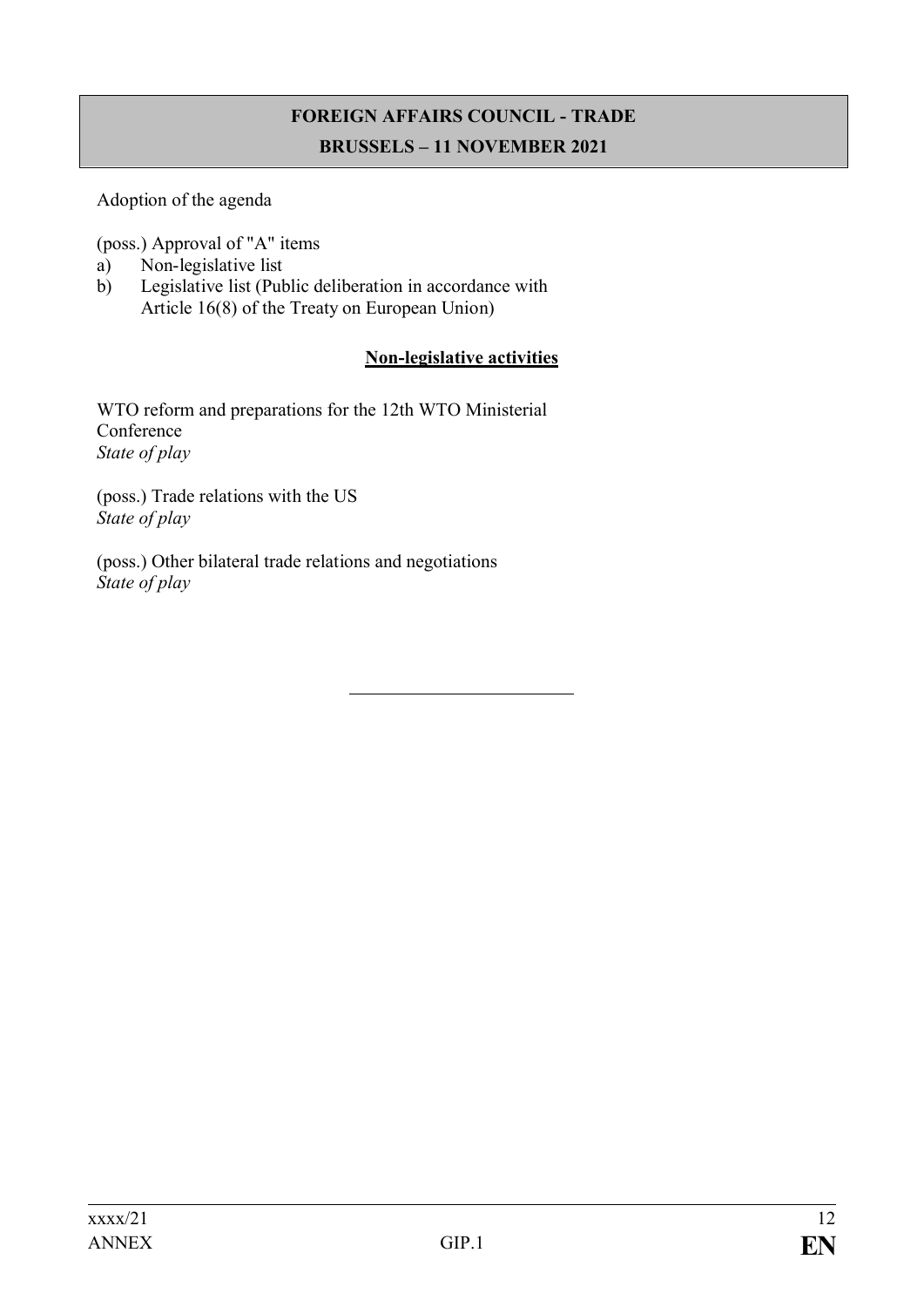# **FOREIGN AFFAIRS COUNCIL BRUSSELS – 15 NOVEMBER 2021**

## Adoption of the agenda

(poss.) Approval of "A" items

- a) Non-legislative list
- b) Legislative list (Public deliberation in accordance with Article 16(8) of the Treaty on European Union)

| $\overline{\mathbf{o}}$ | First reading                                                                                  |
|-------------------------|------------------------------------------------------------------------------------------------|
| Ø                       | Second reading                                                                                 |
| $\overline{\mathbf{S}}$ | Special legislative procedure                                                                  |
| 囨                       | Public deliberation (Article 8(1) of the Council's Rules of Procedure)                         |
| 囨                       | Public debate proposed by the Presidency (Article 8(2) of the Council's Rules of<br>Procedure) |
| 囨                       | Public debate (Article 8(3) of the Council's Rules of Procedure)                               |
| 鬯                       | Restricted item                                                                                |
| $\overline{\mathbf{C}}$ | Item based on a Commission proposal                                                            |
|                         |                                                                                                |

(\*) Item on which a vote may be requested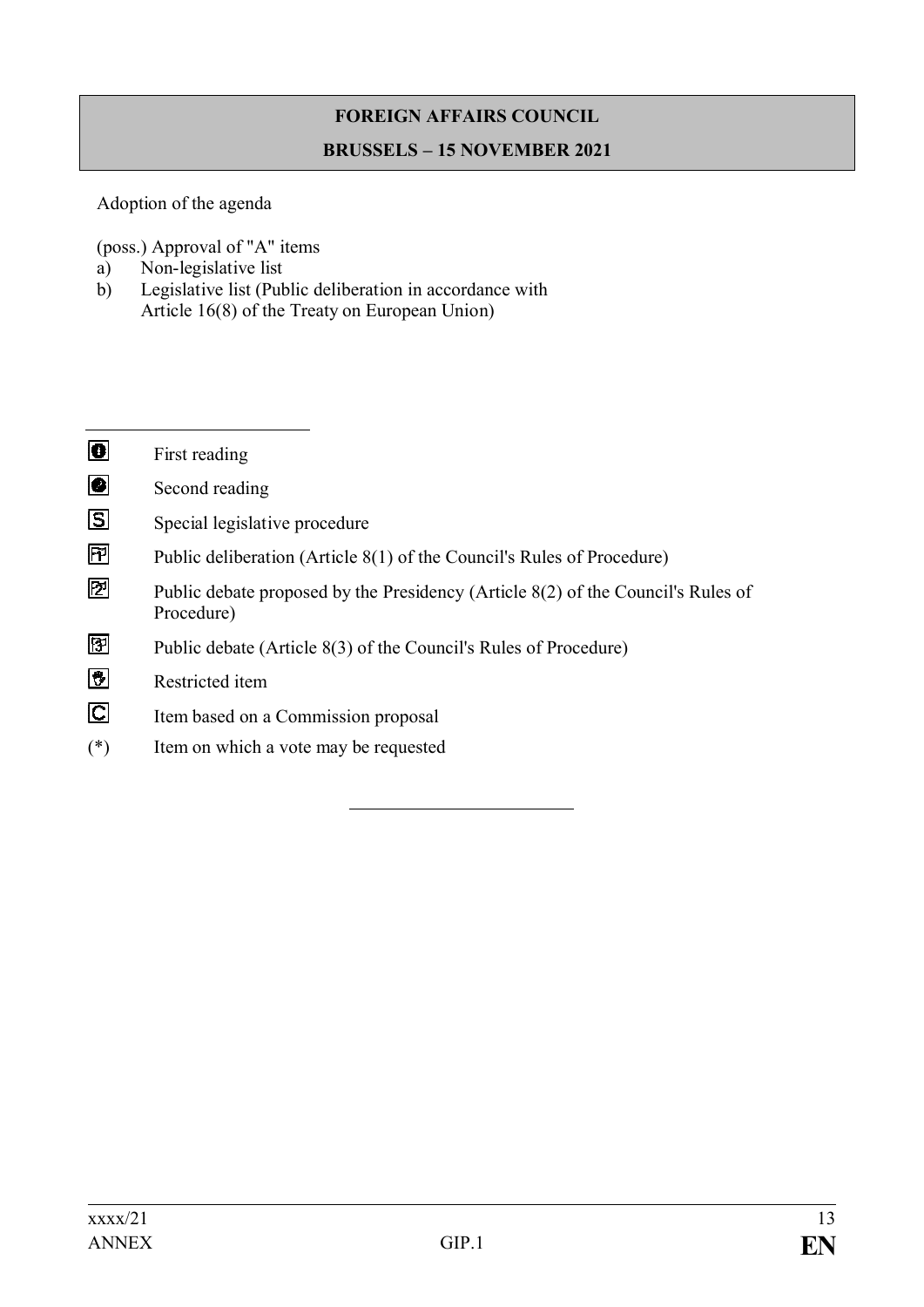# **FOREIGN AFFAIRS COUNCIL - DEFENCE**

#### **BRUSSELS – 16 NOVEMBER 2021**

## Adoption of the agenda

(poss.) Approval of "A" items

- a) Non-legislative list
- b) Legislative list (Public deliberation in accordance with Article 16(8) of the Treaty on European Union)

| $\overline{\mathbf{o}}$ | First reading                                                                                  |
|-------------------------|------------------------------------------------------------------------------------------------|
| Ø                       | Second reading                                                                                 |
| $\overline{\mathbf{S}}$ | Special legislative procedure                                                                  |
| 囨                       | Public deliberation (Article 8(1) of the Council's Rules of Procedure)                         |
| 囫                       | Public debate proposed by the Presidency (Article 8(2) of the Council's Rules of<br>Procedure) |
| 囨                       | Public debate (Article 8(3) of the Council's Rules of Procedure)                               |
| 鬯                       | Restricted item                                                                                |
| $\overline{\mathbf{C}}$ | Item based on a Commission proposal                                                            |

(\*) Item on which a vote may be requested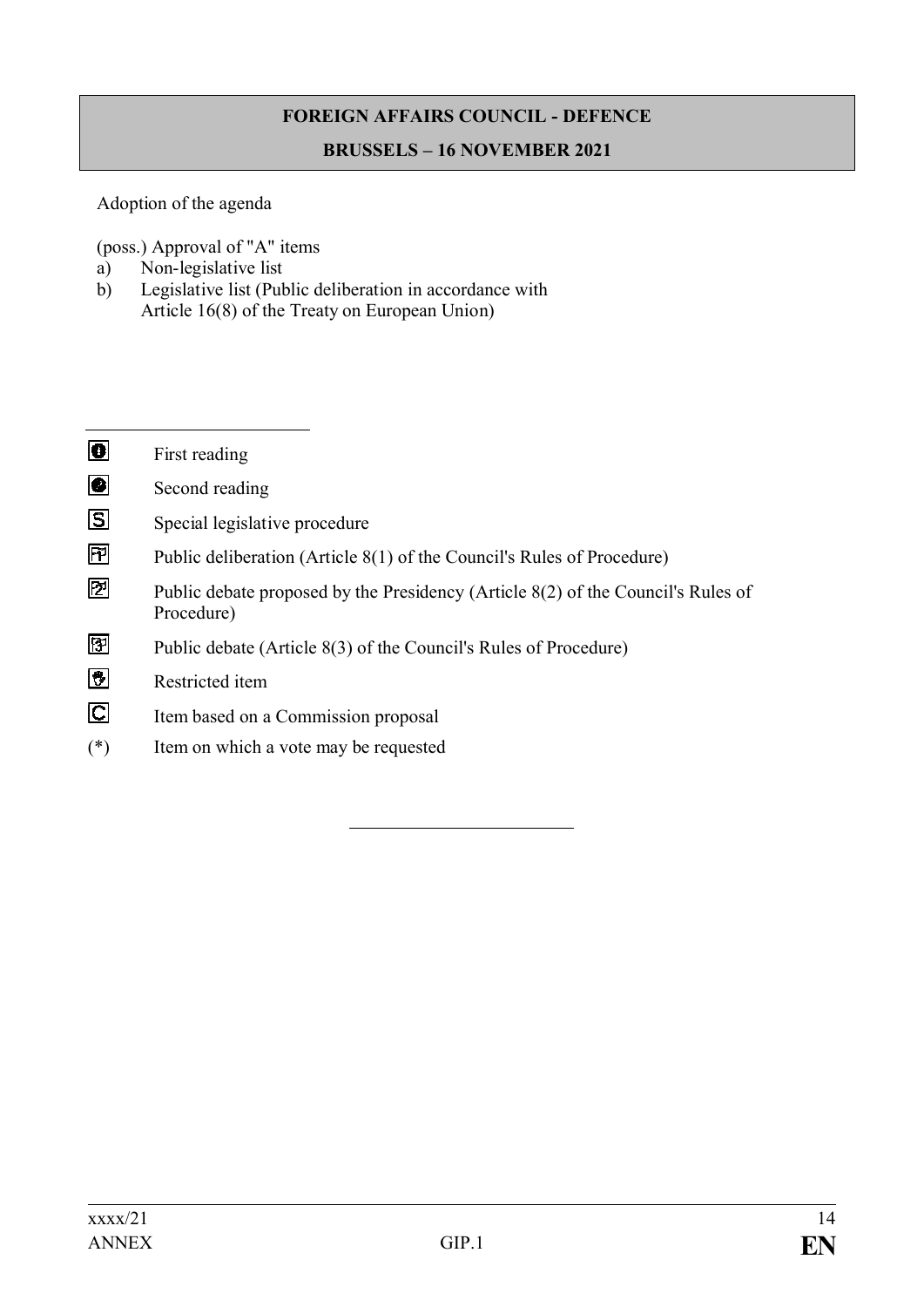# **FOREIGN AFFAIRS COUNCIL - DEVELOPMENT BRUSSELS – 19 NOVEMBER 2021**

## Adoption of the agenda

(poss.) Approval of "A" items

- a) Non-legislative list
- b) Legislative list (Public deliberation in accordance with Article 16(8) of the Treaty on European Union)

| $\blacksquare$          | First reading                                                                                  |
|-------------------------|------------------------------------------------------------------------------------------------|
| ◙                       | Second reading                                                                                 |
| <u>ය</u>                | Special legislative procedure                                                                  |
| 囨                       | Public deliberation (Article 8(1) of the Council's Rules of Procedure)                         |
| 囫                       | Public debate proposed by the Presidency (Article 8(2) of the Council's Rules of<br>Procedure) |
| 囫                       | Public debate (Article 8(3) of the Council's Rules of Procedure)                               |
| 匮                       | Restricted item                                                                                |
| $\overline{\mathbf{C}}$ | Item based on a Commission proposal                                                            |
| $(*)$                   | Item on which a vote may be requested                                                          |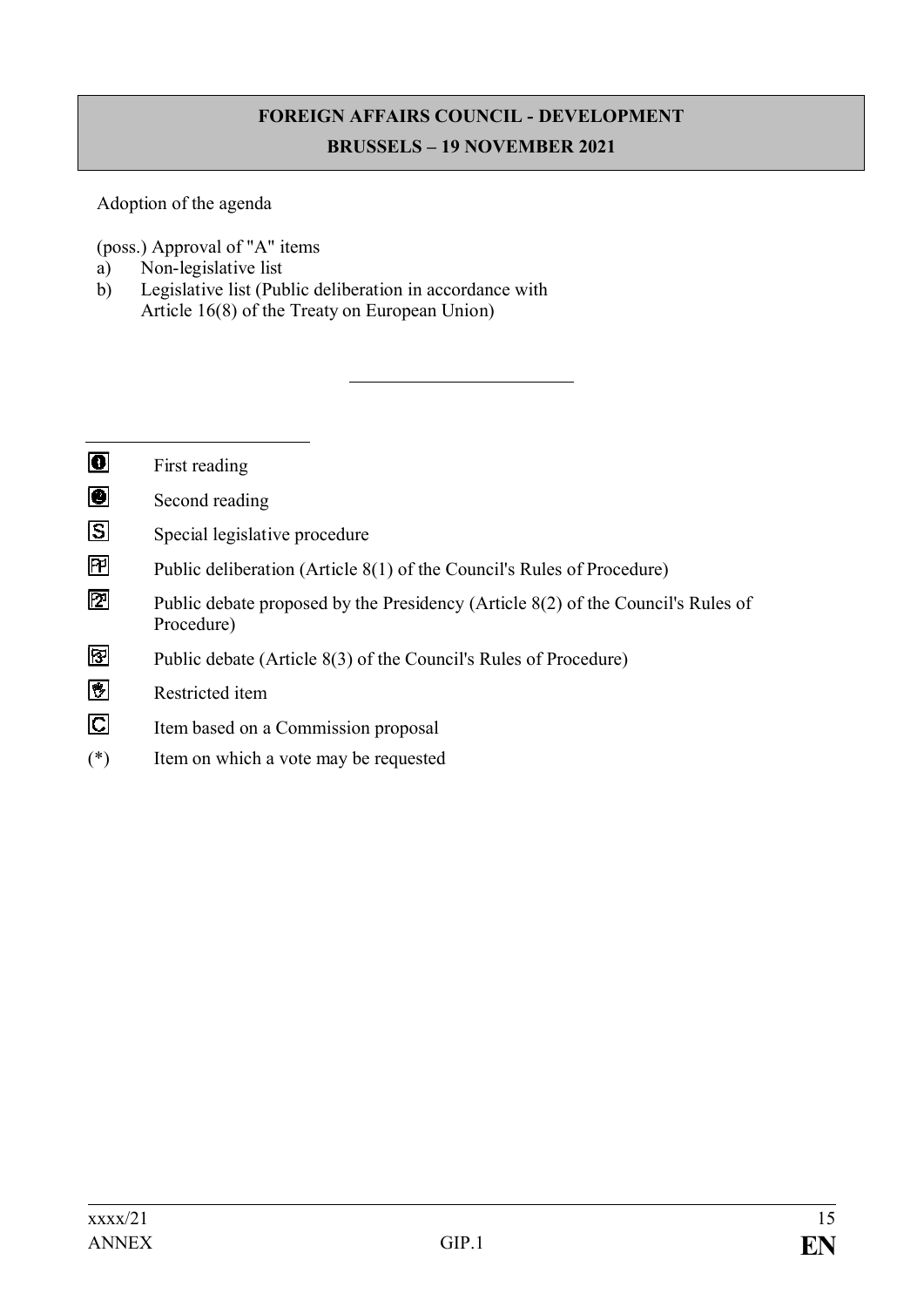# **FOREIGN AFFAIRS COUNCIL - TRADE GENEVA – 29 NOVEMBER - 3 DECEMBER 2021**

Adoption of the agenda

(poss.) Approval of "A" items

- a) Non-legislative list
- b) Legislative list (Public deliberation in accordance with Article 16(8) of the Treaty on European Union)

### **Non-legislative activities**

12th World Trade Organization Ministerial Conference (Geneva, 29 November - 3 December 2021)

Any other business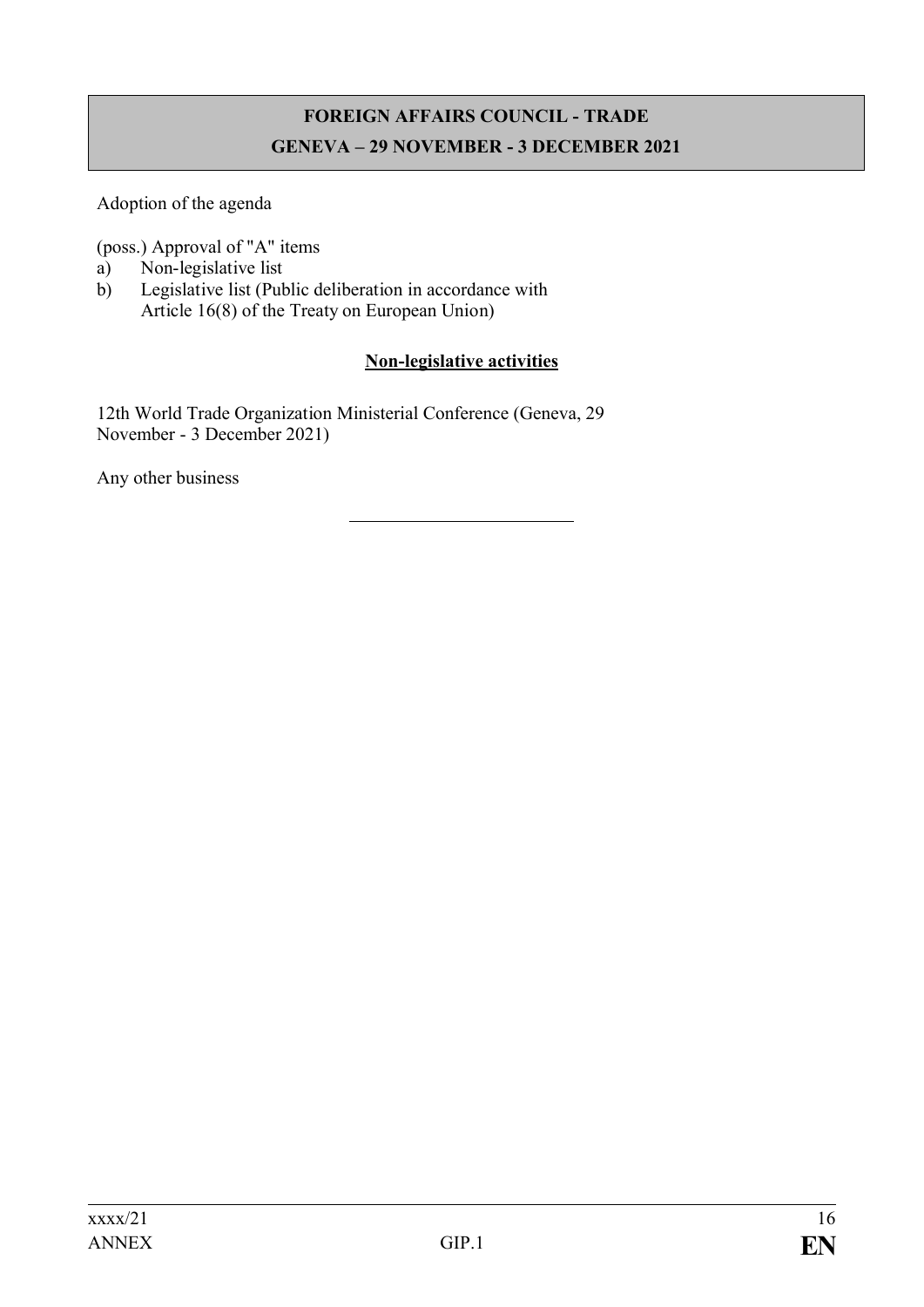# **FOREIGN AFFAIRS COUNCIL - DEVELOPMENT BRUSSELS – 13 DECEMBER 2021**

Adoption of the agenda

(poss.) Approval of "A" items

- a) Non-legislative list
- b) Legislative list (Public deliberation in accordance with Article 16(8) of the Treaty on European Union)

| $\blacksquare$          | First reading                                                                                  |
|-------------------------|------------------------------------------------------------------------------------------------|
| $\bullet$               | Second reading                                                                                 |
| $\boxdot$               | Special legislative procedure                                                                  |
| 囨                       | Public deliberation (Article 8(1) of the Council's Rules of Procedure)                         |
| 囫                       | Public debate proposed by the Presidency (Article 8(2) of the Council's Rules of<br>Procedure) |
| 囫                       | Public debate (Article 8(3) of the Council's Rules of Procedure)                               |
| 匮                       | Restricted item                                                                                |
| $\overline{\mathbb{C}}$ | Item based on a Commission proposal                                                            |
| $(*)$                   | Item on which a vote may be requested                                                          |
|                         |                                                                                                |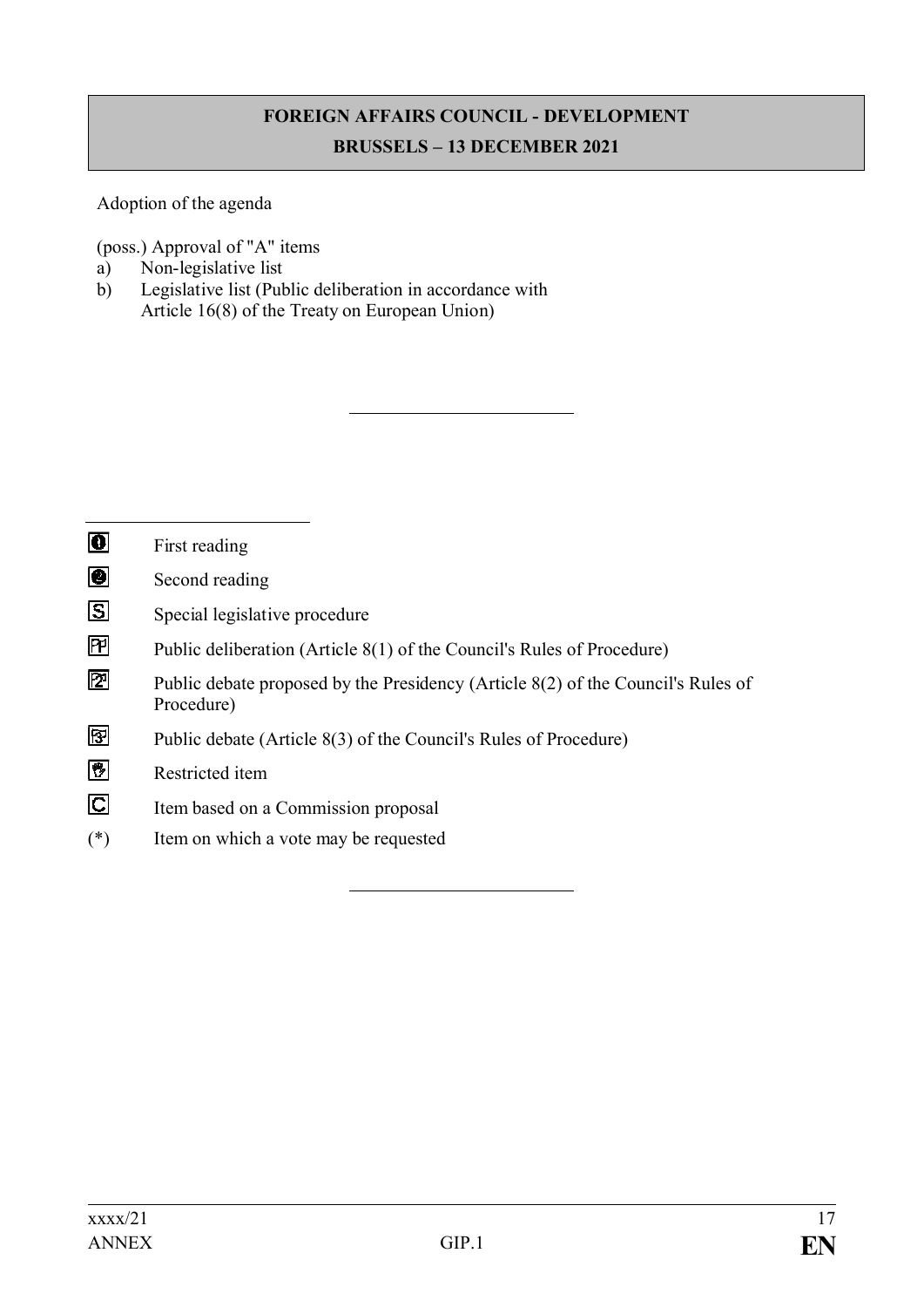# **ECONOMIC AND FINANCIAL AFFAIRS COUNCIL**

#### **BRUSSELS – 13 JULY 2021**

#### Adoption of the agenda

(poss.) Approval of "A" items

- a) Non-legislative list
- b) Legislative list (Public deliberation in accordance with Article 16(8) of the Treaty on European Union)

#### **Legislative deliberations**

#### **(Public deliberation in accordance with Article 16(8) of the Treaty on European Union)**

(poss.) Anti Money Loundering (AML) Reform Package Presentation by the Commission Exchange of views

(poss.) Own resources legislative proposals Presentation by the Commission Policy debate

(poss.) Establishment of an EU green bond standard Presentation by the Commission Policy debate

Any other business Current financial services legislative proposals *Information from the Presidency*

#### **Non-legislative activities**

冏

Presentation of the Presidency Work Programme *Exchange of views*

Follow-up to the G20 Finance Ministers and Central Bank Governors meeting of 9-10 July 2021 *Information from the Presidency and the Commission*

Implementation of the Recovery and Resilience Facility *State of play / Exchange of views*

Any other business

o

o o

**p.m.:**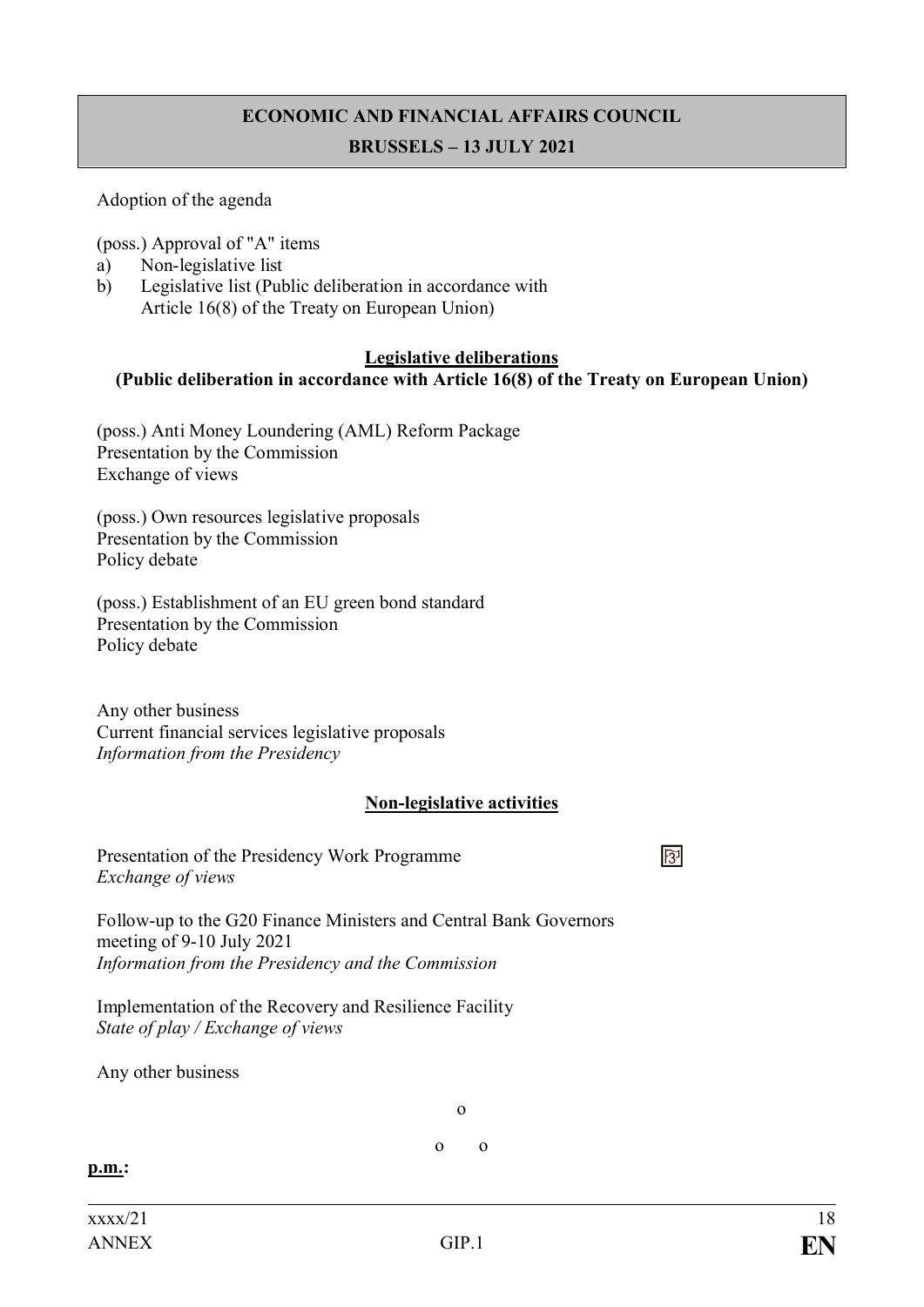#### **Monday 12 July 2021**

15.00 Eurogroup

# **Tuesday 13 July 2021**

**Breakfast** 

 $\boxtimes$ Public debate (Article 8(3) of the Council's Rules of Procedure)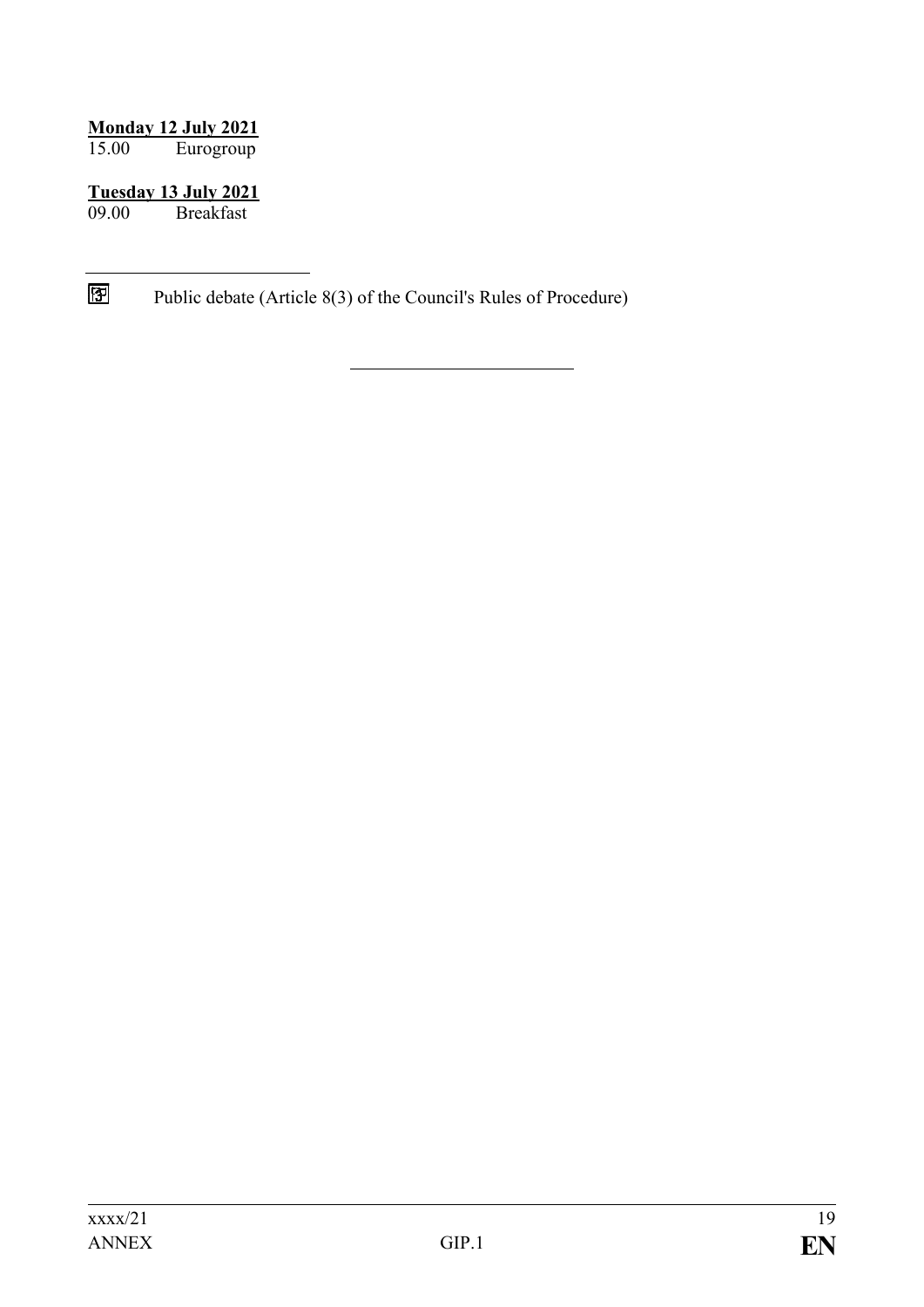# **(poss.) ECONOMIC AND FINANCIAL AFFAIRS COUNCIL - BUDGET BRUSSELS – 23 JULY 2021**

Adoption of the agenda

#### **Legislative deliberations (Public deliberation in accordance with Article 16(8) of the Treaty on European Union)**

Union's Budget for 2022 - Council's position *Policy debate*

 $|S|C|$ 

Any other business

*This Council will be convened in case an agreement has not been reached before at Coreper level. The formal adoption of the Council's position will be done in early September, after the end of the eight-week period foreseen in Protocol No 1 on the role of national parliaments in the European Union, by written procedure.*

 $|S|$ Special legislative procedure

 $\overline{C}$ Item based on a Commission proposal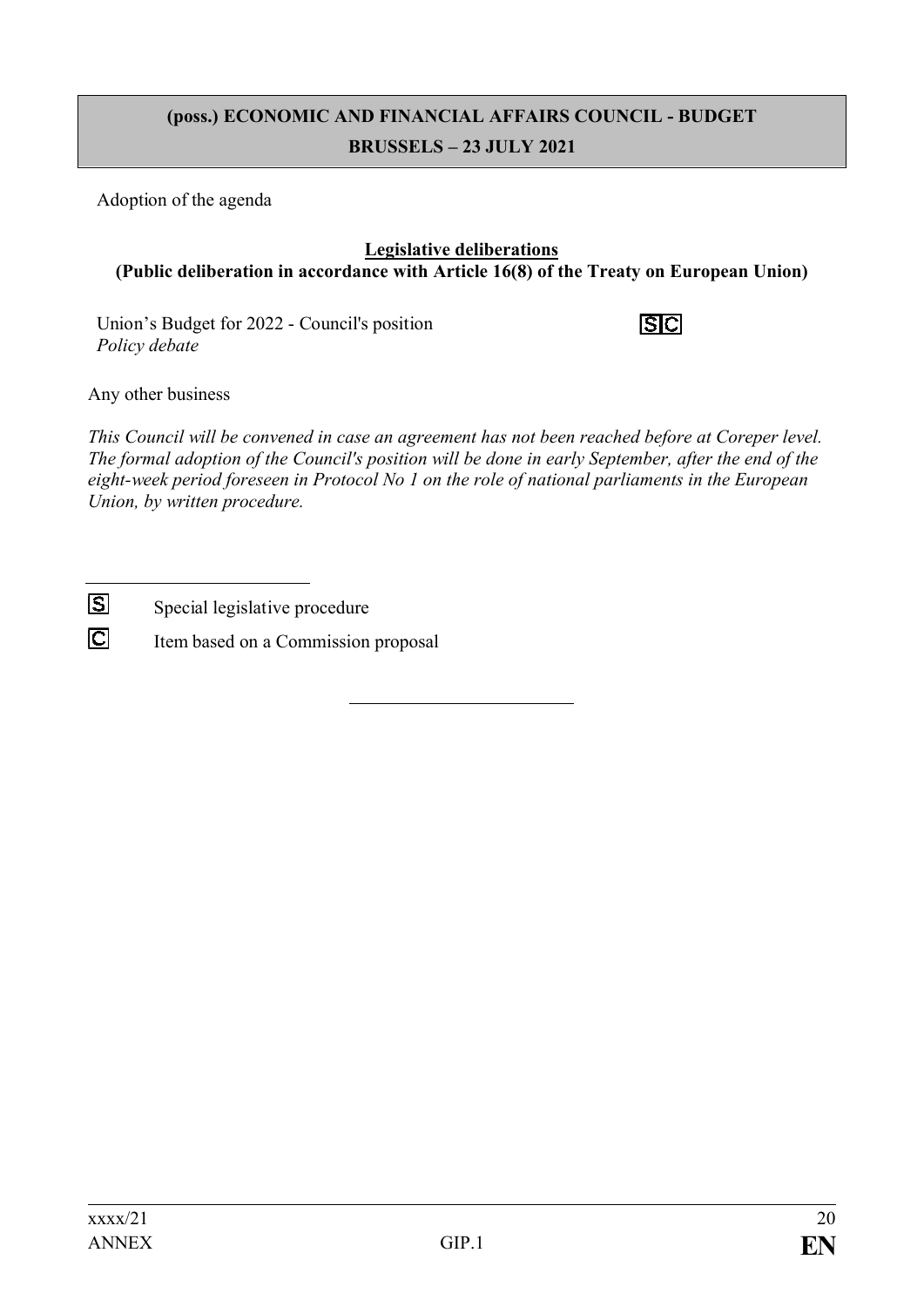# **ECONOMIC AND FINANCIAL AFFAIRS COUNCIL LUXEMBOURG – 5 OCTOBER 2021**

#### Adoption of the agenda

(poss.) Approval of "A" items

- a) Non-legislative list
- b) Legislative list (Public deliberation in accordance with Article 16(8) of the Treaty on European Union)

#### **Legislative deliberations**

#### **(Public deliberation in accordance with Article 16(8) of the Treaty on European Union)**

(poss.) Implementation of the final set of Basel III reforms *Exchange of views*

 $\overline{\bullet}$ 

Any other business Current financial services legislative proposals *Information from the Presidency*

## **Non-legislative activities**

Conclusions on climate finance in view of the 26th UN Climate Change Conference of the Parties (COP26) in Glasgow on 1-12 November 2021 *Approval*

(poss.) European Semester 2021: Lessons learnt *Exchange of views*

Preparation of the G20 Finance Ministers and Central Bank Governors and the IMF Annual meetings of 14-16 October 2021 a) G20 EU Terms of Reference b) Statement to the IMFC *Approval*

Implementation of the SURE instrument *State of play / Exchange of views*

Implementation of the Recovery and Resilience Facility *State of play / Exchange of views*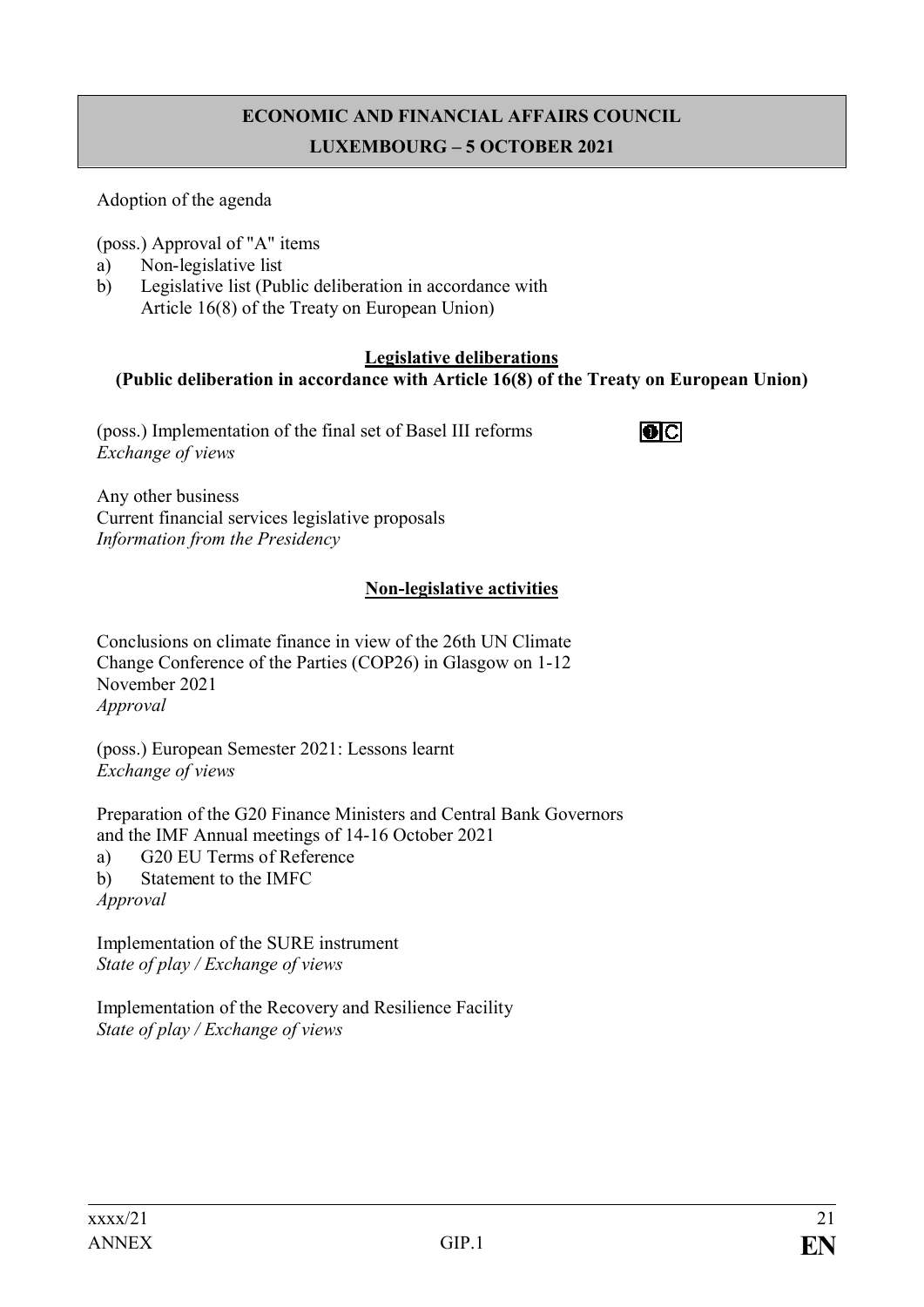Conclusions on the revision of the EU list of non-cooperative jurisdictions for tax purposes *Approval* 

Any other business Status of the implementation of financial services legislation *Information from the Commission*

o

o o

#### **p.m.:**

#### **Monday 4 October 2021** 15.00 Eurogroup

#### **Tuesday 5 October 2021**

09.00 Breakfast

 $\bullet$ First reading

 $\overline{C}$ Item based on a Commission proposal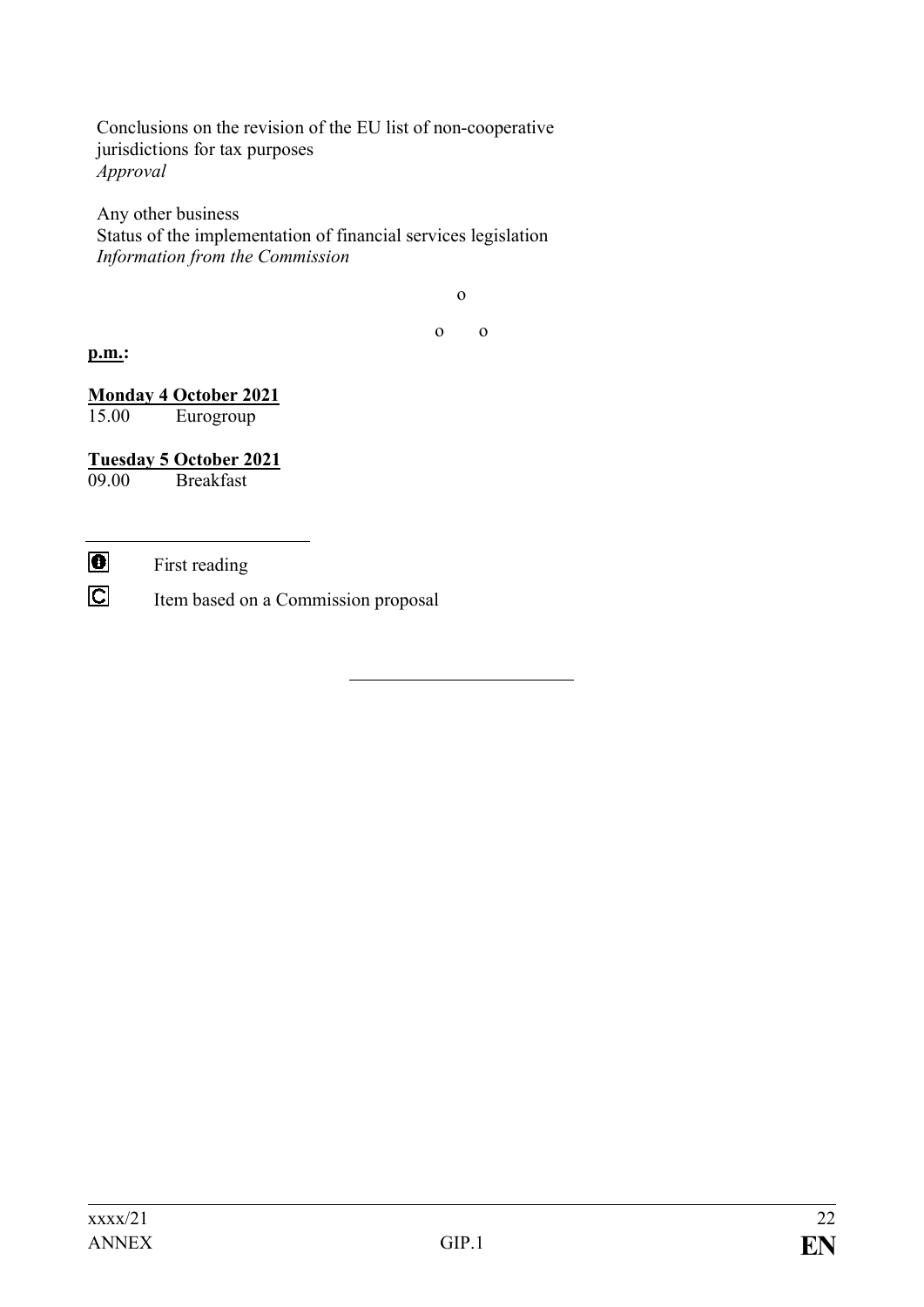# **ECONOMIC AND FINANCIAL AFFAIRS BRUSSELS - 9 NOVEMBER 2021**

#### Adoption of the agenda

(poss.) Approval of "A" items

- a) Non-legislative list
- b) Legislative list (Public deliberation in accordance with Article 16(8) of the Treaty on European Union)

#### **Legislative deliberations**

## **(Public deliberation in accordance with Article 16(8) of the Treaty on European Union)**

(poss.) Digital levy *Political agreement on the way forward* (\*)



 $\overline{\mathbf{O}}$   $\overline{\mathbf{C}}$ 

(poss) Carbon Border Adjustment Mechanism Exchange of views

*(poss) Energy Taxation Directive Information from the Presidency*

Any other business Current financial services legislative proposals *Information from the Presidency*

## **Non-legislative activities**

Follow-up to the G20 Finance Ministers and Central Bank Governors and the IMF annual meetings of 14-16 October 2021 *Information from the Presidency and the Commission*

Implementation of the Recovery and Resilience Facility *State of play / Exchange of views*

(poss.) Conclusions on the future of the European Semester in the context of the Recovery and Resilience Facility *Approval*

Conclusions on EU statistics *Approval*

European Court of Auditors' annual report on the implementation of the budget of the European Union for the financial year 2020 *Presentation*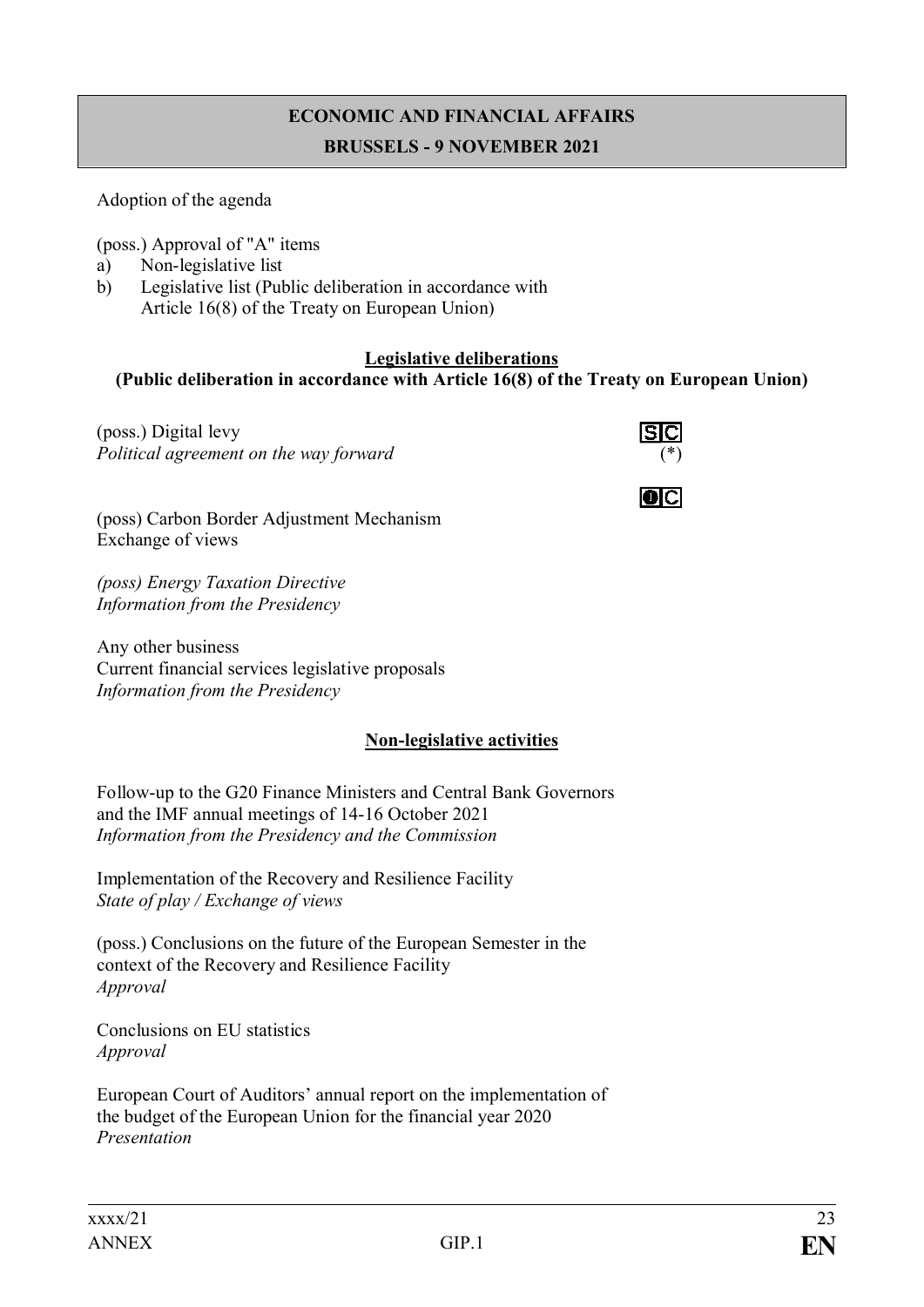Any other business

o

o o

#### **p.m.:**

# **Monday 8 November 2021**<br>11.30 Macroeconomic

11.30 Macroeconomic dialogue<br>15.00 Eurogroup

Eurogroup

#### **Tuesday 9 November 2021**

08.30 Ministerial dialogue with EFTA (European Free Trade Association) countries (or 09.00) 09.00 Breakfast

 $\bullet$ First reading

 $|S|$ Special legislative procedure

 $\overline{C}$ Item based on a Commission proposal

(\*) Item on which a vote may be requested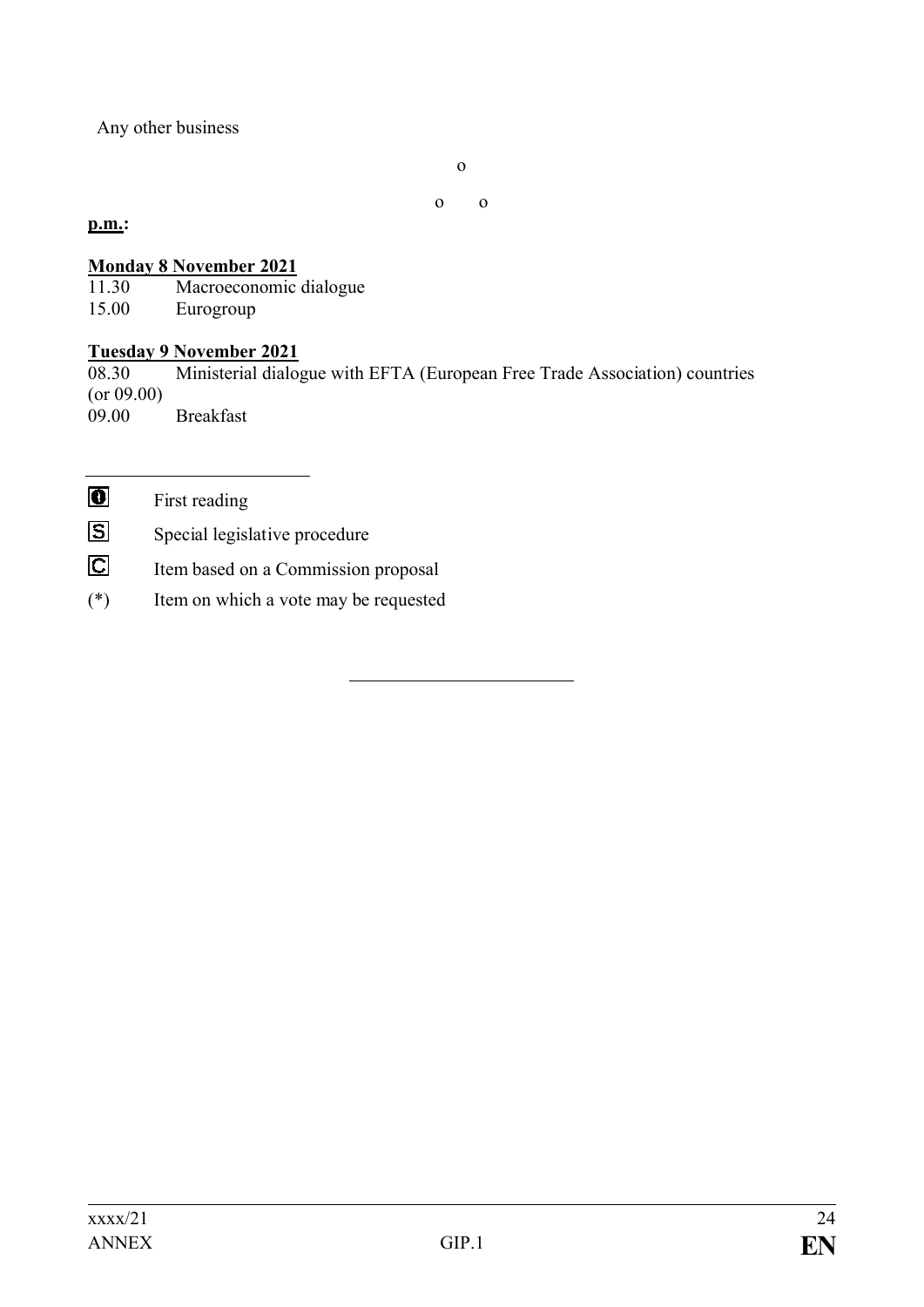# **ECONOMIC AND FINANCIAL AFFAIRS COUNCIL - BUDGET BRUSSELS – 12 NOVEMBER 2021**

Adoption of the agenda

#### **Legislative deliberations (Public deliberation in accordance with Article 16(8) of the Treaty on European Union)**

Union Budget for 2022 - Preparation of the meeting of the Conciliation Committee with the European Parliament

Union Budget for 2022 - Results of the meeting of the Conciliation Committee with the European Parliament

Slike tren utno ni Slike tren utno ni

Any other business

*The Council takes place on the same day as the Conciliation Committee with the European Parliament which should conclude the conciliation period of 21 days foreseen by the TFEU.*

 $\overline{S}$ Special legislative procedure

 $\overline{C}$ Item based on a Commission proposal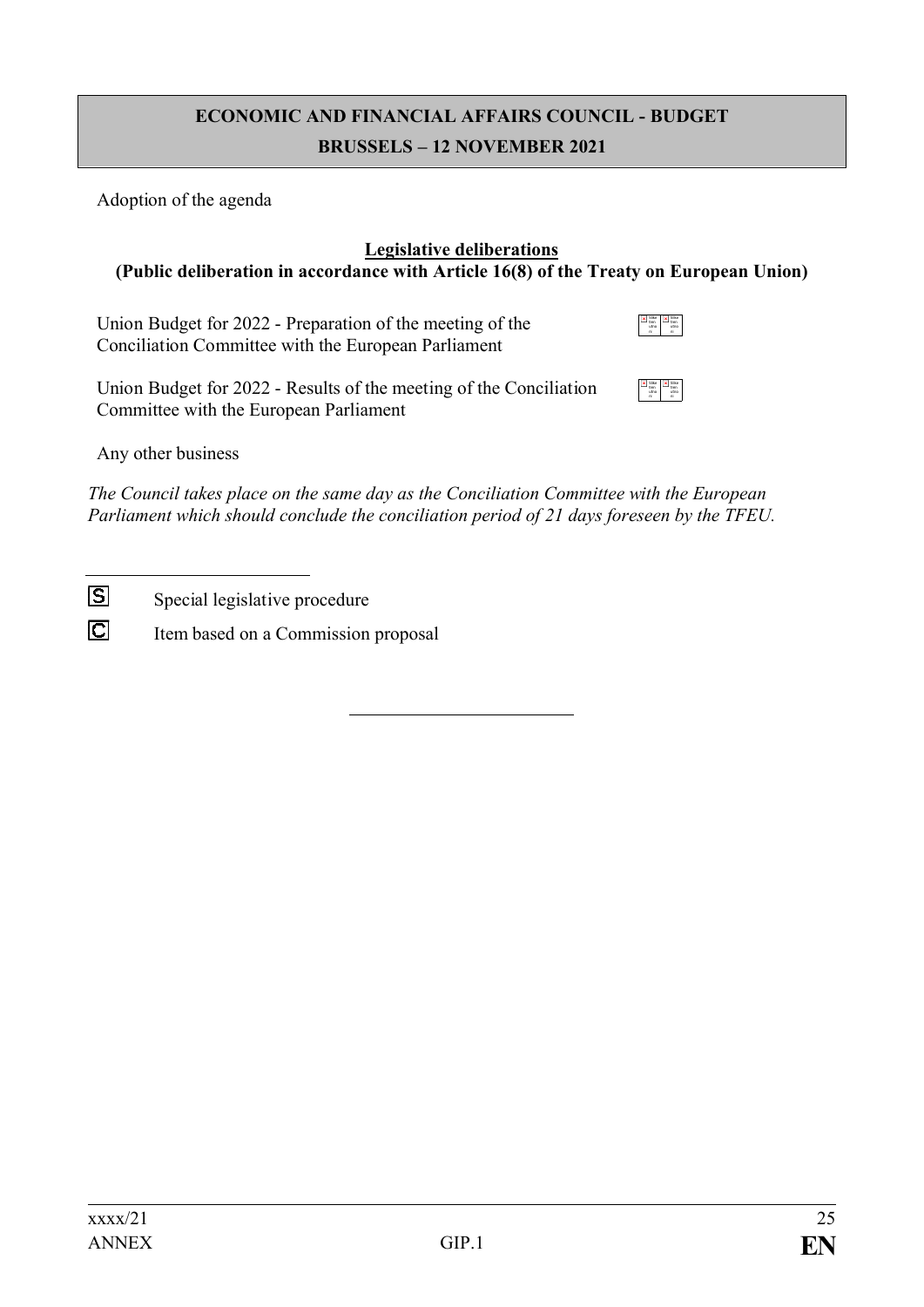# **ECONOMIC AND FINANCIAL AFFAIRS BRUSSELS 7 DECEMBER 2021**

Adoption of the agenda

(poss.) Approval of "A" items

- a) Non-legislative list
- b) Legislative list (Public deliberation in accordance with Article 16(8) of the Treaty on European Union)

#### **Legislative deliberations (Public deliberation in accordance with Article 16(8) of the Treaty on European Union)**

Strengthening of the Banking Union*Progress report*



- Directive on Alternative Investment Fund Managers (AIFMD)
- Regulation on European long-term investment funds (ELTIF)

*Presentation by the Commission Exchange of views*

(poss) Revision of prudential rules for insurance and reinsurance companies (Solvency II) *Progress Report / Exchange of views*

(poss) AML Package *General approach / Progress Report* 

Any other business Current financial services legislative proposals *Information from the Presidency*

#### **Non-legislative activities**

European Semester 2022 Annual Sustainable Growth Survey 2022, Alert Mechanism Report 2022 and Recommendation on the economic policy of the euro area *Presentation by the Commission* 

Economic Governance Review *Exchange of views* 

Implementation of the Recovery and Resilience Facility *State of play / Exchange of views*

(poss.) Code of Conduct (Business Taxation)

 $|O|C|$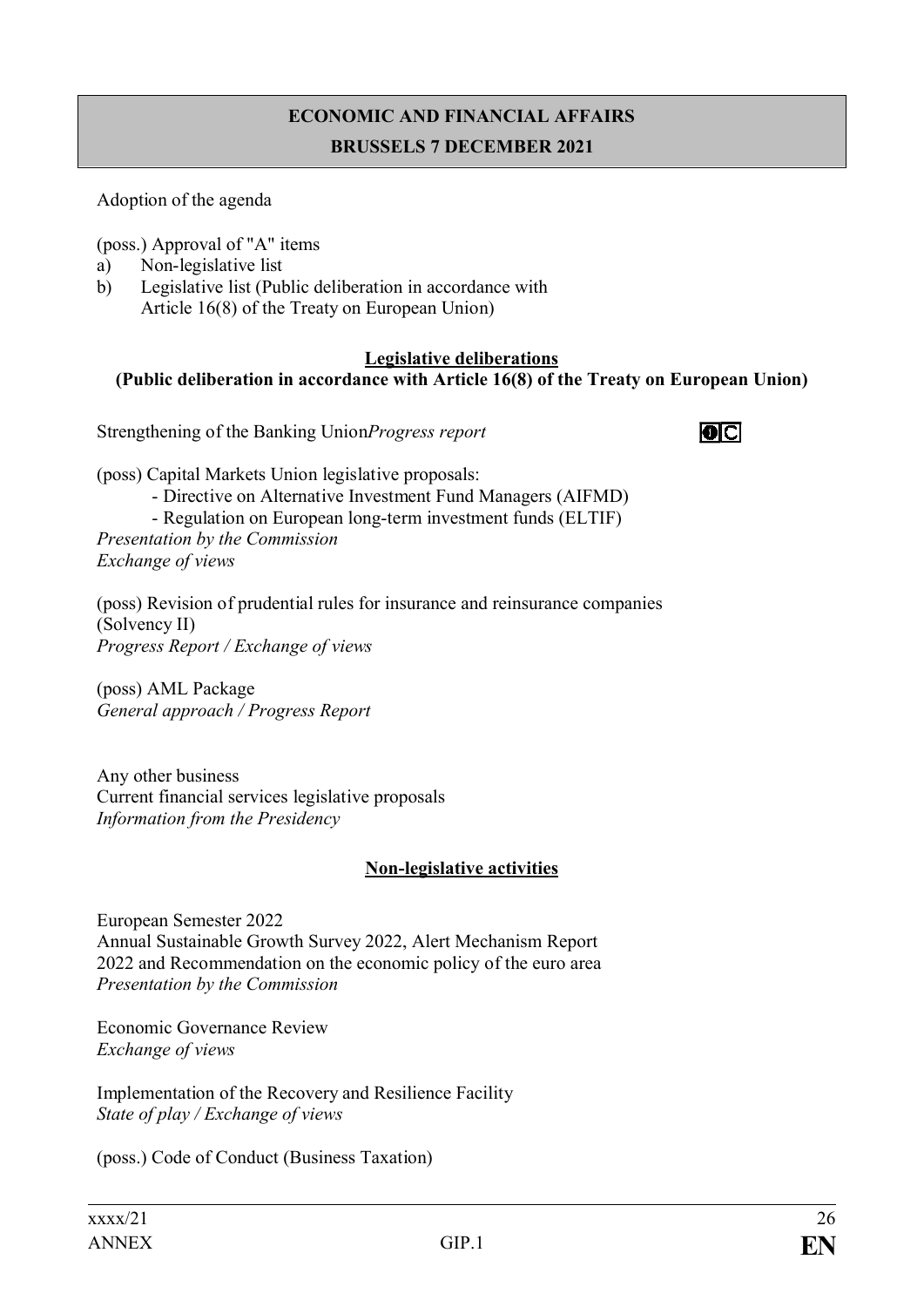a) Conclusions b) Report to the Council *Approval (likely to become an "A" item)*

(poss.) ECOFIN Report to the European Council on tax issues *Approval (likely to become an "A" item)*

Any other business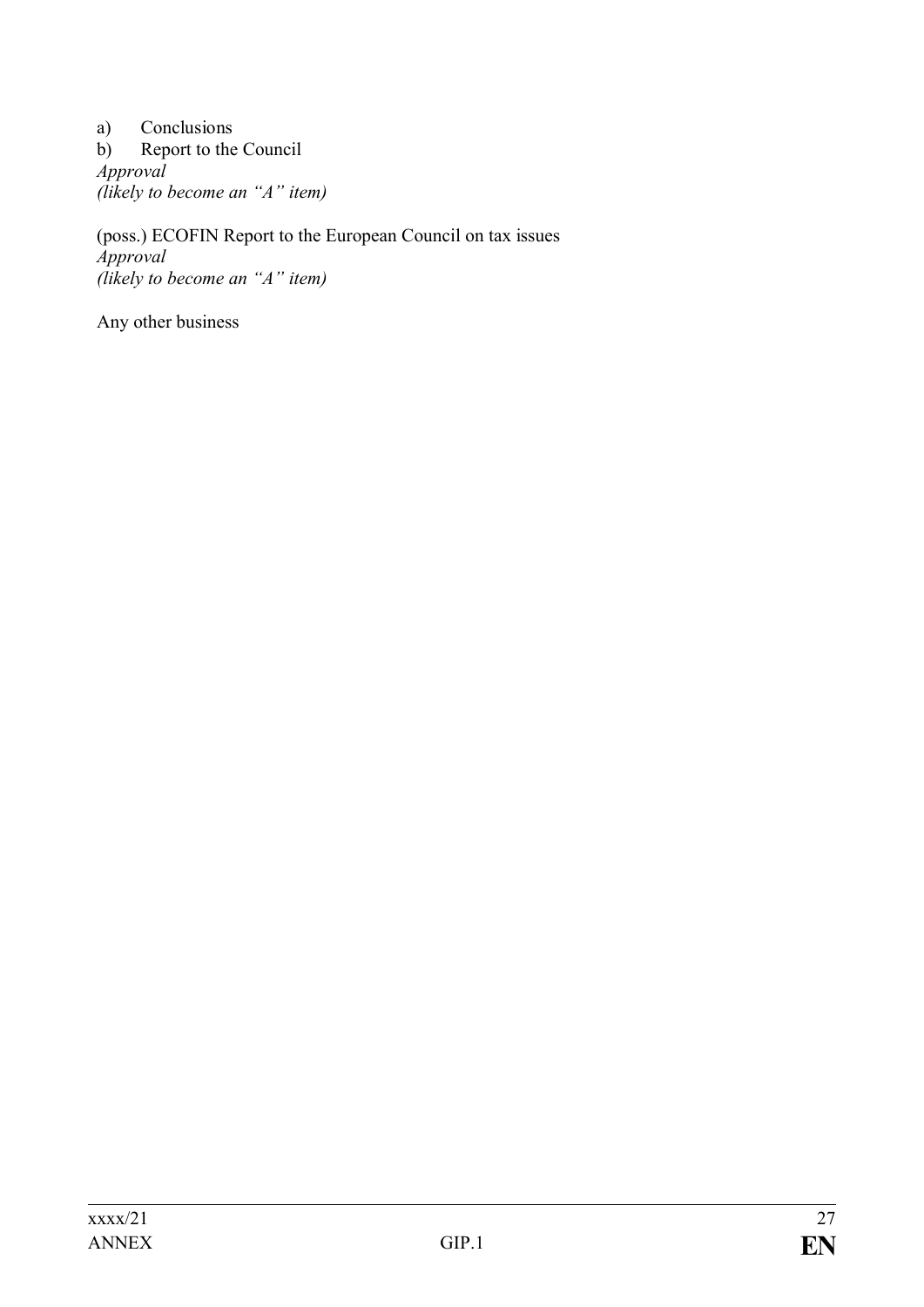o

o o

### **p.m.:**

**Monday 6 December 2021**<br>15.00 Eurogroup Eurogroup

**Tuesday 7 December 2021 Breakfast** 

 $\bullet$ First reading

 $\overline{\mathbf{C}}$ Item based on a Commission proposal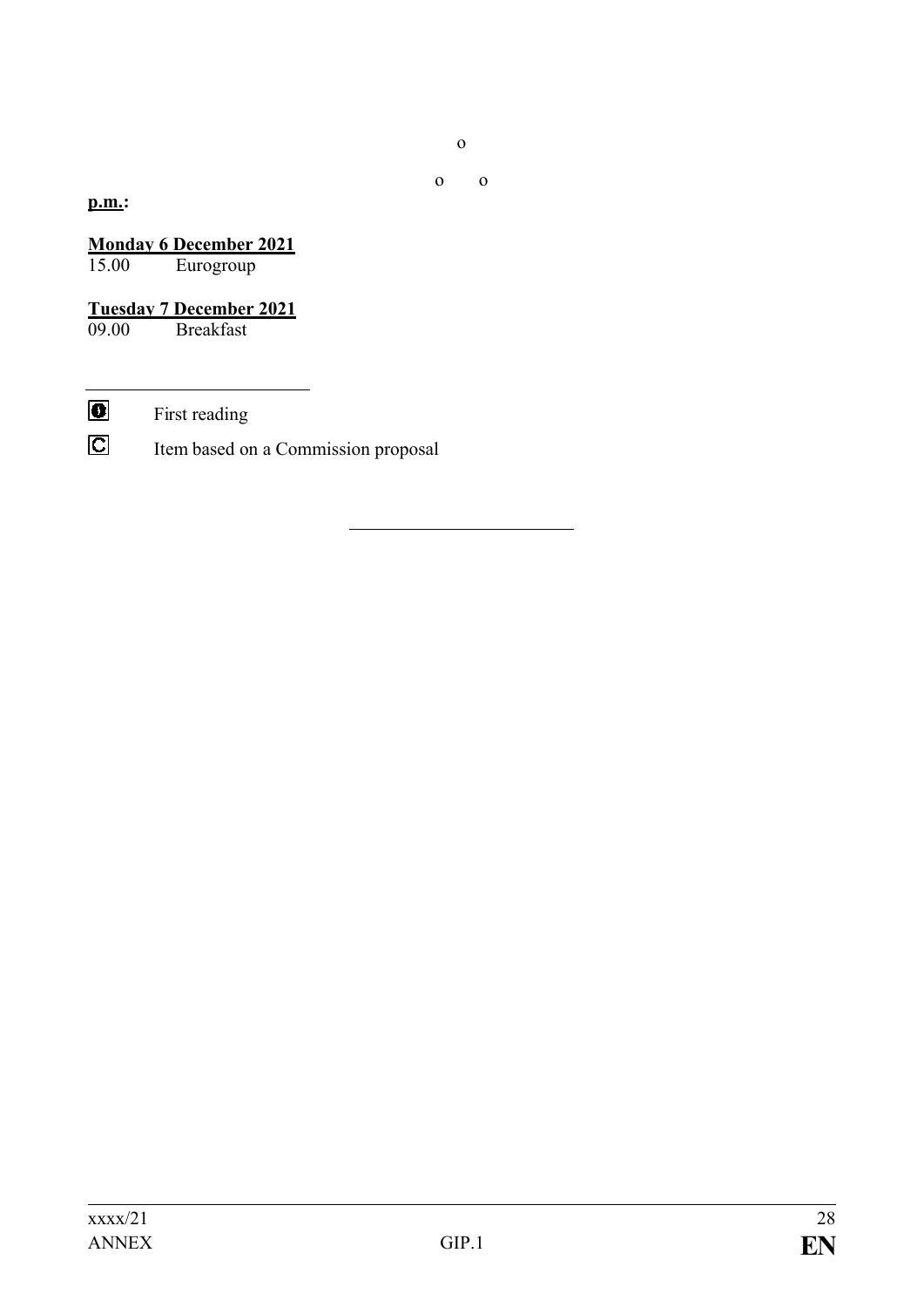# **JUSTICE AND HOME AFFAIRS COUNCIL LUXEMBOURG – 7-8 OCTOBER 2021**

Adoption of the agenda

(poss.) Approval of "A" items

- a) Non-legislative list
- b) Legislative list (Public deliberation in accordance with Article 16(8) of the Treaty on European Union)

#### **HOME AFFAIRS**

#### **Legislative deliberations (Public deliberation in accordance with Article 16(8) of the Treaty on European Union)**

| (poss.) Border Screening Regulation<br>General approach                                |  |
|----------------------------------------------------------------------------------------|--|
| (poss.) EU Asylum Agency Regulation<br>Political agreement                             |  |
| (poss.) Screening Consequential Amendments Regulation<br>General approach              |  |
| Any other business<br>Current legislative proposals<br>Information from the Presidency |  |
| <b>Non-legislative activities</b>                                                      |  |
| External dimension of migration<br>Exchange of views                                   |  |
| Schengen governance<br>Exchange of views                                               |  |
| Access to communication data for law enforcement<br><i>Exchange of views</i>           |  |

(poss.) The future EU Police Cooperation Code *Exchange of views*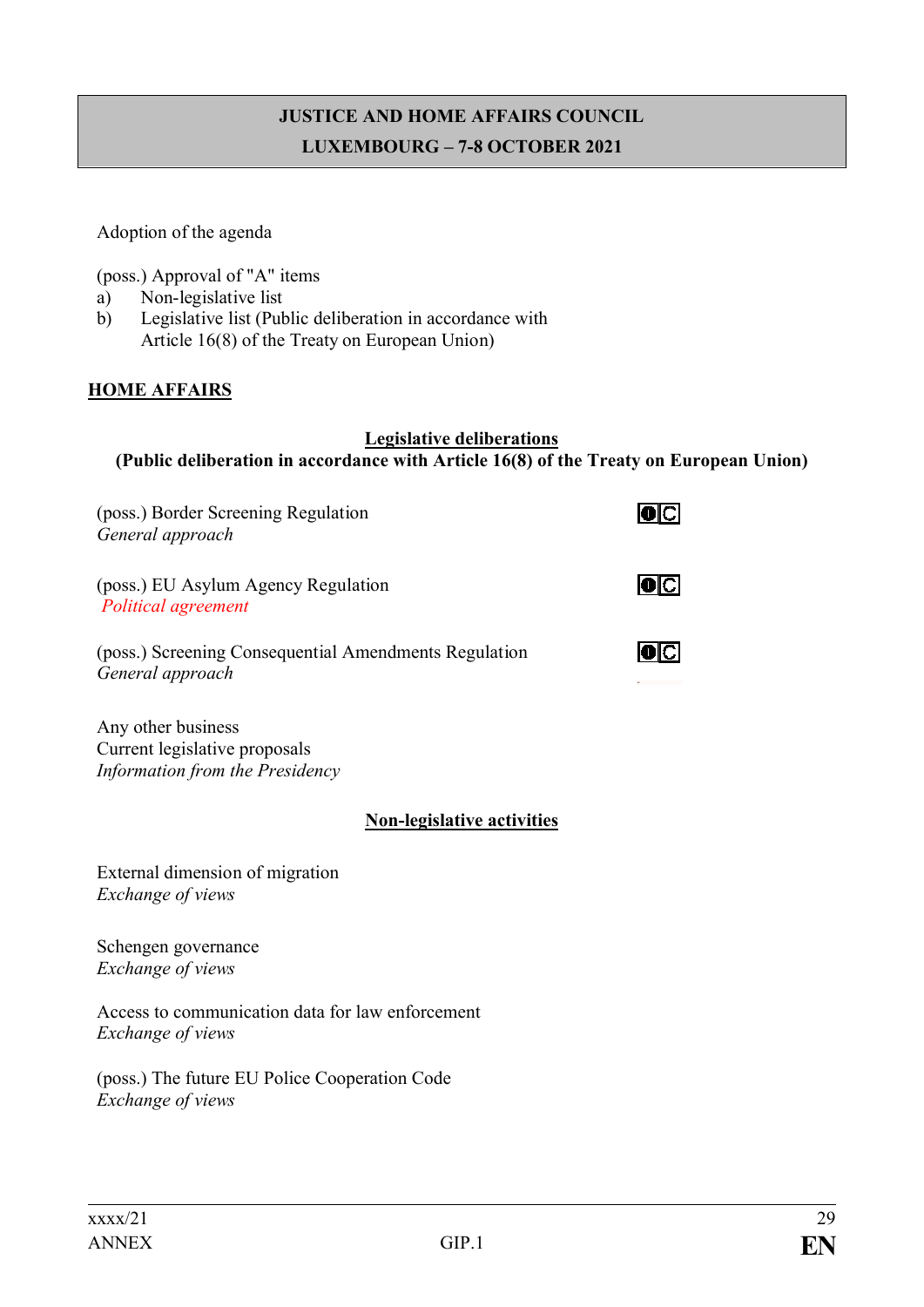Any other business Implementation of interoperability *Information from the Commission*

### **JUSTICE**

#### **Legislative deliberations (Public deliberation in accordance with Article 16(8) of the Treaty on European Union)**

Any other business Current legislative proposals *Information from the Presidency*

Regulation on European Production and Preservation Orders for eevidence *Information from the Presidency*

Regulation on the Assignments of Claims *Information from the Presidency*

#### **Non-legislative activities**

Conclusions on the EU Strategy on the rights of the child *Approval*

Setting up of the European Public Prosecutor's Office (EPPO) *State of play*

Rule of law developments in the field of justice (independence of judiciary, independence of prosecutors offices, challenges of digitalization in justice) *Exchange of views*

o

o o

## **In the margins of the Council: Meeting of the MIXED COMMITTEE**

(poss.) Border Screening Regulation *Policy debate*

 $\overline{O}$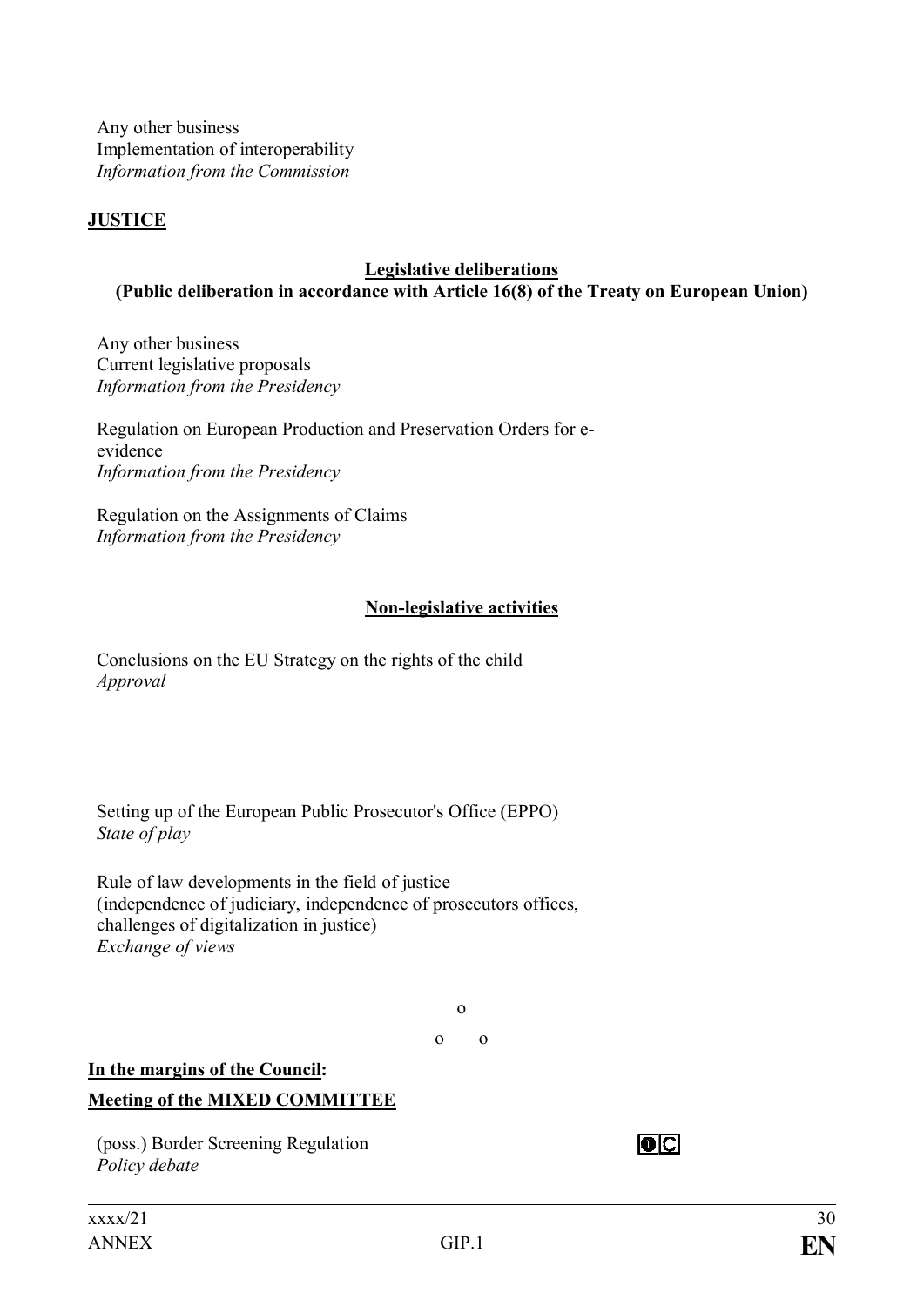Schengen governance *Policy debate*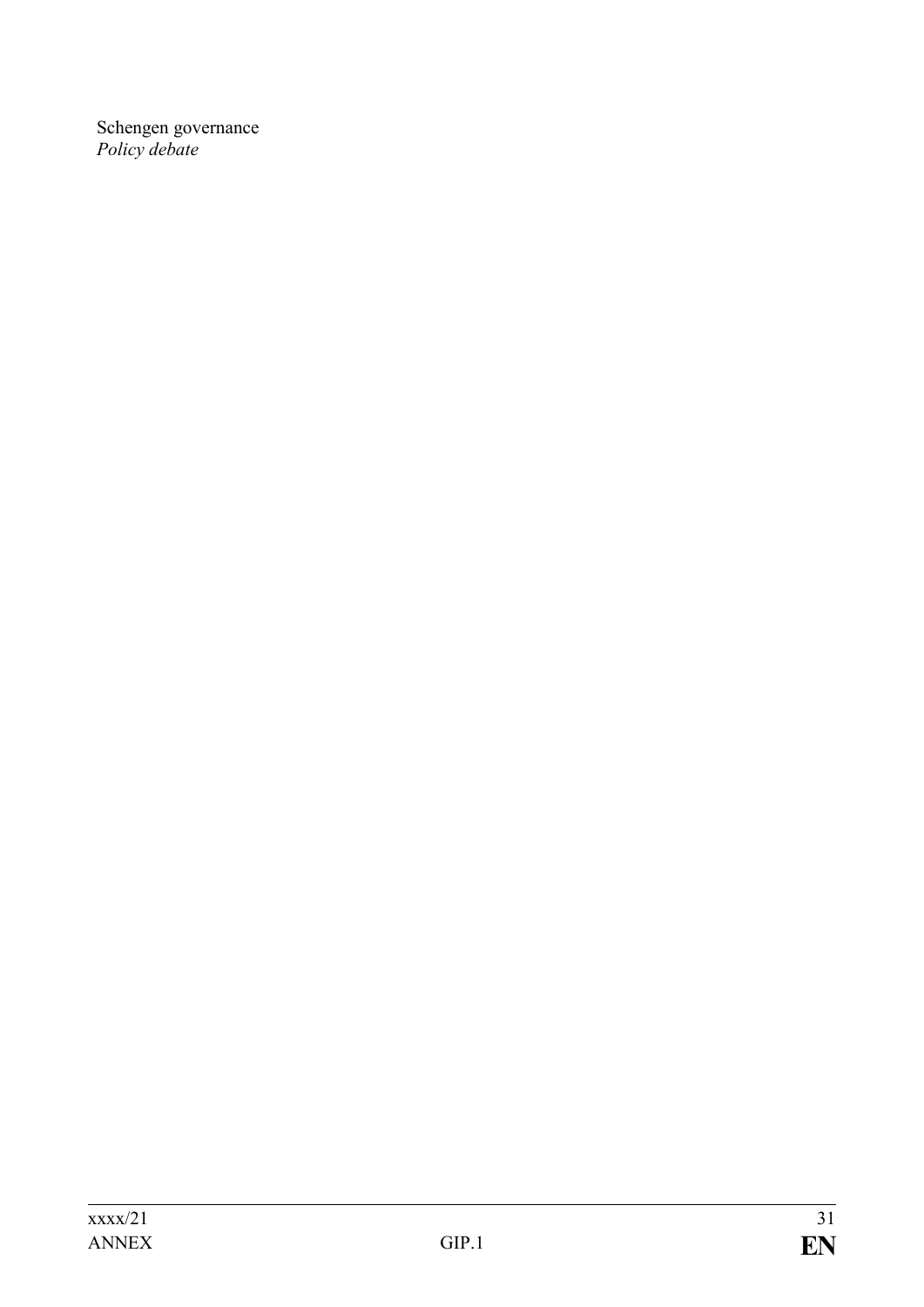Any other business

- a) Current legislative proposals *Information from the Presidency*
- b) Implementation of interoperability *Information from the Commission*
- $\bullet$ First reading
- $\overline{\mathbf{C}}$ Item based on a Commission proposal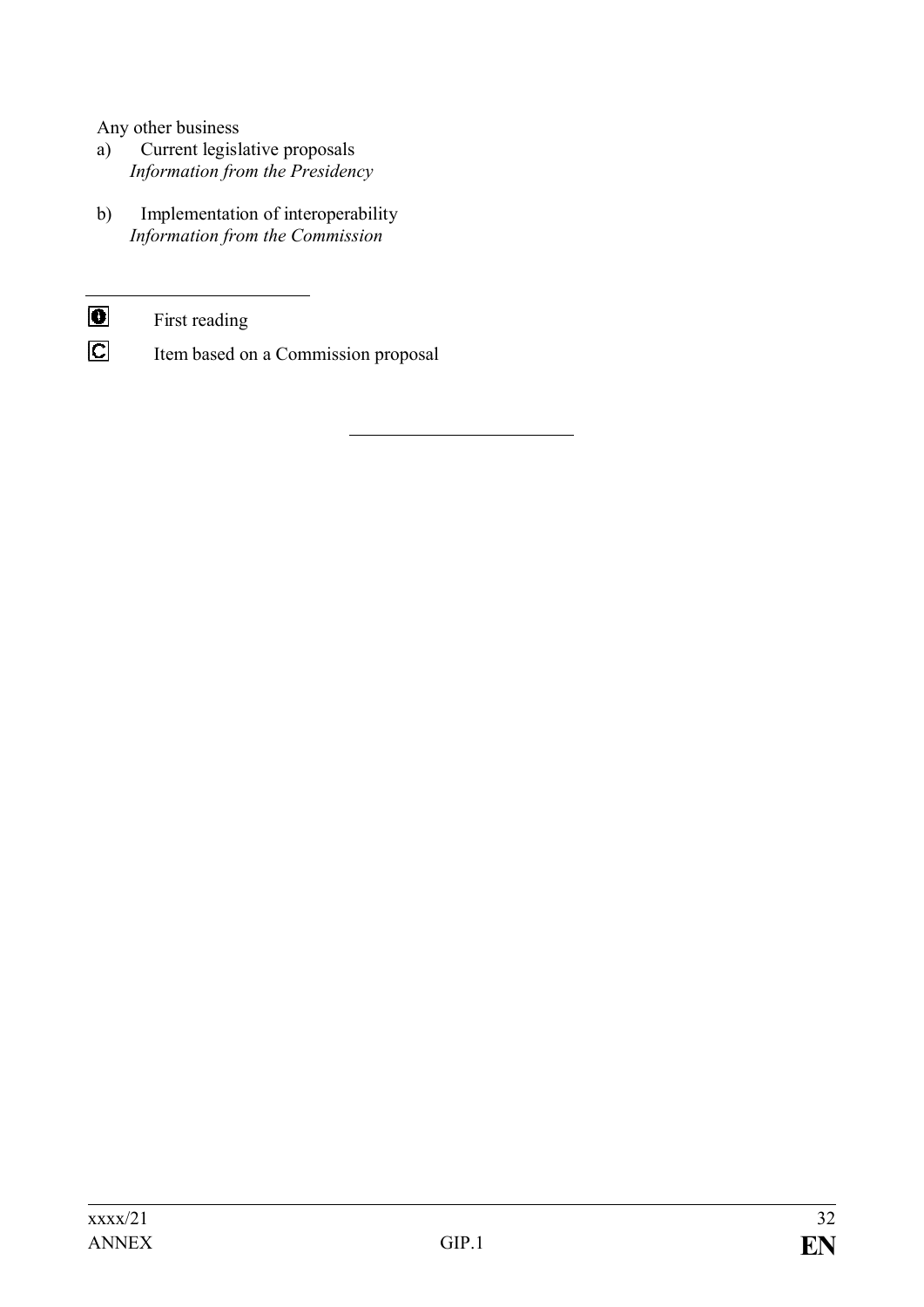## **JUSTICE AND HOME AFFAIRS COUNCIL BRUSSELS – 9-10 DECEMBER 2021**

Adoption of the agenda

(poss.) Approval of "A" items

- a) Non-legislative list
- b) Legislative list (Public deliberation in accordance with Article 16(8) of the Treaty on European Union)

#### **JUSTICE**

## **Legislative deliberations**

## **(Public deliberation in accordance with Article 16(8) of the Treaty on European Union)**

Regulation on European Production and Preservation Orders for e- $\overline{O}$ evidence *Information from the Presidency* Regulation on the Assignments of Claims  $\overline{O}$ *Information from the Presidency*

e-CODEX regulation *Progress report*

Recommendation from the Commission to the Council to authorise the Commission to open negotiations for the conclusion of an instrument on the judicial sale of ships in the framework of the United Nations Commission on International Trade law (UNCITRAL) *Progress report*

Proposal for a decision on EU accession to the Judgements Convention *Approval*

Any other business

- a) Current legislative proposals *Information from the Presidency*
- b) (poss.) Digitalisation of cross-border judicial cooperation *Information from the Commission*
- c) (poss.) Extension of the list of EU crimes to hate speech and hate crime *Information from the Commission*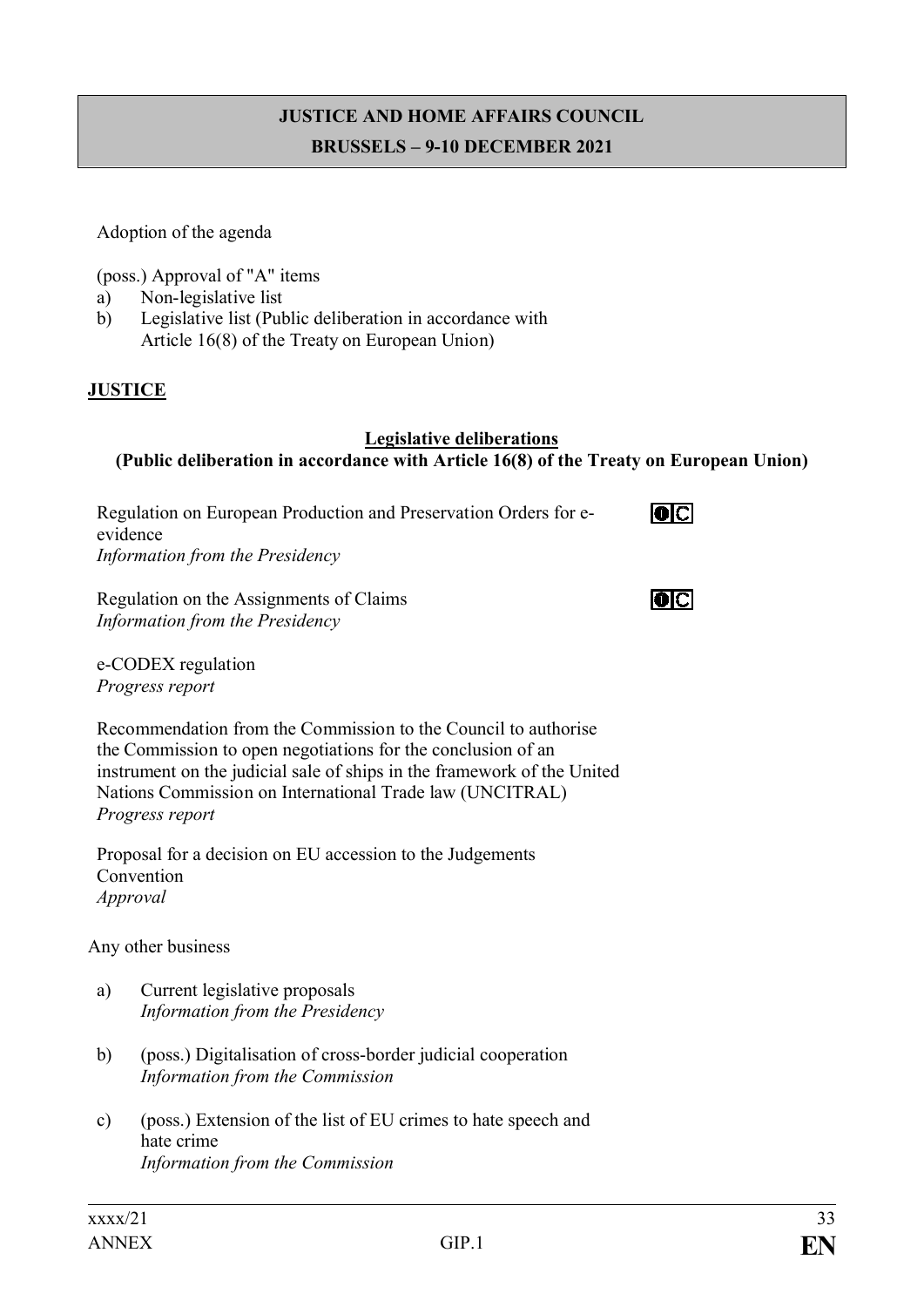## **Non-legislative activities**

(poss.) Setting up of the European Public Prosecutor's Office (EPPO) *State of play*

Rule of law developments in the field of justice *Exchange of views*

EU accession to ECHR *State of play*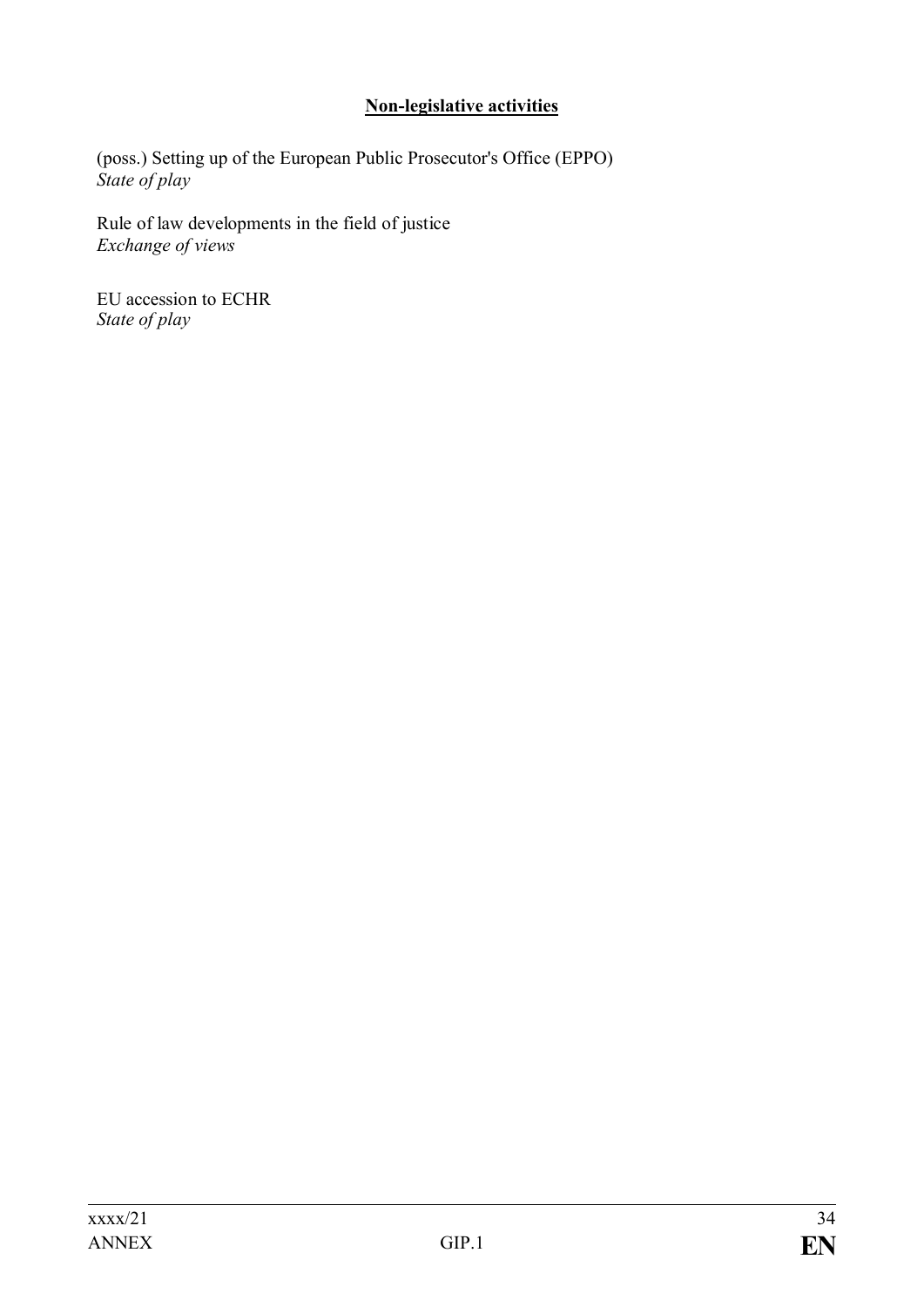#### Any other business

- a) EU-US Justice and Home Affairs Ministerial Meeting *Information from the Presidency*
- b) EU-Western Balkans Ministerial Forum on Justice and Home Affairs *Information from the Presidency*
- c) Work programme of the incoming Presidency *Presentation by France*

#### **HOME AFFAIRS**

#### **Legislative deliberations (Public deliberation in accordance with Article 16(8) of the Treaty on European Union)**

| (poss.) Regulation amending the Regulation (EU) No 1053/2013<br>establishing the Schengen Evaluation Mechanism<br>Policy debate |       |
|---------------------------------------------------------------------------------------------------------------------------------|-------|
| Regulation on SIS consequential amendments - Europol<br>Political agreement                                                     |       |
| Regulation amending Regulation (EU) 2016/794 on Europol<br>Political Agreement                                                  |       |
| (poss) Asylum and Migration Management Regulation<br>General approach (alternative: Information from the Presidency)            | IO IC |
| (poss) Asylum Procedure Regulation<br>General approach (alternative: Information from the Presidency)                           | IOIL  |
| (poss.) Regulation on amending Eurodac Regulation<br>General approach                                                           |       |

Any other business Current legislative proposals *Information from the Presidency*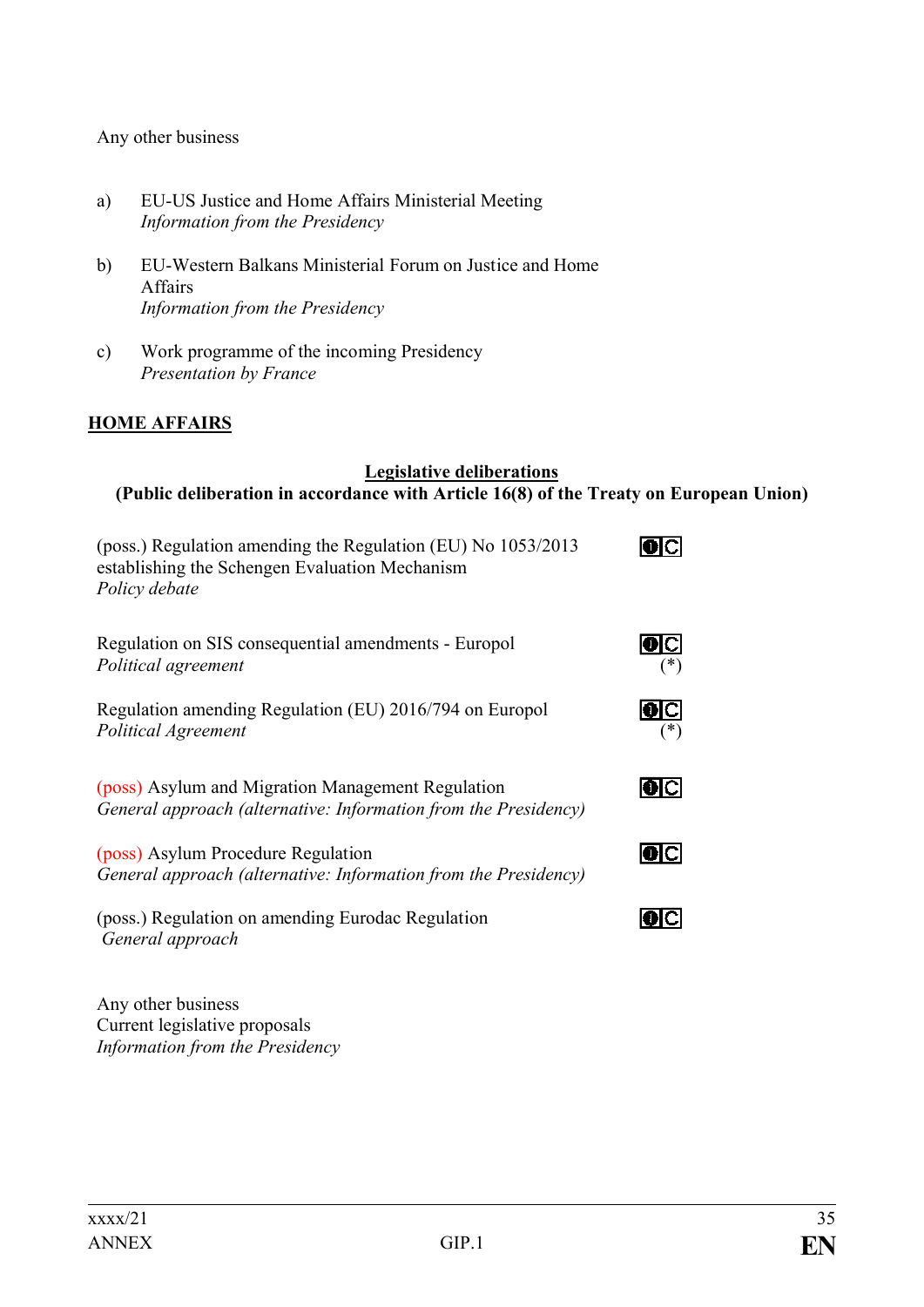#### **Non-legislative activities**

Internal security and technological development *Exchange of views*

Council Conclusions on stepping up police cooperation on missing persons *Adoption*

Any other business

- a) Implementation of Interoperability *Information from the Commission*
- b) EU-US Justice and Home Affairs Ministerial Meeting *Information from the Presidency*
- c) EU-Western Balkans Ministerial Forum on Justice and Home Affairs *Information from the Presidency*
- d) Work programme of the incoming Presidency *Presentation by France*

o

o o

#### **In the margins of the Council: Meeting of the MIXED COMMITTEE**

| (poss.) Regulation amending the Regulation (EU) No 1053/2013 | $\overline{\mathbf{0}}$ C |
|--------------------------------------------------------------|---------------------------|
| establishing the Schengen Evaluation Mechanism               |                           |
| Policy debate                                                |                           |

(poss.) Regulation on SIS consequential amendments - Europol *Policy debate*

Any other business

- a) Current legislative proposals *Information from the Presidency*
- b) Implementation of interoperability *Information from the Commission*

 $\overline{\mathbf{O}}$   $\overline{\mathbf{C}}$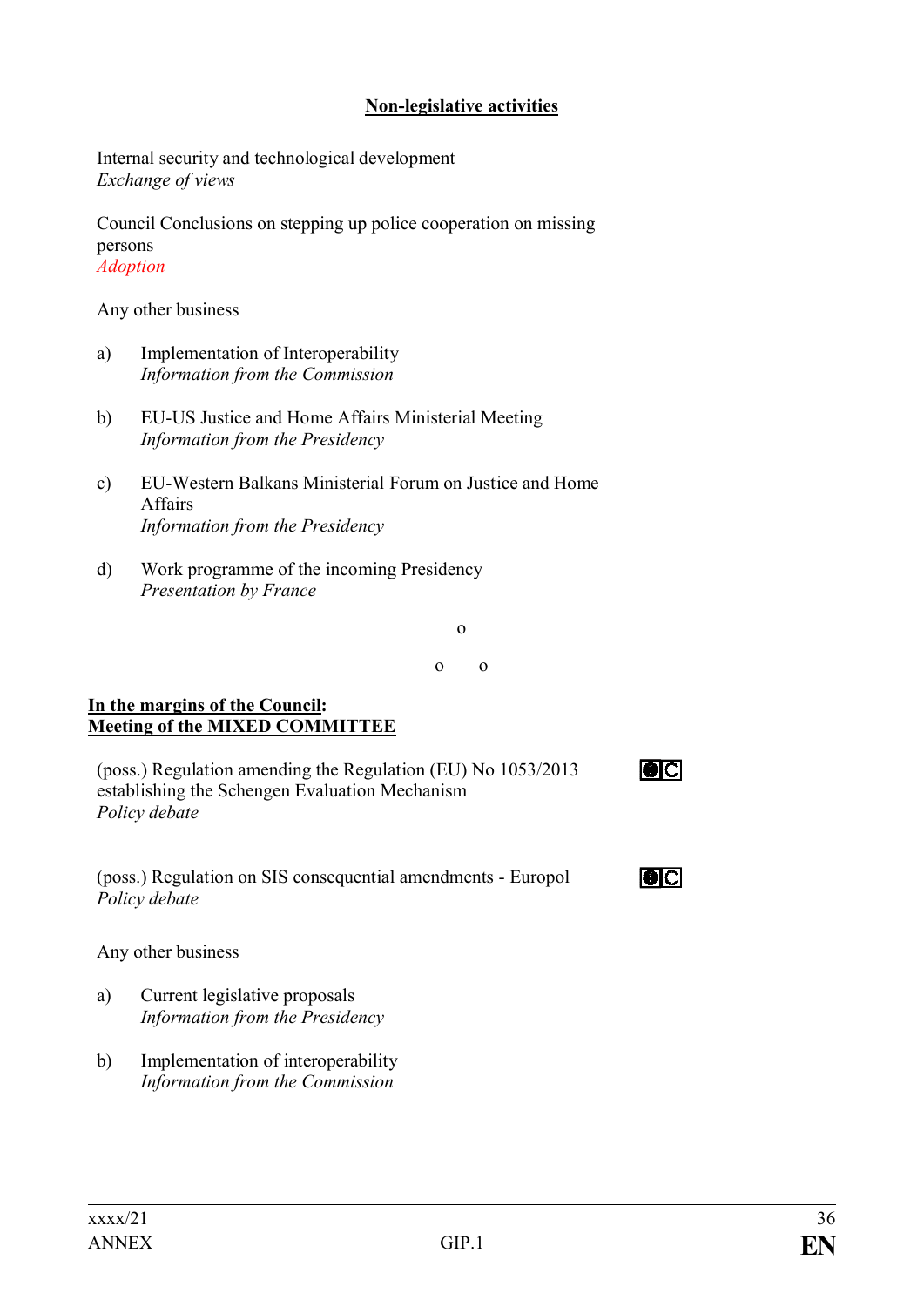- $\overline{C}$ Item based on a Commission proposal
- (\*) Item on which a vote may be requested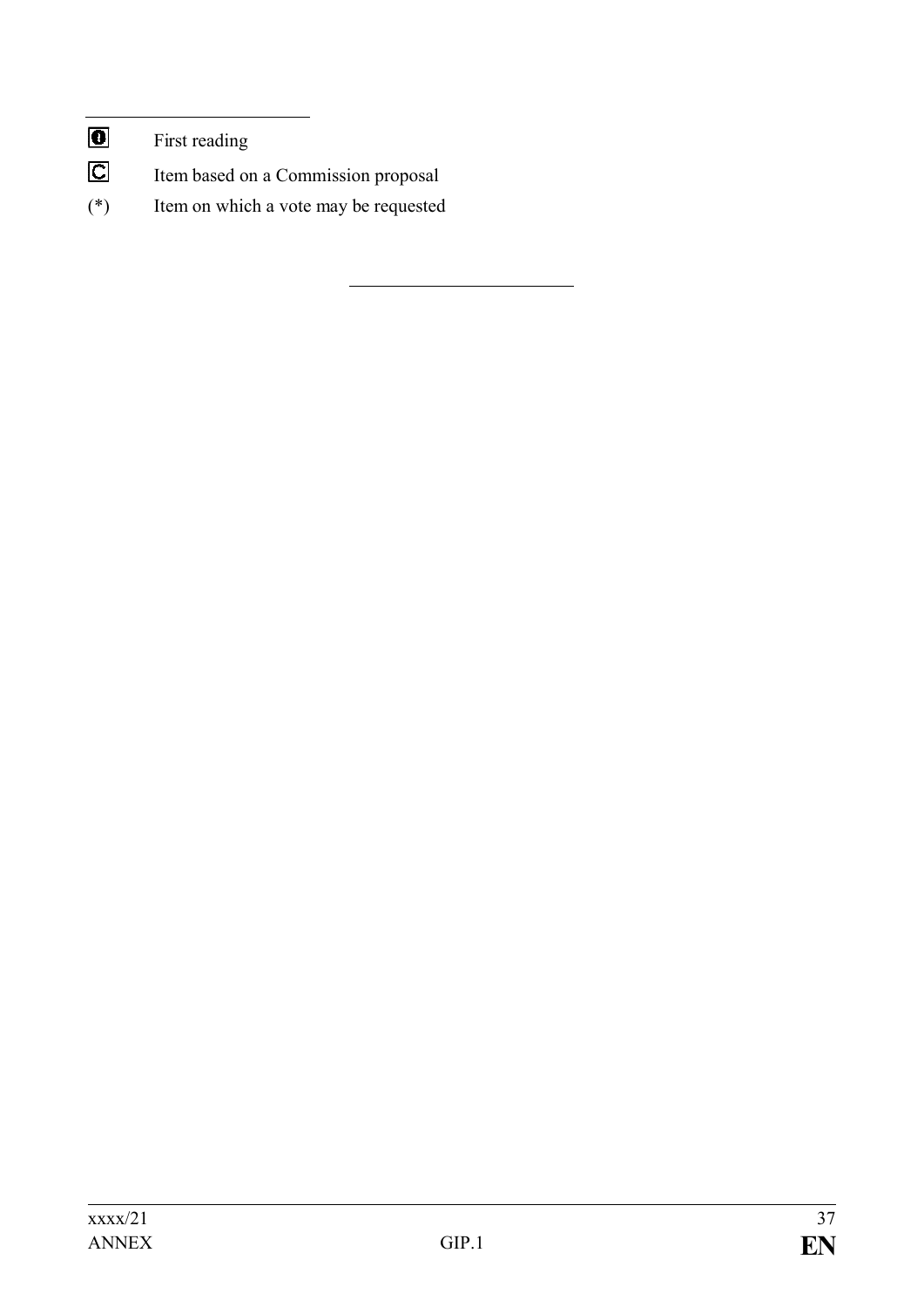# **EMPLOYMENT, SOCIAL POLICY, HEALTH AND CONSUMER AFFAIRS COUNCIL LUXEMBOURG – 15 OCTOBER 2021**

#### Adoption of the agenda

(poss.) Approval of "A" items

- a) Non-legislative list
- b) Legislative list (Public deliberation in accordance with Article 16(8) of the Treaty on European Union)

#### **Legislative deliberations (Public deliberation in accordance with Article 16(8) of the Treaty on European Union)**

| (poss.) Directive on adequate minimum wages in the European Union | O C |
|-------------------------------------------------------------------|-----|
| Interinstitutional file: 2020/0310 (COD)                          |     |
| (poss.) General approach                                          |     |

#### **Non-legislative activities**

|               | European Semester                                                                                                  |              |
|---------------|--------------------------------------------------------------------------------------------------------------------|--------------|
| a)            | Key Employment Challenges: Key messages from the EMCO<br>based on the Annual Employment Performance Report and the | $\mathbb{E}$ |
|               | <b>Employment Performance Monitor</b>                                                                              |              |
|               | Endorsement                                                                                                        |              |
| b)            | Key Social Challenges: Key messages from the SPC based on                                                          | $\mathbb{E}$ |
|               | the Annual Review of the Social Protection Performance                                                             |              |
|               | Monitor                                                                                                            |              |
|               | Endorsement                                                                                                        |              |
| $\mathbf{c})$ | (poss.) Council Decision on Guidelines for the employment                                                          |              |
|               | policies of the Member States                                                                                      |              |
|               | <b>Adoption</b>                                                                                                    |              |
|               |                                                                                                                    |              |
|               | (poss.) Implementation of the European Pillar of Social Rights<br>Policy debate                                    |              |
|               |                                                                                                                    |              |
|               |                                                                                                                    | $\mathbb{E}$ |
|               |                                                                                                                    |              |
|               | (poss.) European framework for health and safety at work                                                           | 12           |
| Policy debate |                                                                                                                    |              |
|               |                                                                                                                    |              |
|               | (poss.) Conclusions on the European Court of Auditors Special Report                                               | $\mathbb{Z}$ |
|               | on Gender Mainstreaming in the EU Budget                                                                           |              |
| Approval      |                                                                                                                    |              |
|               |                                                                                                                    |              |
|               | <u>Any other business</u>                                                                                          |              |
|               | A long-term vision for rural areas                                                                                 |              |
|               | Presentation by the Commission                                                                                     |              |
|               |                                                                                                                    |              |
|               |                                                                                                                    |              |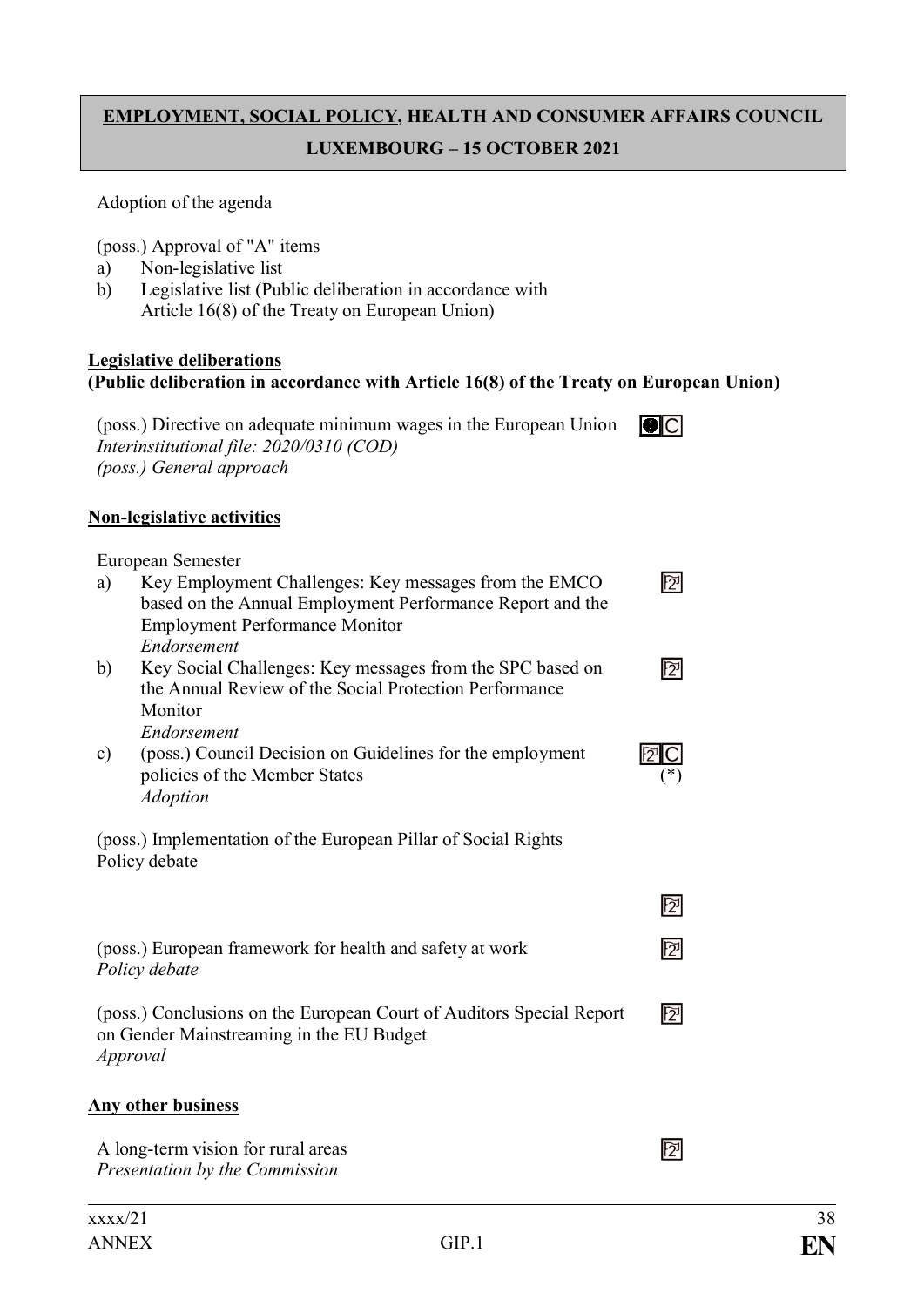# $\mathbb{Z}^1$

- 团 Public debate proposed by the Presidency (Article 8(2) of the Council's Rules of Procedure)
- $\overline{\mathbf{C}}$ Item based on a Commission proposal
- (\*) Item on which a vote may be requested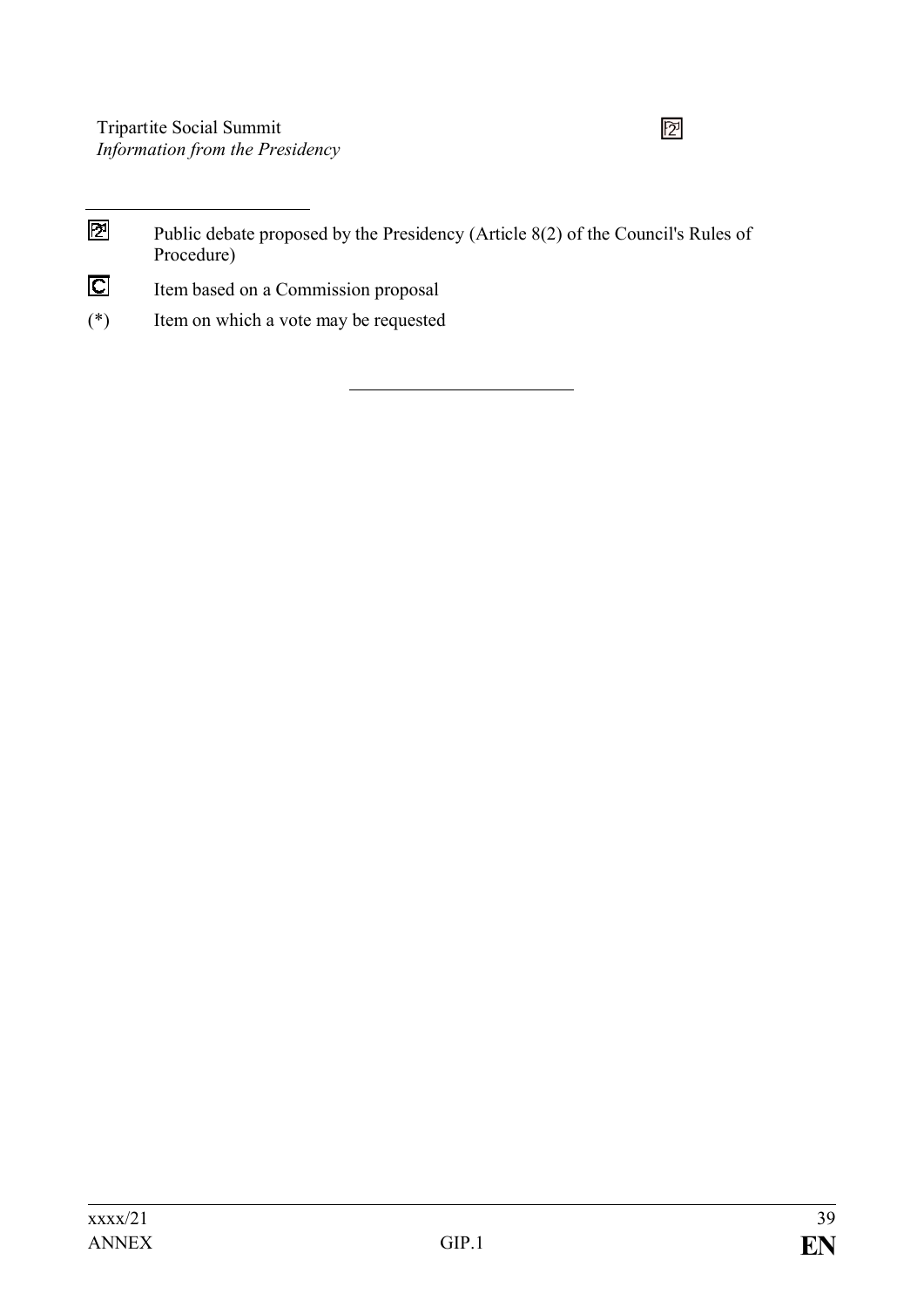# **EMPLOYMENT, SOCIAL POLICY, HEALTH AND CONSUMER AFFAIRS COUNCIL BRUSSELS – 6-7 DECEMBER 2021**

#### **MEETING ON 6 DECEMBER 2021**

## **EMPLOYMENT AND SOCIAL POLICY**

Adoption of the agenda

(poss.) Approval of "A" items

- a) Non-legislative list
- b) Legislative list (Public deliberation in accordance with Article 16(8) of the Treaty on European Union)

#### **Legislative deliberations (Public deliberation in accordance with Article 16(8) of the Treaty on European Union)**

| Directive on adequate minimum wages in the European Union<br>Interinstitutional file: 2020/0310 (COD)<br>(poss.) General approach                                                                 |     |
|---------------------------------------------------------------------------------------------------------------------------------------------------------------------------------------------------|-----|
| Directive on binding pay transparency measures<br>Interinstitutional file: 2021/0050 (COD)<br>(poss.) General approach                                                                            |     |
| (poss.) Directive on gender balance on company boards<br>Interinstitutional file: 2012/0299 (COD)<br>General approach / Progress report                                                           |     |
| (poss.) Directive on equal treatment (Article 19)<br>Interinstitutional file: 2008/0140 (CNS)<br>Progress report                                                                                  |     |
| <b>Non-legislative activities</b>                                                                                                                                                                 |     |
| European Semester 2022<br>Policy debate                                                                                                                                                           | 127 |
| 2022 Annual Sustainable Growth Strategy (ASGS), Alert<br>a)<br>Mechanism Report (AMR), draft Joint Employment Report (JER)<br>and draft Recommendation on the economic policy of the euro<br>area |     |
| Presentation by the Commission                                                                                                                                                                    |     |
| b)<br>Contribution on employment and social aspects of the draft<br>Recommendation on the economic policy of the euro area<br>Approval                                                            |     |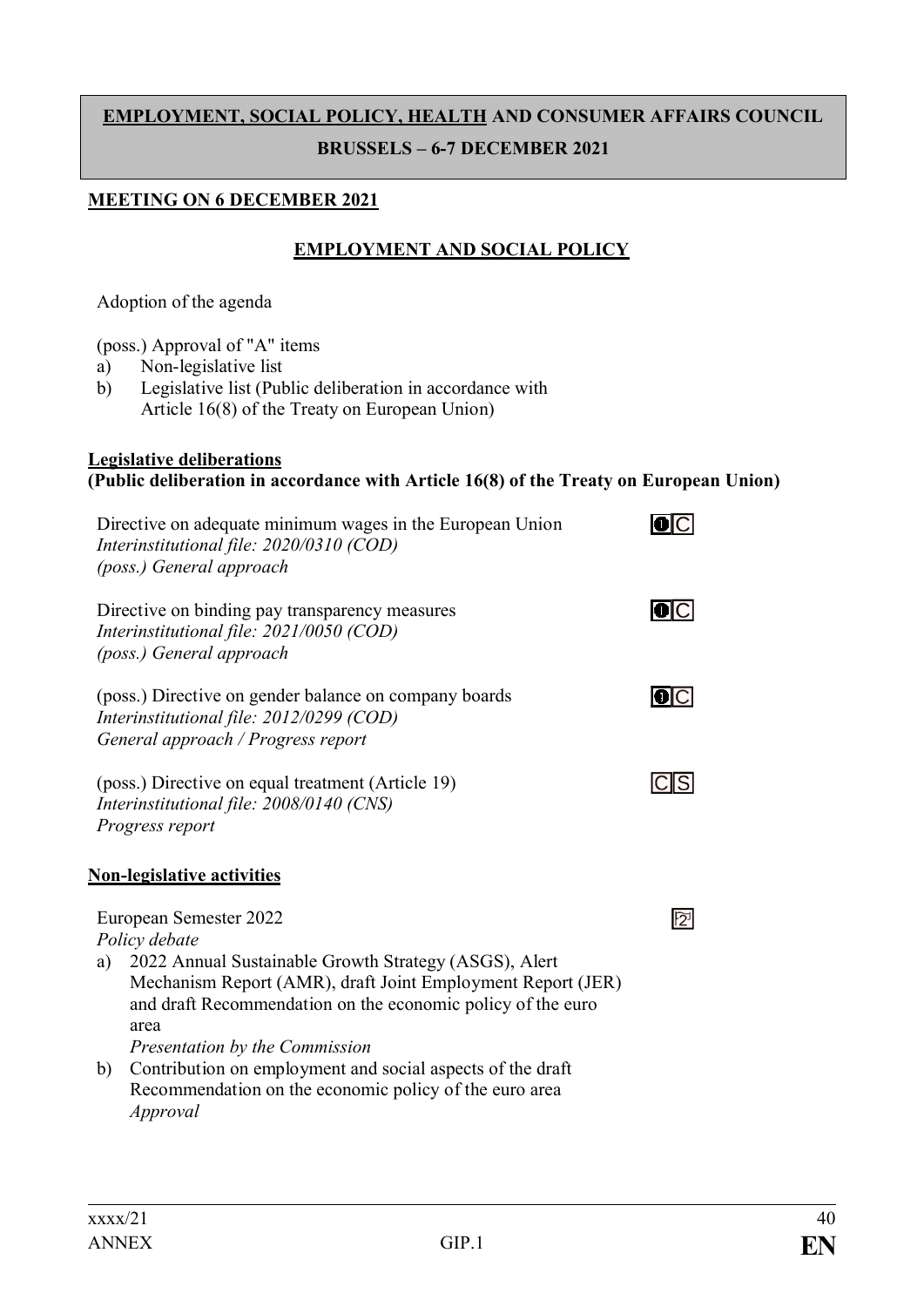(poss.) Towards the Union of Equality *Policy debate*

| Proposal for a Council Decision authorising Member States to ratify<br>the 2019 ILO Convention on Violence and Harassment (No. 190)<br>Political Agreement / Progress report | ∗ |
|------------------------------------------------------------------------------------------------------------------------------------------------------------------------------|---|
| Conclusions on quality work for life quality<br>Approval                                                                                                                     |   |
| Conclusions on the impact of digitalisation/artificial intelligence on<br>gender equality in the labour market<br>Approval                                                   |   |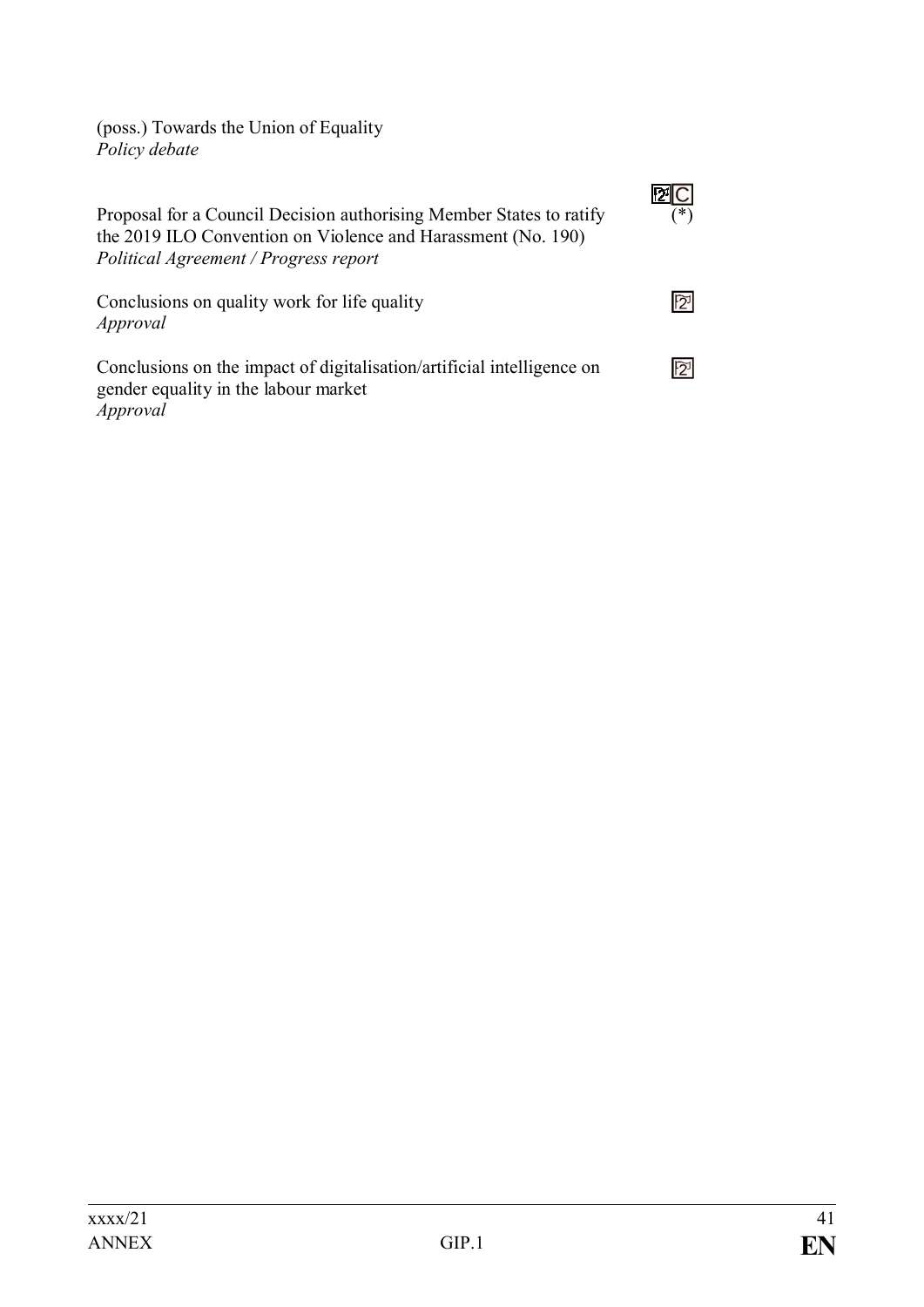# **Any other business** Current legislative proposals (Public deliberation in accordance with Article 16(8) of the Treaty on European Union) a) (poss.) Revision of Regulations on Coordination of Social Security systems (883/04 and 987/09) *Interinstitutional file: 2016/0397 (COD) Information from the Presidency* b) (poss.) Directive on carcinogens and mutagens at work *Interinstitutional file: 2020/0262(COD) Information from the Presidency* c) (poss.) Improving working conditions of platform workers *Interinstitutional file: to be confirmed Presentation by the Commission*

囨 Individual learning accounts *Presentation by the Commission* 囨 Action plan for the social economy *Presentation by the Commission* A European approach to micro-credentials for lifelong learning and  $\mathbb{E}$ employability *Presentation by the Commission* Presidency conferences 囨 *Information from the Presidency*  $\mathbb{E}$ 

Work programme of the incoming Presidency *Information from the French delegation*

# **MEETING ON 7 DECEMBER 2021**

# **HEALTH**

## **Legislative deliberations (Public deliberation in accordance with Article 16(8) of the Treaty on European Union)**

(poss.) European Health Emergency Response Authority (HERA) *(poss.) General approach / Policy debate*

 $\overline{O}$ 

 $\mathbb{E}$ 

 $\overline{0}$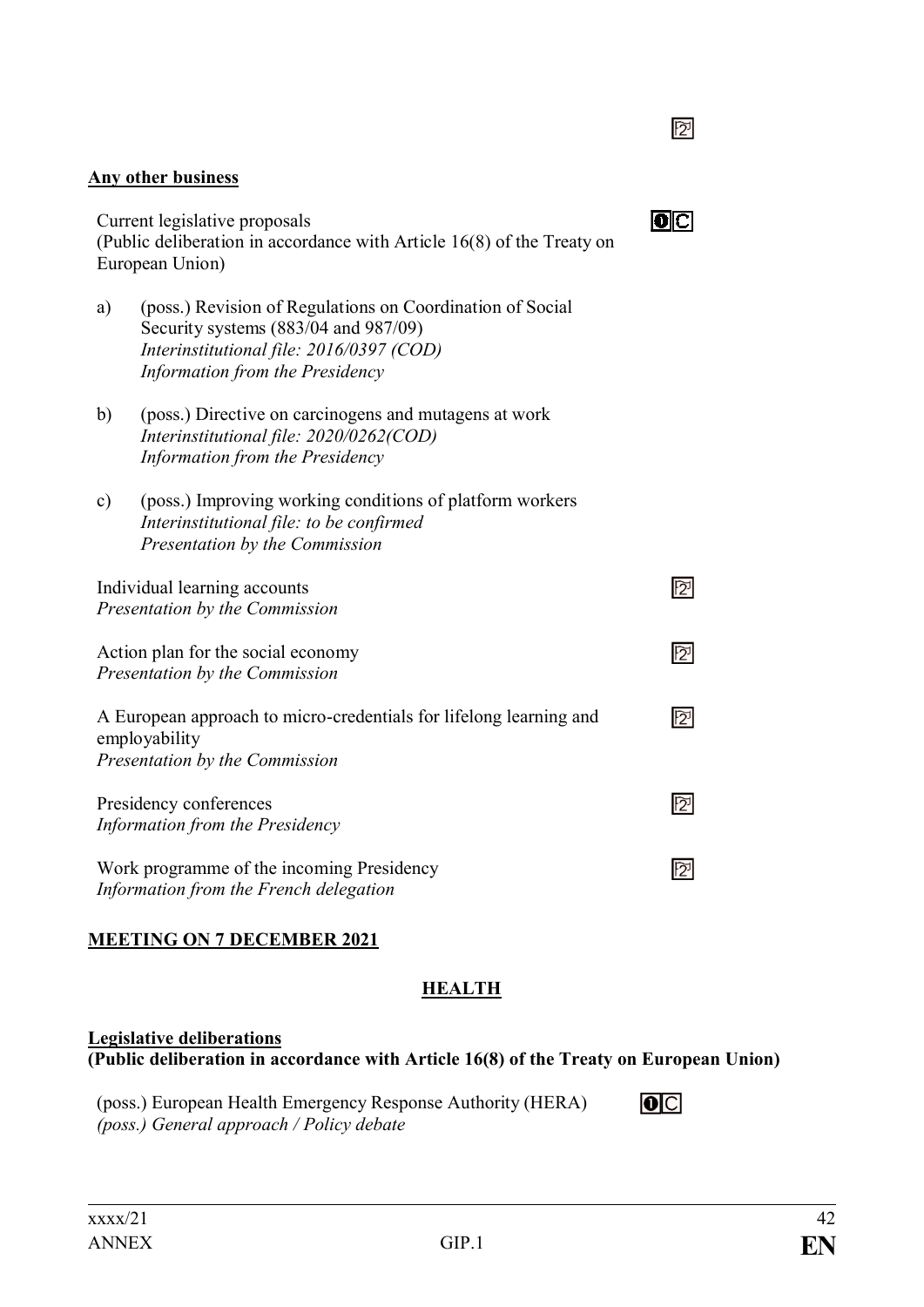#### **Non-legislative activities**

Conclusions on implementing innovative solutions, including on shortages of medicines, for resilient Health Systems *Approval*

#### **Any other business**

Current legislative proposals (Public deliberation in accordance with Article 16(8) of the Treaty on European Union)

- a) (poss.) Regulation on a reinforced role for the European Medicines Agency in crisis preparedness and management for medicinal products and medical devices *Interinstitutional file: 2020/0321 (COD) Information from the Presidency*
- b) (poss.) Regulation amending Regulation (EC) No 851/2004 establishing a European Centre for disease prevention and control *Interinstitutional file: 2020/0320 (COD) Information from the Presidency*
- c) (poss.) Regulation on serious cross-border threats to health and repealing Decision No 1082/2013/EU *Interinstitutional file: 2020/0322 (COD) Information from the Presidency*

European Health Data Space *Information from the Commission*

Pharmaceutical strategy for Europe *Information from the Commission*

Europe's Beating Cancer Plan *Information from the Commission*

COVID-19 : state of play *Information from the Commission*

WHO Framework Convention on Tobacco control (FCTC): Ninth session of the Conference of the Parties (COP9) (The Hague, 8-13 November 2021) *Information from the Presidency and the Commission*

Outcomes of conferences organised by the Slovenian Presidency *Information from the Presidency*

 $\mathbb{E}^1$ 

 $\overline{O}$ 

冈

 $\overline{P}$ 

囨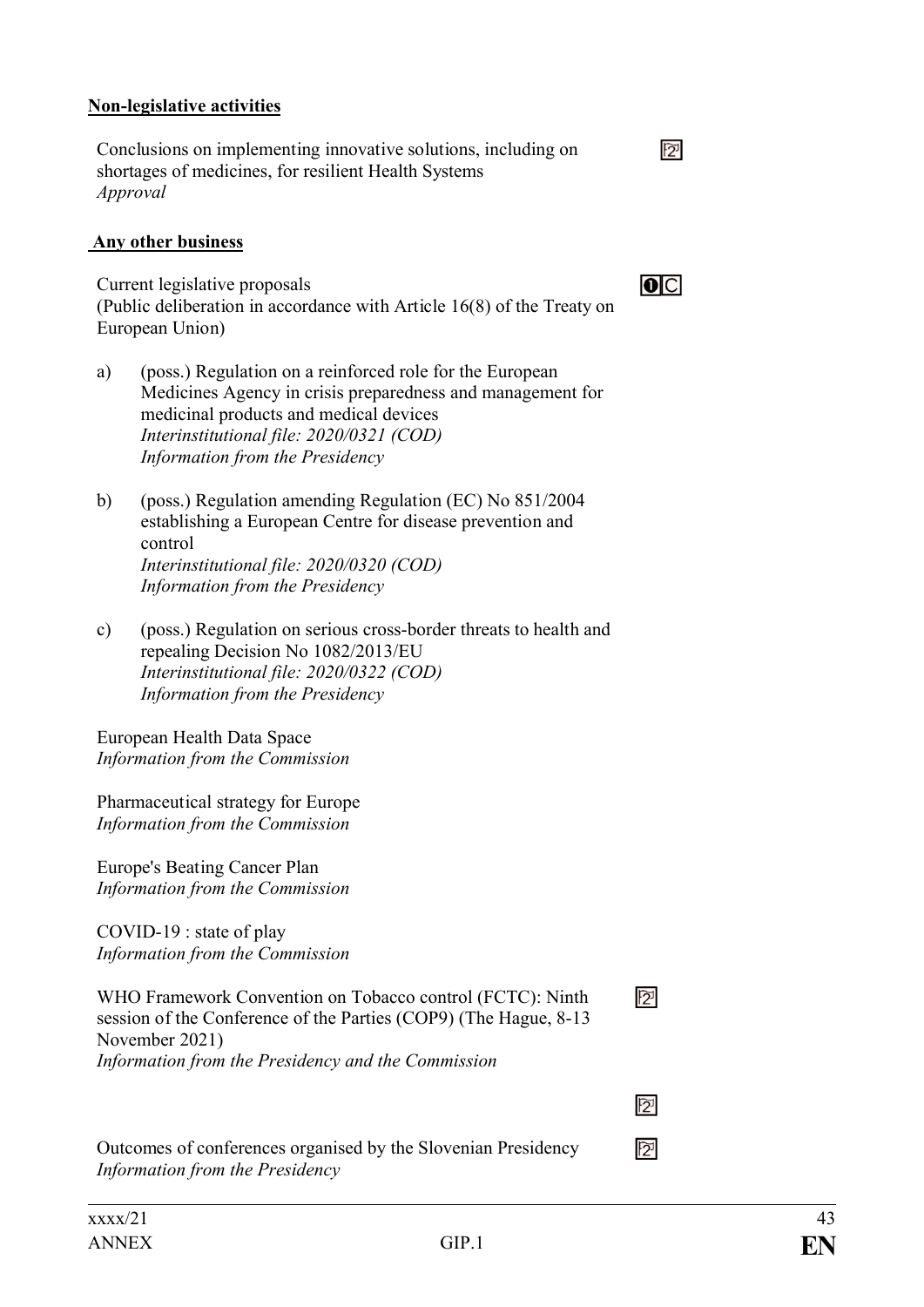Work programme of the incoming Presidency *Information from the French delegation*

| $\bullet$      | First reading                                                                                  |
|----------------|------------------------------------------------------------------------------------------------|
| $\boxed{5}$    | Special legislative procedure                                                                  |
| 囨              | Public deliberation (Article 8(1) of the Council's Rules of Procedure)                         |
| 囫              | Public debate proposed by the Presidency (Article 8(2) of the Council's Rules of<br>Procedure) |
| $\overline{C}$ | Item based on a Commission proposal                                                            |
| $(*)$          | Item on which a vote may be requested                                                          |
|                |                                                                                                |

 $\overline{2}$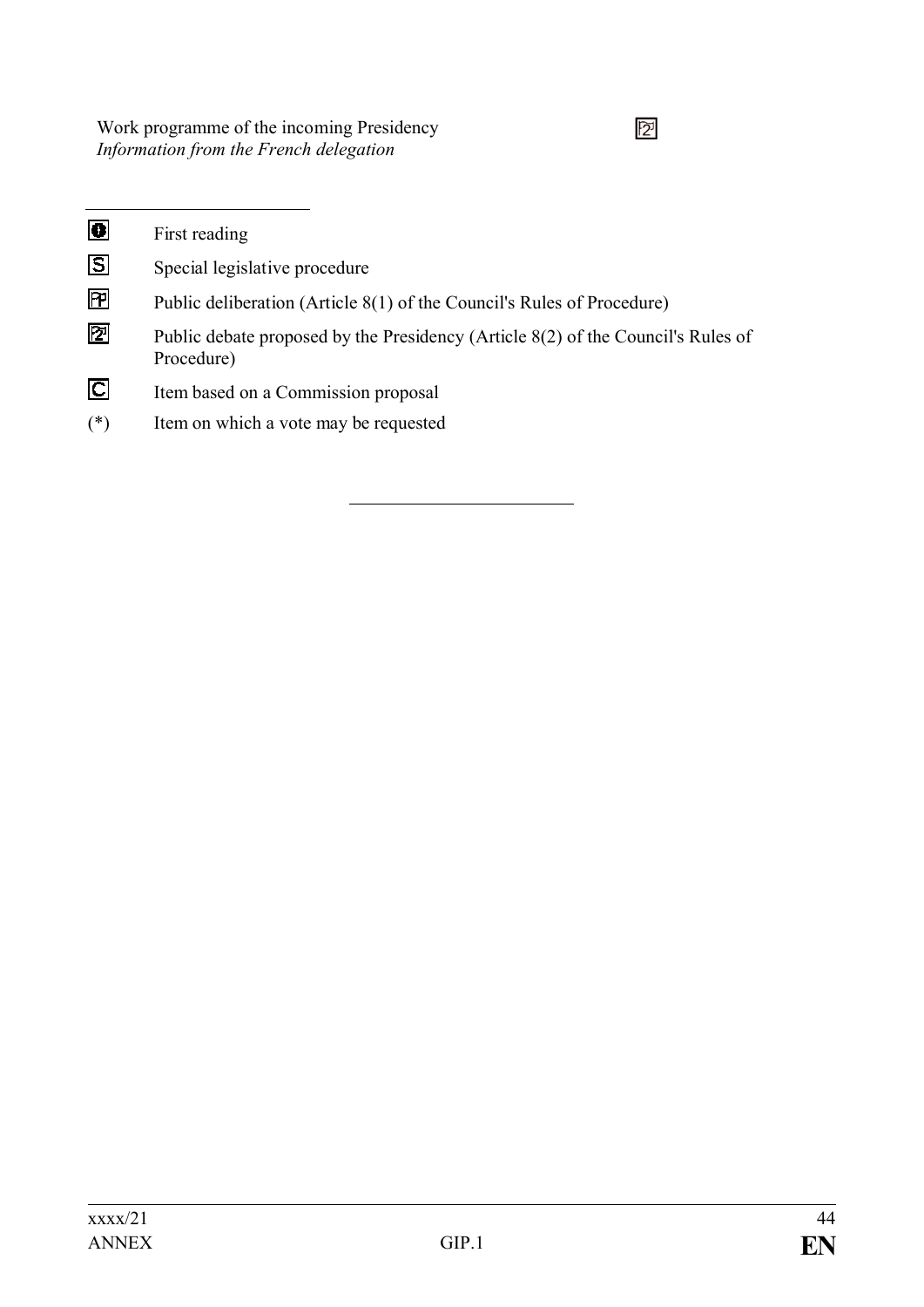# **COMPETITIVENESS COUNCIL (INTERNAL MARKET, INDUSTRY, RESEARCH AND SPACE)**

#### **BRUSSELS – 28-29 SEPTEMBER 2021**

#### **MEETING ON 28 SEPTEMBER 2021**

Adoption of the agenda

(poss.) Approval of "A" items

- a) Non-legislative list
- b) Legislative list (Public deliberation in accordance with Article 16(8) of the Treaty on European Union)

#### **RESEARCH**

#### **Non-legislative activities**

| (poss.) Council Conclusions on the global approach to research and<br>innovation<br>Approval                                                                                                                  |  |
|---------------------------------------------------------------------------------------------------------------------------------------------------------------------------------------------------------------|--|
| Governance and implementation of the European Research Area<br>Exchange of views                                                                                                                              |  |
| (poss.) Council Regulation establishing the European High<br>Performance Computing Joint Undertaking<br><b>Adoption</b><br>(Could become an "A" item)                                                         |  |
| Annual report of the Single Market Enforcement Task Force (SMET)<br>- tbc                                                                                                                                     |  |
| <b>Any other business</b>                                                                                                                                                                                     |  |
| (poss.) Council Regulation establishing the Joint Undertakings under<br>Horizon Europe<br>Information from the Presidency on the state of play                                                                |  |
| Current legislative proposals<br>(Public deliberation in accordance with Article 16(8) of the Treaty on<br>European Union)                                                                                    |  |
| (poss.) Decision of the European Parliament and of the Council on the<br>European Partnership on Metrology<br>Interinstitutional file: 2021/0049(COD)<br>Information from the Presidency on the state of play |  |

GenderAction conference outcome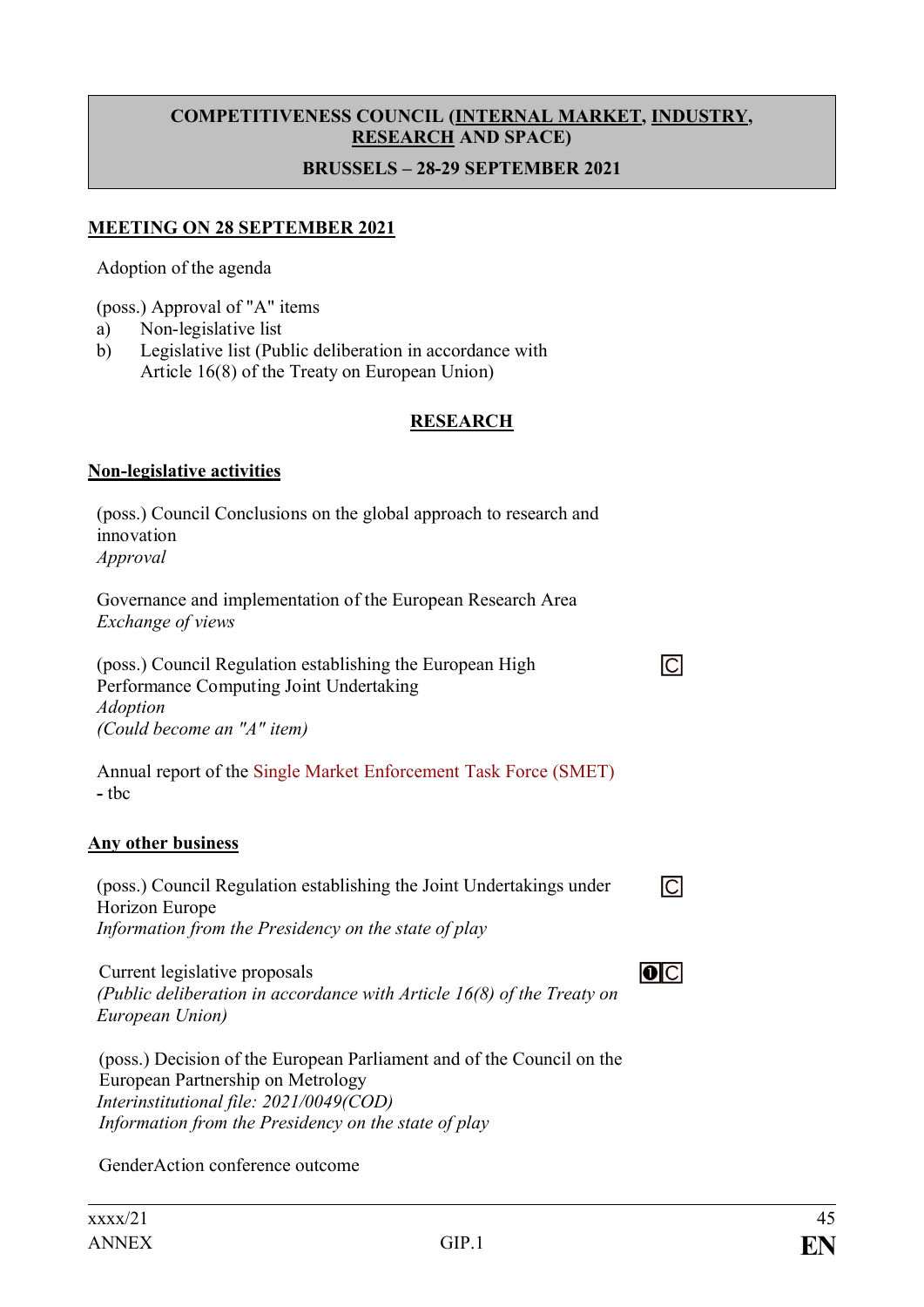*Information from the Presidency*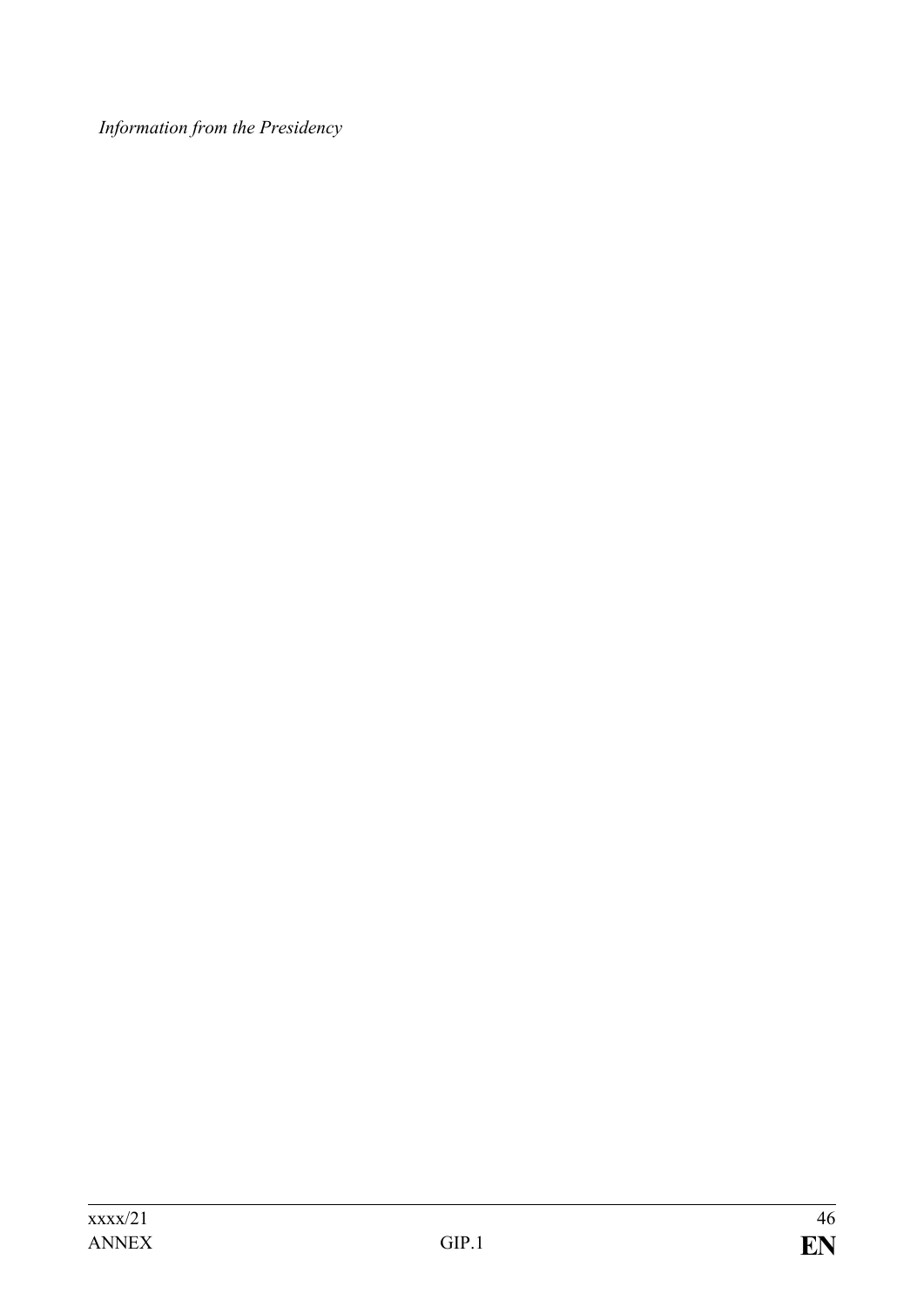## **MEETING ON 29 SEPTEMBER 2021**

## **INTERNAL MARKET AND INDUSTRY**

#### **Non-legislative activities**

Implementation of the updated New Industrial Strategy for Europe: accelerating green transition: The Package Fit for 55 from industrial perspective Presentation by the Commission *Policy debate*

Future-proof policy making for the competitiveness of the EU and further fostering of the Single Market: Joining forces to make better laws Presentation of the 2021 Communication on Better Regulation *Policy debate*

#### **Any other business**

- $\bullet$ First reading
- $\overline{\mathbf{e}}$ Second reading
- $\overline{S}$ Special legislative procedure
- 囨 Public deliberation (Article 8(1) of the Council's Rules of Procedure)
- 囨 Public debate proposed by the Presidency (Article 8(2) of the Council's Rules of Procedure)
- 冏 Public debate (Article 8(3) of the Council's Rules of Procedure)
- 图 Restricted item
- $\overline{\mathbf{C}}$ Item based on a Commission proposal
- (\*) Item on which a vote may be requested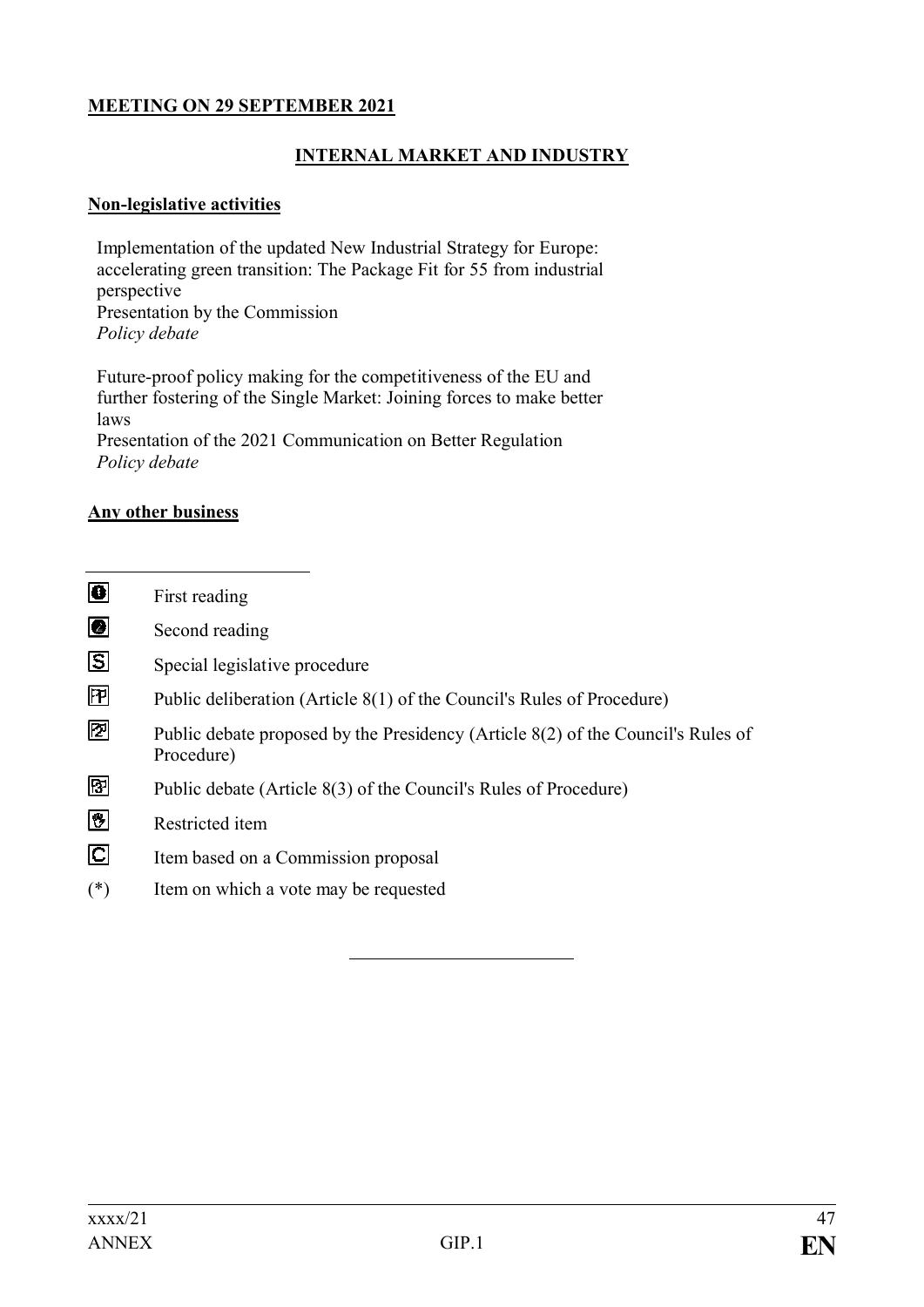# **COMPETITIVENESS COUNCIL (INTERNAL MARKET, INDUSTRY, RESEARCH AND SPACE)**

## **BRUSSELS – 25-26 NOVEMBER 2021**

## **MEETING ON 25 NOVEMBER 2021**

Adoption of the agenda

(poss.) Approval of "A" items

- a) Non-legislative list
- b) Legislative list (Public deliberation in accordance with Article 16(8) of the Treaty on European Union)

## **INTERNAL MARKET AND INDUSTRY**

 $\overline{\mathbf{O}}$ 

 $\overline{\mathbf{O}}$ 

#### **Legislative deliberations (Public deliberation in accordance with Article 16(8) of the Treaty on European Union)**

Proposal for a Regulation on Digital Services Act *Interinstitutional file: 2020/0361(COD) General approach*

Proposal for a Regulation on Digital Markets Act *Interinstitutional file: 2020/0374(COD) General approach*

#### **Non-legislative activities**

Implementation of the Recovery Plan for Europe *Policy debate*

#### **Any other business**

2021 Annual Report of the SME Envoy Network to the Competitiveness Council *Presentation by the Commission*

The work of The Industrial Forum *Update by the Commission*

Work programme of the incoming Presidency *Information from the French delegation*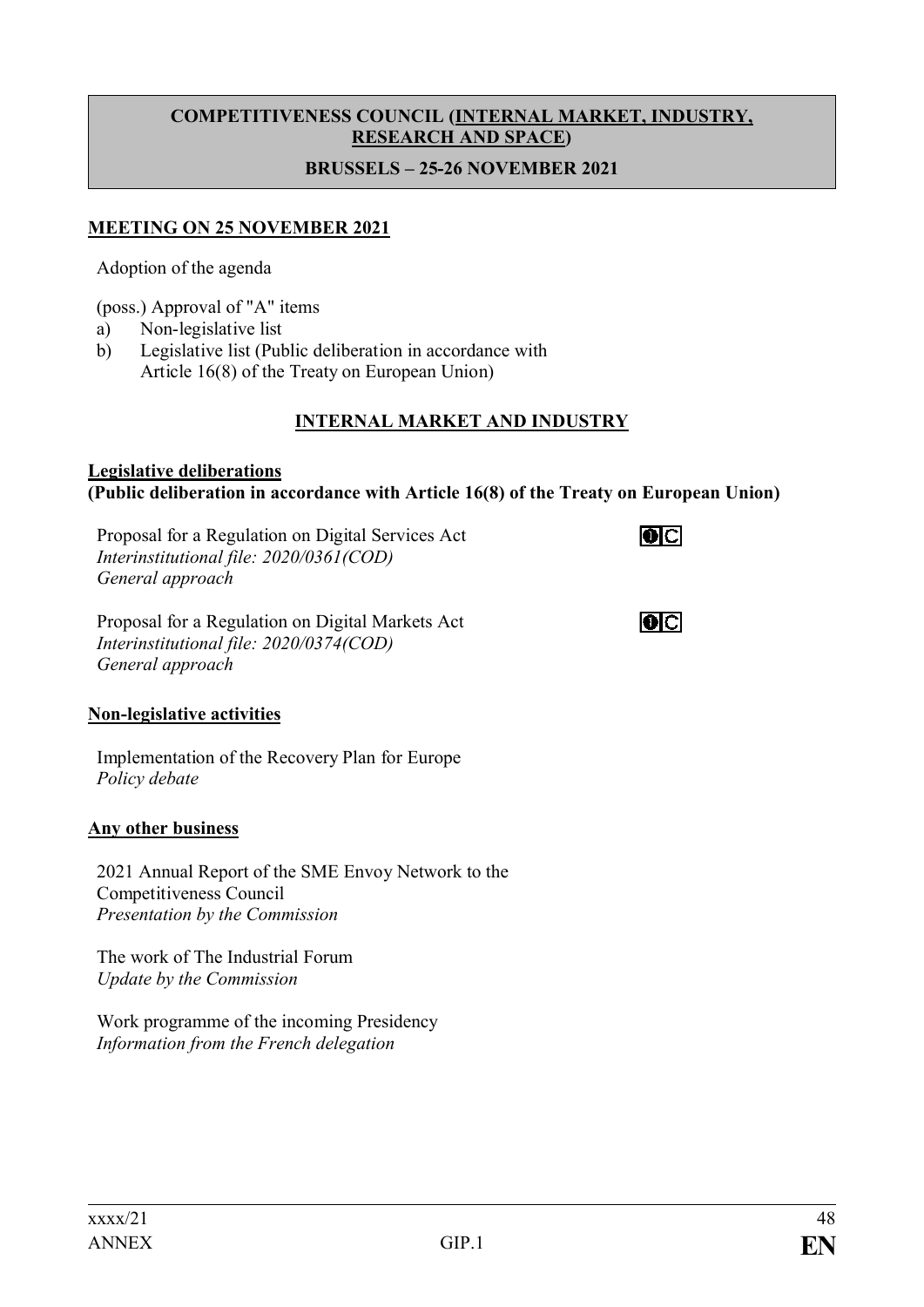#### **MEETING ON 26 NOVEMBER 2021**

#### **RESEARCH**

#### **Legislative deliberations (Public deliberation in accordance with Article 16(8) of the Treaty on European Union)**

(poss.) Decision of the European Parliament and of the Council on the  $\Box$ European Partnership on Metrology *Interinstitutional file: 2021/0049(COD) Adoption of the legislative act*

Council Recommendation for Pact for Research and Innovation *Adoption*

#### **Non-legislative activities**

Conclusions on Governance and implementation of the European Research Area *Approval*

(poss.) Council Regulation establishing the Joint Undertakings under Horizon Europe *Adoption (Could become an "A" item)*

Research and innovation in achieving cross-sectoral objectives *Policy debate*

#### **Any other business**

Brain circulation and researchers' careers – outcomes of the MSCA conference (15.-16. November) *Information from the Presidency*

Plastic Pirates citizen science campaign *Information from the Presidency*

Work programme of the incoming Presidency *Information from the French delegation*

#### **SPACE**

#### **Non-legislative activities**

Conclusions on space for everyone *(title to be confirmed)*

厄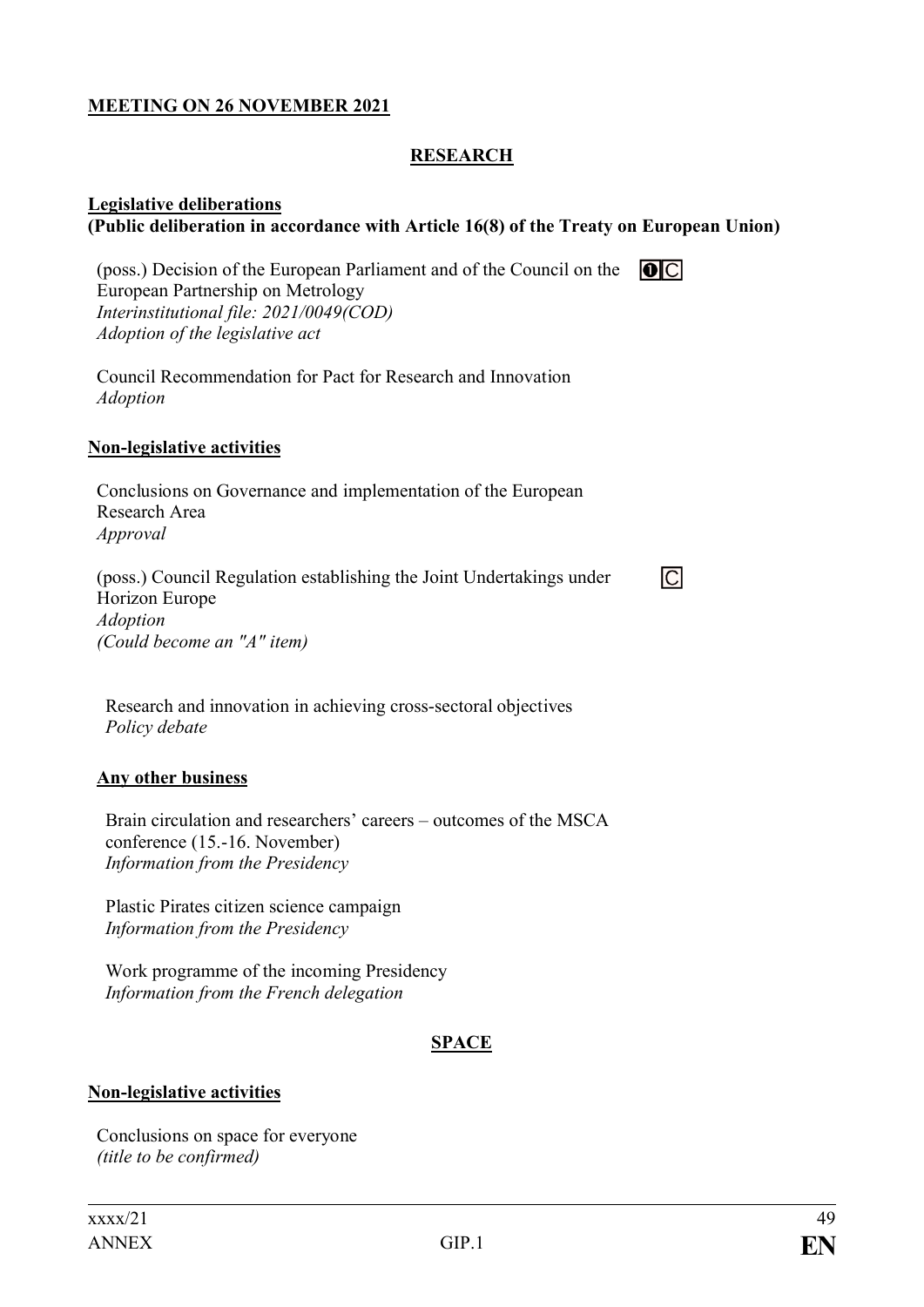*Approval*

Presidency report on STM *(title to be confirmed)* Information from the Slovenian Presidency

## **Any other business**

Space connectivity *(title to be confirmed) Follow-up of the event*

Work Programme of the incoming Presidency *Information from the French delegation*

| $\bullet$               | First reading                                                                                  |
|-------------------------|------------------------------------------------------------------------------------------------|
| ◙                       | Second reading                                                                                 |
| $\overline{\mathbf{S}}$ | Special legislative procedure                                                                  |
| 囨                       | Public deliberation (Article 8(1) of the Council's Rules of Procedure)                         |
| 囨                       | Public debate proposed by the Presidency (Article 8(2) of the Council's Rules of<br>Procedure) |
| 囫                       | Public debate (Article 8(3) of the Council's Rules of Procedure)                               |
| 図                       | Restricted item                                                                                |
| $\overline{\mathbf{C}}$ | Item based on a Commission proposal                                                            |
| $(*)$                   | Item on which a vote may be requested                                                          |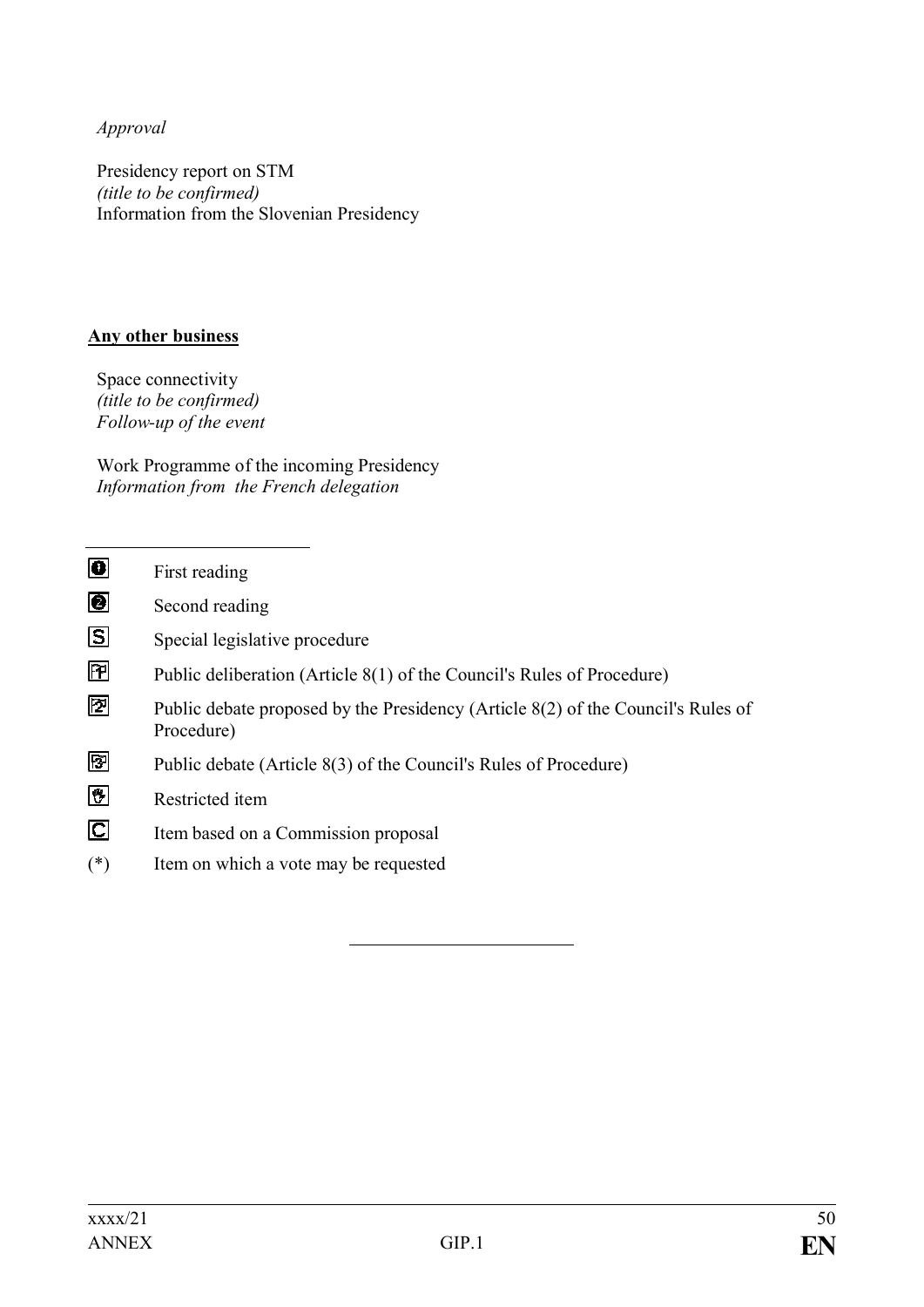# **TRANSPORT, TELECOMMUNICATIONS AND ENERGY COUNCIL BRUSSELS – 2-3 DECEMBER 2021**

#### **MEETING ON 2 DECEMBER**

Adoption of the agenda

(poss.) Approval of "A" items

- a) Non-legislative list
- b) Legislative list (Public deliberation in accordance with Article 16(8) of the Treaty on European Union)

## **ENERGY**

#### **Legislative deliberations (Public deliberation in accordance with Article 16(8) of the Treaty on European Union)**

Fit for 55 package (legislative initiatives for the implementation of the updated 2030 climate target)

- a) Proposal for a recast of Directive 2012/27/EU on energy efficiency to implement the ambition of the new 2030 climate target *Interinstitutional file: to be confirmed Policy debate / Progress report*
- b) Proposal to amend Directive (EU) 2018/2001 on the promotion of the use of energy from renewable sources to implement the ambition of the new 2030 climate target *Interinstitutional file: to be confirmed Policy debate / Progress report*

#### **Any other business**

Current legislative proposals (Public deliberation in accordance with Article 16(8) of the Treaty on

European Union)

- a) (poss.) Fit for 55 package (legislative initiatives for the implementation of the updated 2030 climate target)
	- i) Proposal for a Directive/Regulation to reduce methane emissions in the energy sector *Interinstitutional file: to be confirmed*
	- ii) Proposal for the revision of the energy performance of Buildings Directive *Interinstitutional file: to be confirmed*
	- *iii*) Proposal for the revision of the Third Energy Package for gas (Directive 2009/73/EU and Regulation 715/2009/EU) to regulate competitive decarbonised gas markets *Interinstitutional file: to be confirmed*

 $\overline{O}$ 

 $\overline{O}$ 

 $\overline{O}$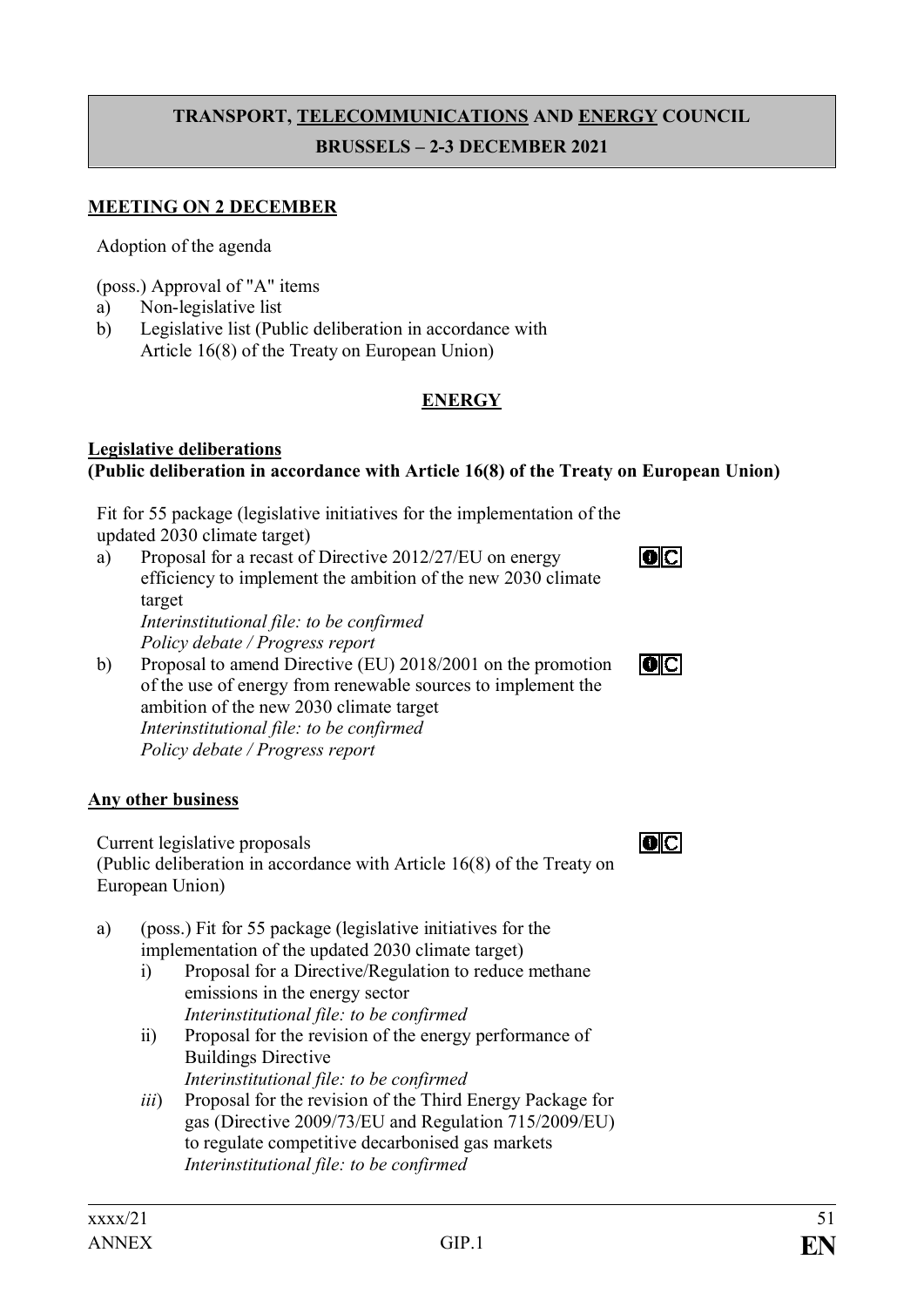## *Information by the Commission*

b) Proposal for a Regulation of the European Parliament and of the Council on guidelines for trans-European energy infrastructure *Interinstitutional file: 2020/0360 (COD) Information from the Presidency*

Recent developments in the field of external energy relations *Information from the Commission*

Work programme of the incoming Presidency *Information from the French delegation*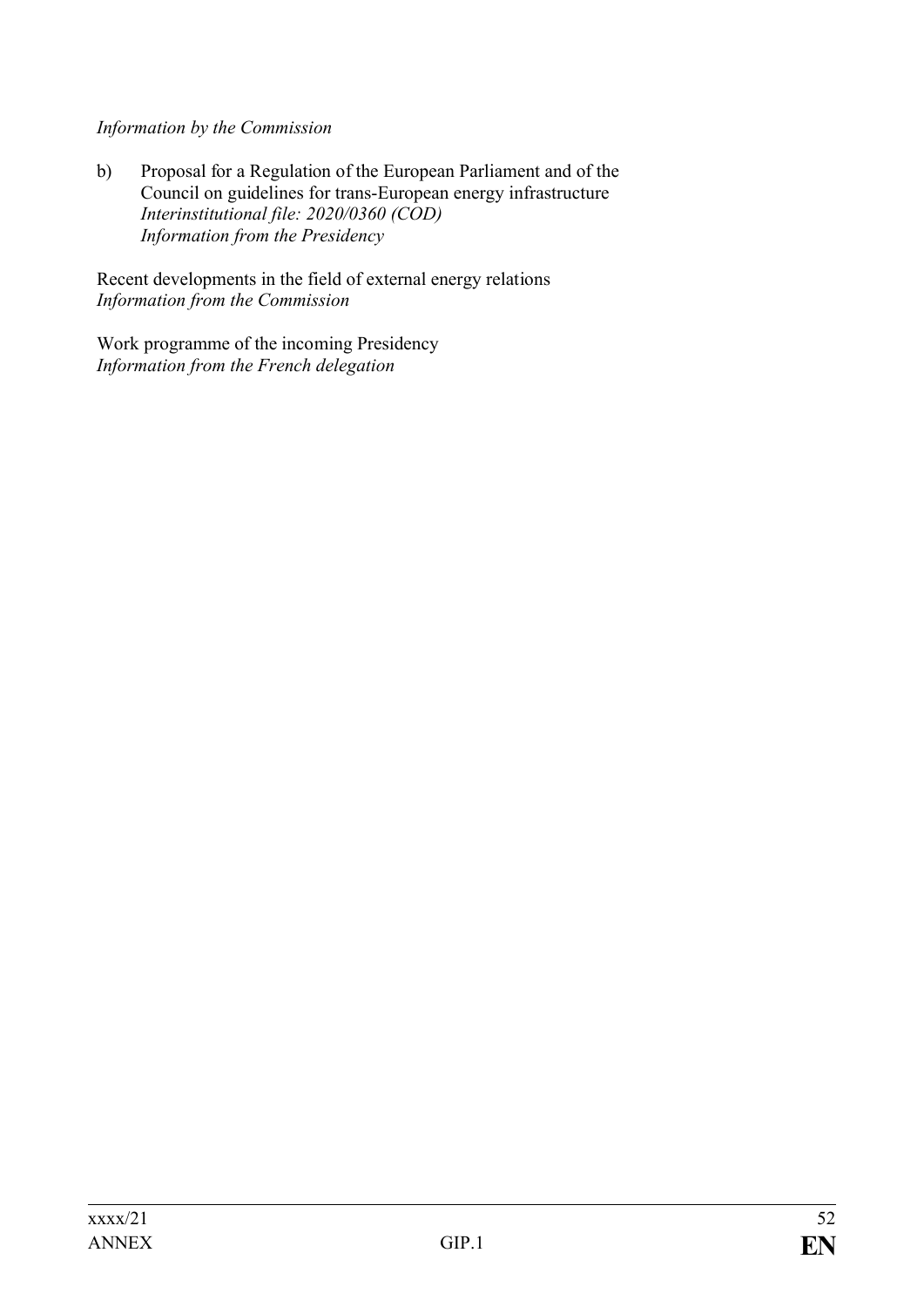#### **MEETING ON 3 DECEMBER**

## **TELECOMMUNICATIONS**

#### **Legislative deliberations**

# **(Public deliberation in accordance with Article 16(8) of the Treaty on European Union)**

|                                                                                                                                | O C  |
|--------------------------------------------------------------------------------------------------------------------------------|------|
| Data Governance Act<br>Interinstitutional file: 2020/0340(COD)<br>General approach                                             | O C  |
| Data Act<br>Interinstitutional file: to be confirmed<br>(poss.) Progress report                                                | O C  |
| Roaming Regulation<br>Interinstitutional file: 2021/0045(COD)<br>General approach                                              | O C  |
| Artificial Intelligence Act<br>Interinstitutional file:2021/0106(COD)<br>General approach / Progress report                    | O C  |
| European Electronic Identity/eIDAS<br>Interinstitutional file: to be confirmed<br>General approach / Progress report           | IOIC |
| Digital Policy Programme<br>Interinstitutional file: to be confirmed<br>Progress report                                        | IOIC |
| Directive on measures for a high common level of cybersecurity<br>Interinstitutional file: 2020/0389 (COD)<br>General approach | IOIC |
| <b>Non-legislative activities</b>                                                                                              |      |
|                                                                                                                                |      |

(poss.) Conclusions on Cybercrisis management *Approval*

#### **Any other business**

ePrivacy Regulation *Interinstitutional file: 2017/0003(COD) Information by the Presidency*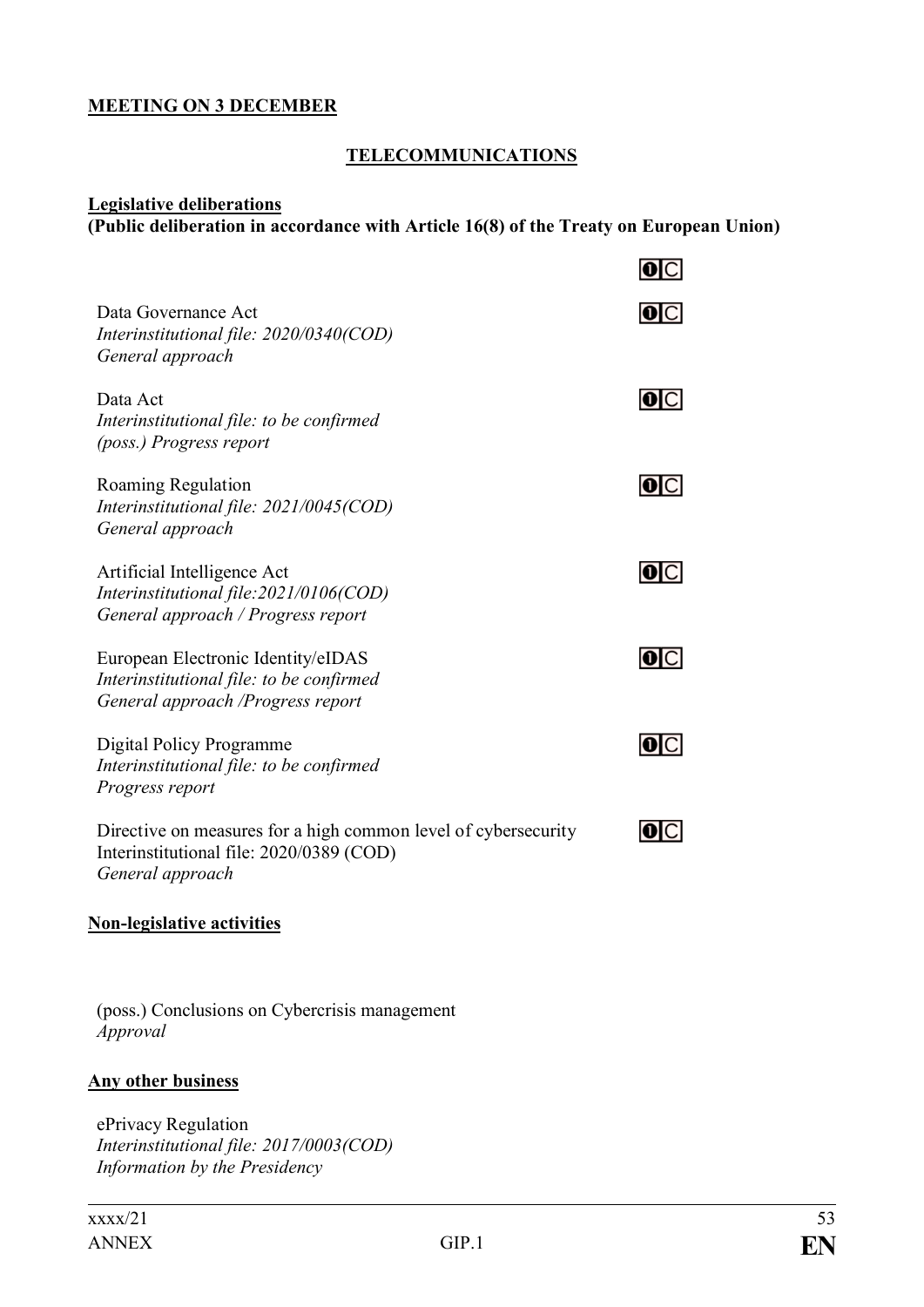Digital rights and principles (tbc) *Policy debate*

Work programme of the incoming Presidency *Information from the French delegation*

| $\bullet$    | First reading                                                                                  |
|--------------|------------------------------------------------------------------------------------------------|
| ◙            | Second reading                                                                                 |
| $\boxed{5}$  | Special legislative procedure                                                                  |
| 囨            | Public deliberation (Article 8(1) of the Council's Rules of Procedure)                         |
| 囫            | Public debate proposed by the Presidency (Article 8(2) of the Council's Rules of<br>Procedure) |
| $\mathbb{E}$ | Public debate (Article 8(3) of the Council's Rules of Procedure)                               |
| 医            | Restricted item                                                                                |
| $\Box$       | Item based on a Commission proposal                                                            |
| $(*)$        | Item on which a vote may be requested                                                          |
|              |                                                                                                |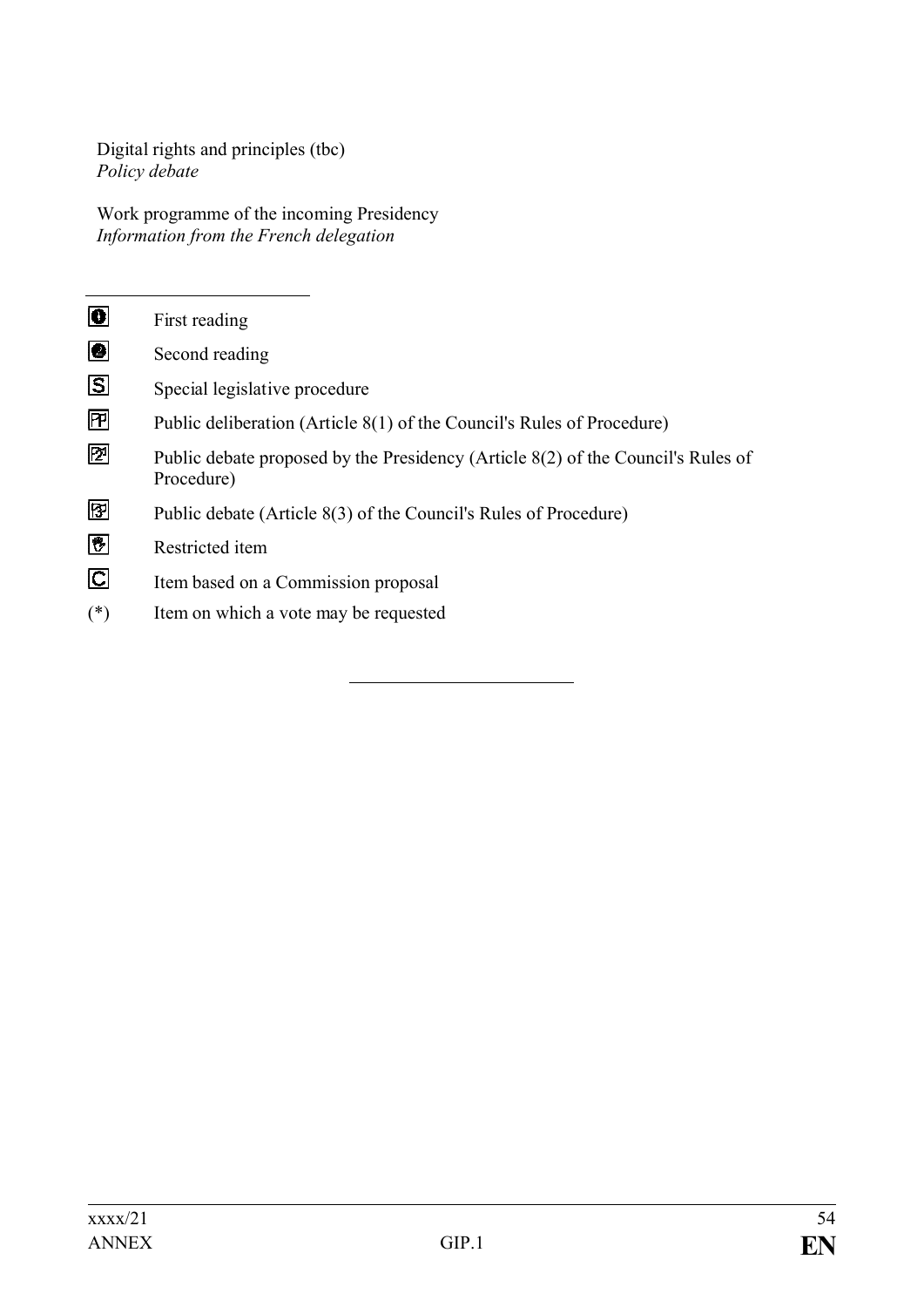# **TRANSPORT, TELECOMMUNICATIONS AND ENERGY COUNCIL BRUSSELS – 9 DECEMBER 2021**

Adoption of the agenda

(poss.) Approval of "A" items

- a) Non-legislative list
- b) Legislative list (Public deliberation in accordance with Article 16(8) of the Treaty on European Union)

#### **Legislative deliberations (Public deliberation in accordance with Article 16(8) of the Treaty on European Union) Fit for 55%:**

## Horizontal

| Directive amending Directive 2014/94/EU on the deployment of<br>alternative fuels infrastructure<br>Interinstitutional file: to be confirmed<br>Progress report / General approach |          | IOIC |
|------------------------------------------------------------------------------------------------------------------------------------------------------------------------------------|----------|------|
|                                                                                                                                                                                    | Aviation |      |
| Proposal for a Regulation on ReFuelEU Aviation<br>Interinstitutional file: to be confirmed<br>Progress report / General approach                                                   |          | IOIC |
|                                                                                                                                                                                    | Shipping |      |
| ReFuelEU Maritime<br>Interinstitutional file: to be confirmed<br>Progress report / General approach                                                                                |          |      |
|                                                                                                                                                                                    |          |      |

## Aviation

Regulation on European Single Sky (SES2+) *(poss.) general approach/information from trilogues*

## Horizontal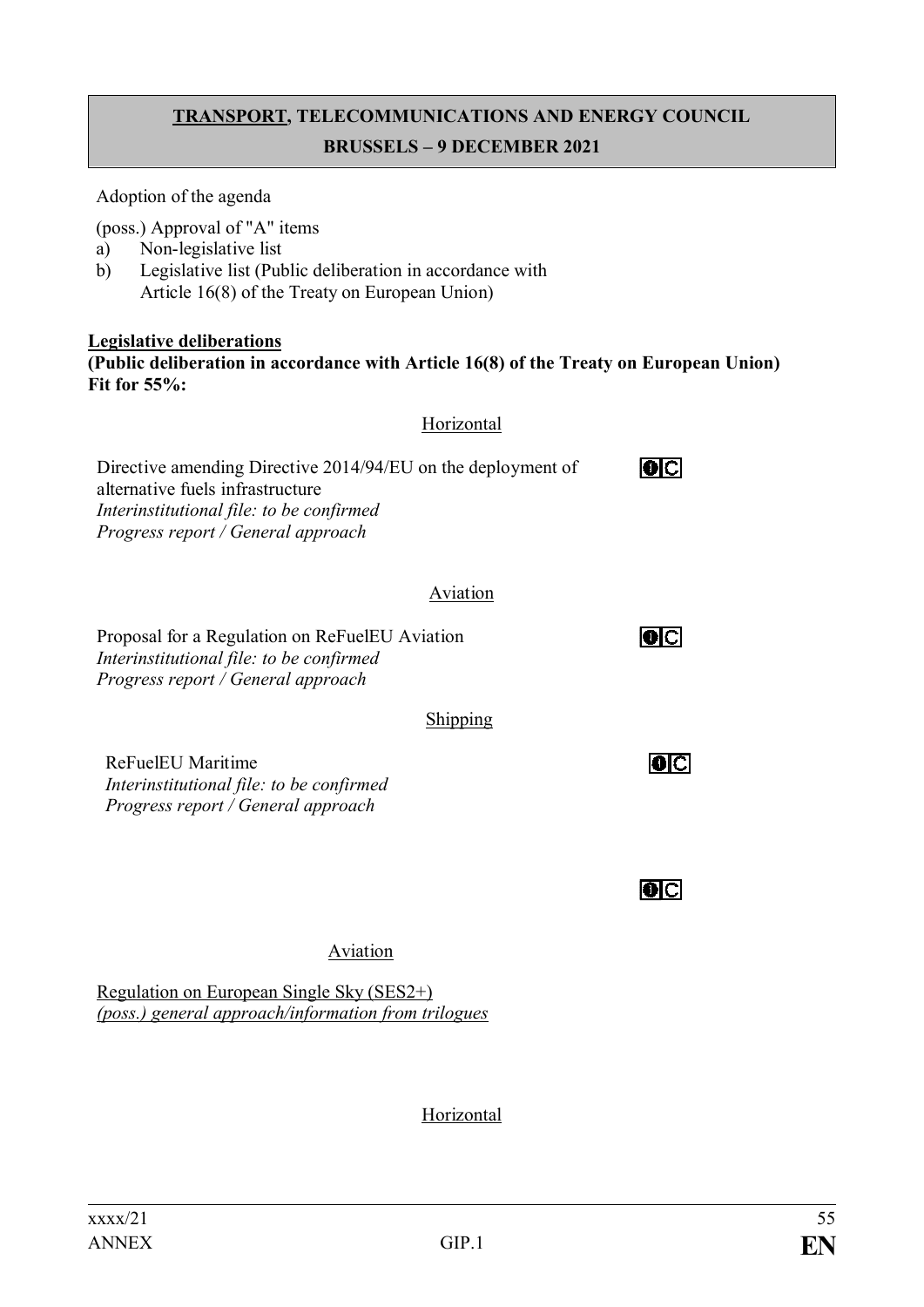Revision of Regulation on Union Guidelines for the development of the trans-European transport network (TEN-T) *Interinstitutional file: to be confirmed* (poss.) *Presentation by the Commission / Policy debate*

 $\overline{\bullet}$ 

 $|O|C|$ 

Revision of the Directive on intelligent transport systems (ITS) *Interinstitutional file: to be confirmed* (poss.) *Presentation by the Commission/Policy debate*

Urban mobility package *Interinstitutional file: to be confirmed* (poss.) *Presentation by the Commission/Policy debate*

## **Any other business**

Maritime Package Q4 *poss. Presentation by the Commission*

Sector recovery (Contingency Plan) *Information of by presidency and the Commission*

International Affairs

Work programme of the incoming Presidency *Information from the French delegation*

 $\overline{\bullet}$ First reading o Second reading **S** Special legislative procedure 冋 Public deliberation (Article 8(1) of the Council's Rules of Procedure) 囨 Public debate proposed by the Presidency (Article 8(2) of the Council's Rules of Procedure) 冏 Public debate (Article 8(3) of the Council's Rules of Procedure) 网 Restricted item  $\overline{C}$ Item based on a Commission proposal (\*) Item on which a vote may be requested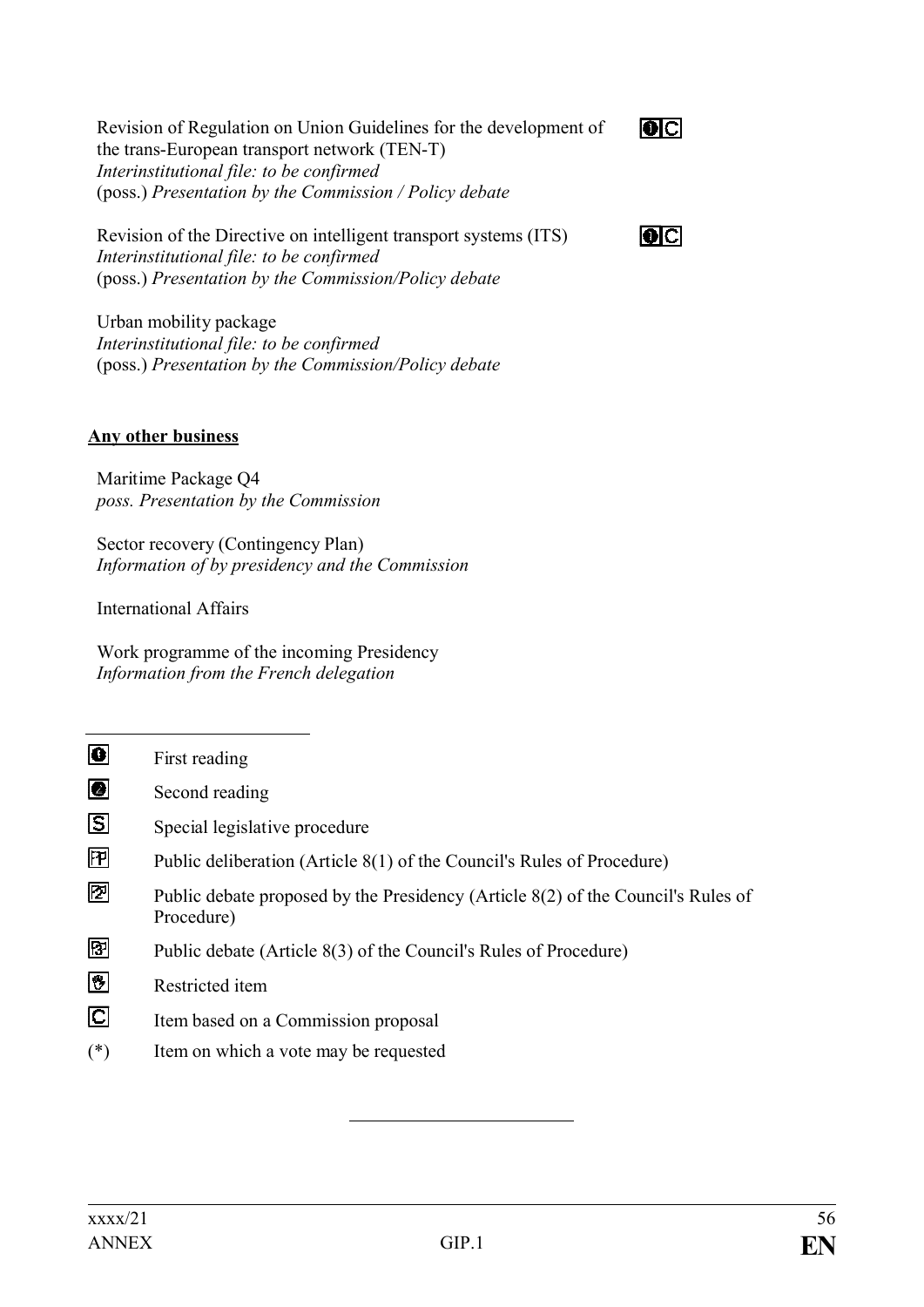# **(Poss.) AGRICULTURE AND FISHERIES COUNCIL**

#### **BRUSSELS – 19 JULY 2021**

Adoption of the agenda

(poss.) Approval of "A" items

- a) Non-legislative list
- b) Legislative list (Public deliberation in accordance with Article 16(8) of the Treaty on European Union)

#### **Non-legislative activities**

Work programme of the Presidency *Presentation by the Presidency*

#### **COREPER ITEMS**

#### **FISHERIES**

 $\frac{\boxed{\text{C}}}{\binom{*}{}}$ 

 $\overline{O}$ 

囨

(poss.) Fishing opportunities 2021: Fish stocks shared with the UK Council Regulation amending Regulation (EU) 2021/92 as regards certain fishing opportunities for 2021 in Union and non-Union waters (Legal basis proposed by the Commission: Article 43(3) of the TFEU) *Political agreement*

## **AGRICULTURE**

(poss.) The EU Forestry Strategy *Presentation by the Commission Exchange of views*

#### **Legislative deliberations (Public deliberation in accordance with Article 16(8) of the Treaty on European Union)**

(poss.) Proposal on minimising the risk of deforestation and forest degradation associated with products placed on the EU market *Interinstitutional file: to be confirmed Presentation by the Commission Exchange of views*

## **SCA ITEMS**

## **Non-legislative activities**

Conclusions on the Commission Communication on the organic action plan *Approval*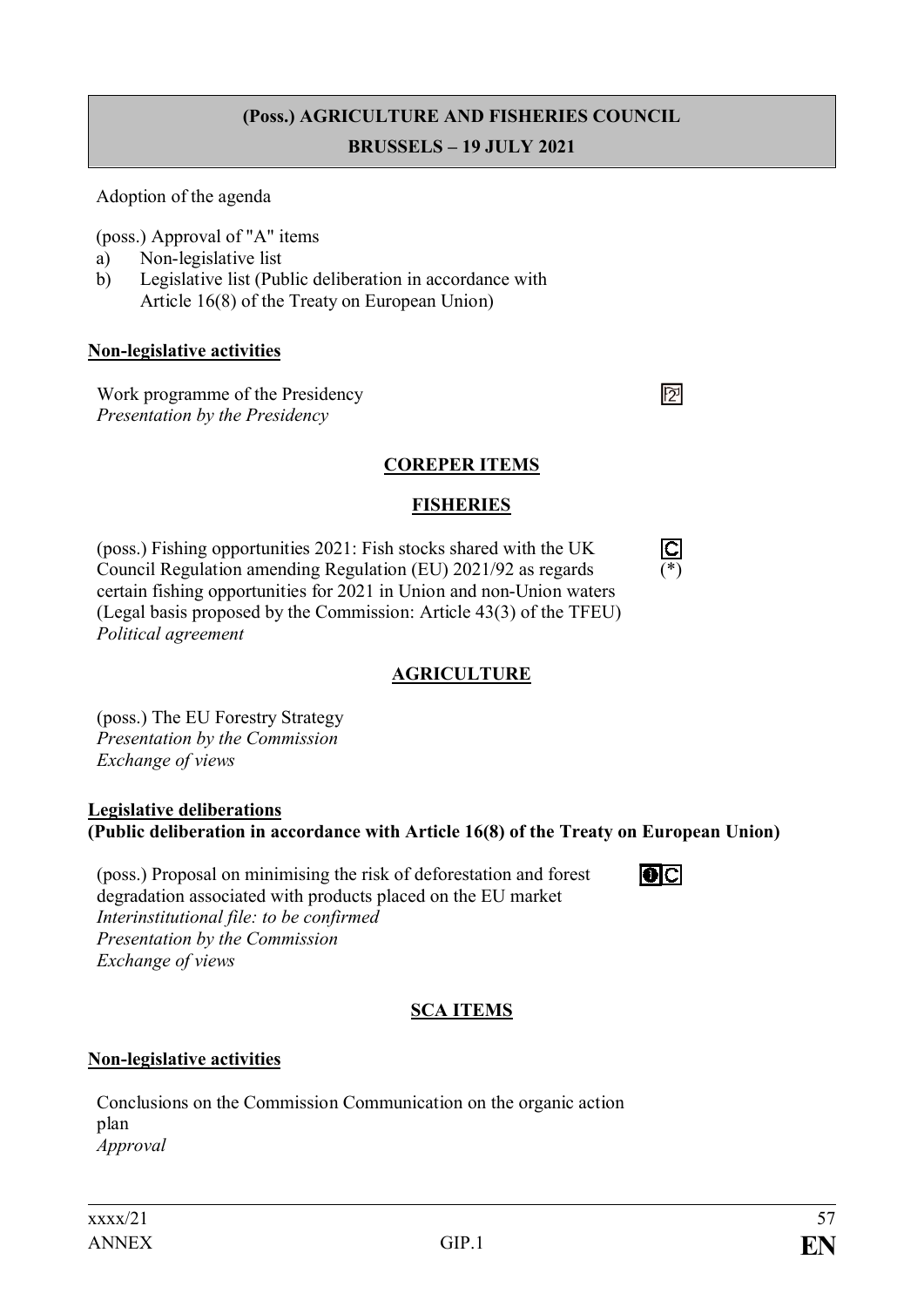(poss.) Market situation *Information from the Commission Exchange of views*

(poss.) Trade-related agricultural issues *Information from the Commission Exchange of views*

## **Any other business**

Current legislative proposals (Public deliberation in accordance with Article 16(8) of the Treaty on European Union)

 $\overline{\bullet}$   $\overline{\circ}$ 

Post 2020 CAP reform package

- a) Regulation on CAP Strategic Plans
- b) Regulation on financing, management and monitoring of the CAP
- c) Regulation on common market organisation (CMO) of agricultural products

*Information from the Presidency on the state of play*

Communication from the Commission on the European Citizens' Initiative (ECI) "End the Cage Age" *Information by the Commission*

 $\bullet$ First reading

- 团 Public debate proposed by the Presidency (Article 8(2) of the Council's Rules of Procedure)
- $\overline{C}$ Item based on a Commission proposal
- (\*) Item on which a vote may be requested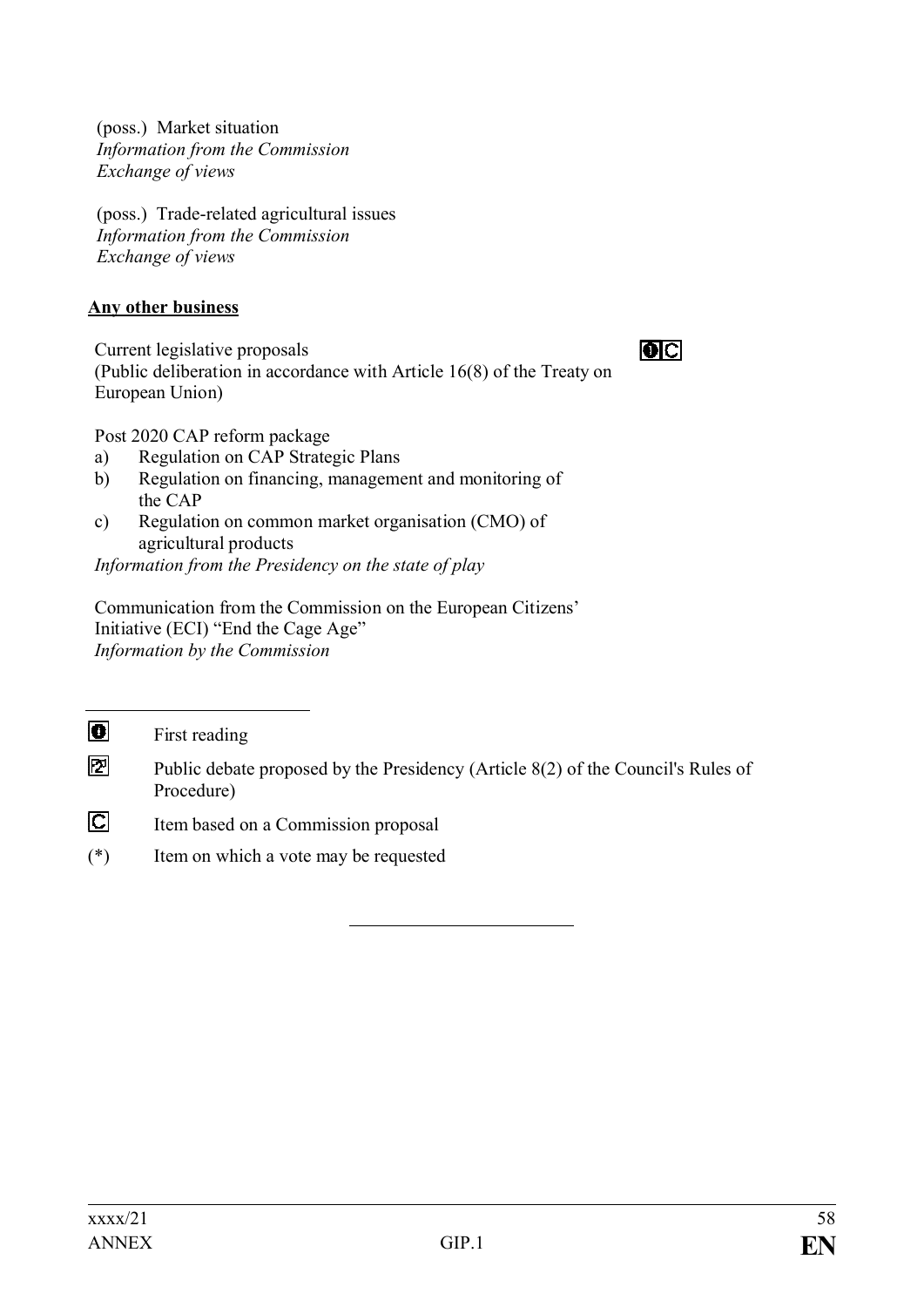# **(Poss.) AGRICULTURE AND FISHERIES COUNCIL BRUSSELS – 13 SEPTEMBER 2021**

Adoption of the agenda

(poss.) Approval of "A" items

- a) Non-legislative list
- b) Legislative list (Public deliberation in accordance with Article 16(8) of the Treaty on European Union)
- $\overline{\bullet}$ First reading  $\overline{\bullet}$ Second reading  $\overline{S}$ Special legislative procedure 冋 Public deliberation (Article 8(1) of the Council's Rules of Procedure) 囨 Public debate proposed by the Presidency (Article 8(2) of the Council's Rules of Procedure) 冏 Public debate (Article 8(3) of the Council's Rules of Procedure)  $\boxed{\mathbf{w}}$ Restricted item  $\overline{C}$ Item based on a Commission proposal (\*) Item on which a vote may be requested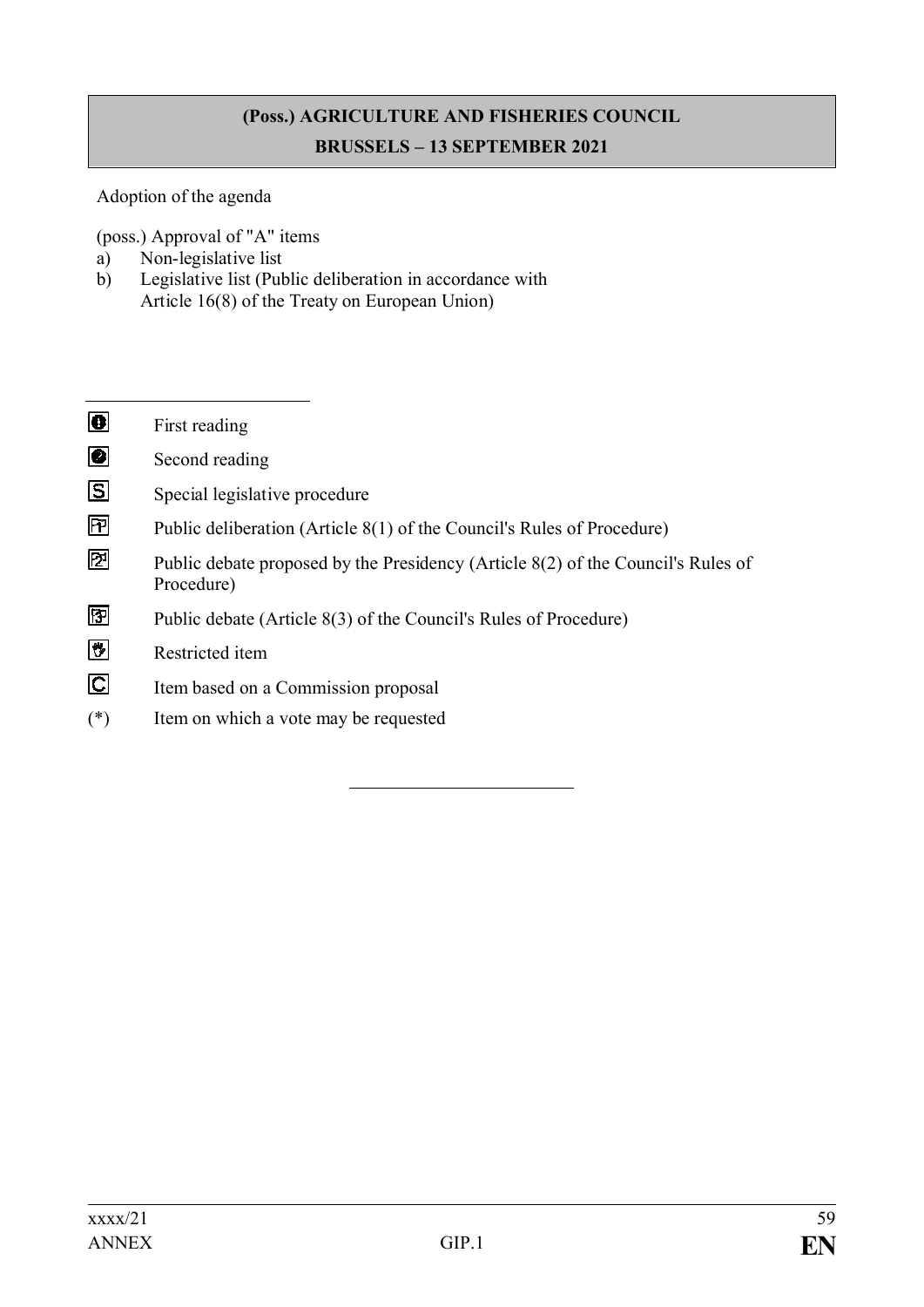# **AGRICULTURE AND FISHERIES COUNCIL LUXEMBOURG – 11-12 OCTOBER 2021**

Adoption of the agenda

(poss.) Approval of "A" items

- a) Non-legislative list
- b) Legislative list (Public deliberation in accordance with Article 16(8) of the Treaty on European Union)

## **COREPER ITEMS**

## **FISHERIES**

 $\overline{\text{C}}$ <br>(\*)

#### **Non-legislative activities**

Council Regulation fixing for 2022 the fishing opportunities applicable in the Baltic Sea (Legal basis proposed by the Commission: Art. 43(3) TFEU) *Political agreement*

(poss.) Fishing opportunities 2022: Fish stocks shared with the UK *Exchange of views*

EU-Norway: Annual consultations for 2022 *Exchange of views*

(poss.) ICCAT annual meeting (format to be confirmed, 15-22 November 2021) *Exchange of views*

## **AGRICULTURE**

## **SCA ITEMS**

Preparation of CAP strategic plans *Exchange of views*

(poss.) Trade-related agricultural issues *Information from the Commission Exchange of views*

(poss.) Market situation *Information from the Commission Exchange of views*

Agricultural products – revision of EU marketing standards *Exchange of views*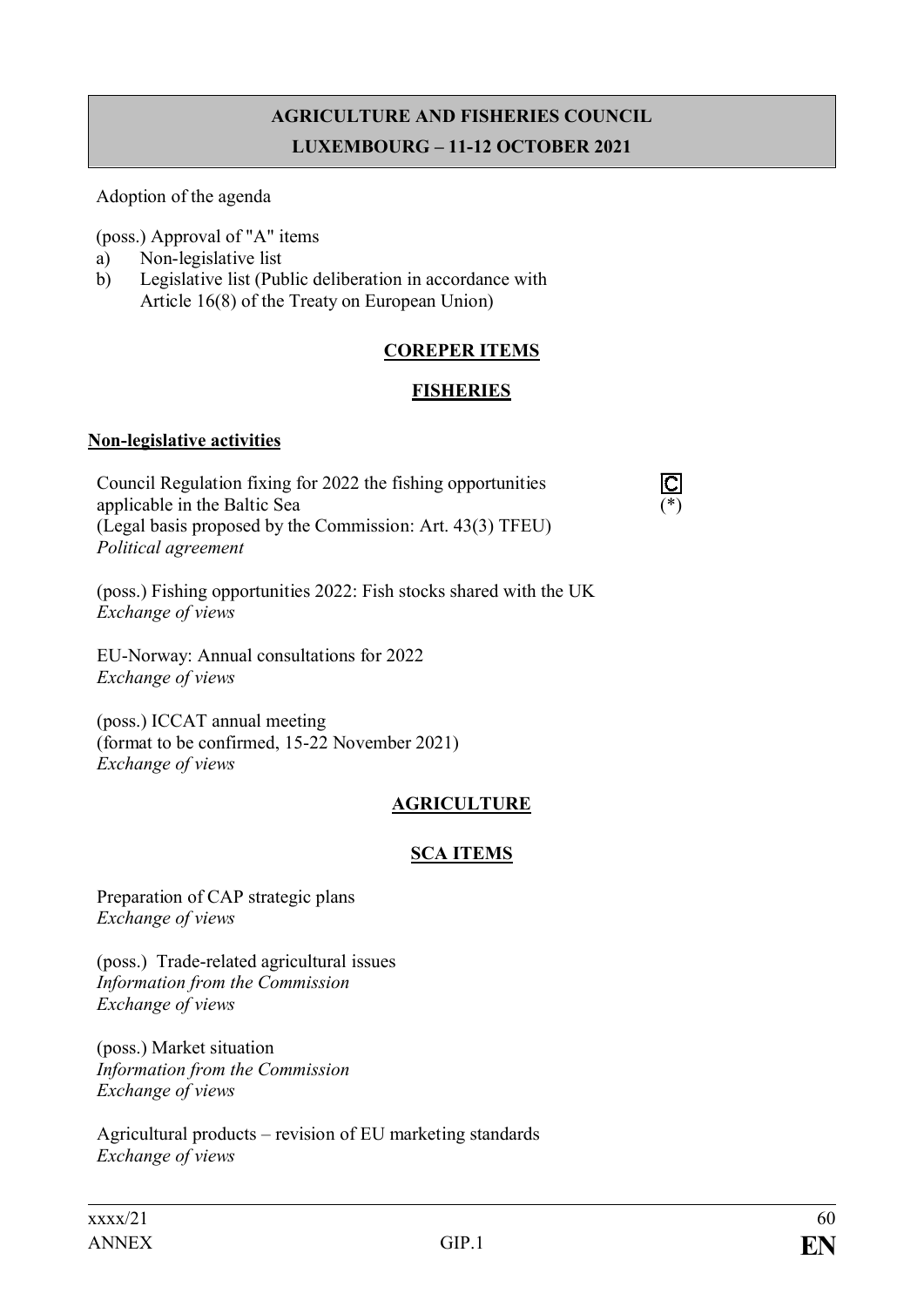## **COREPER ITEMS**

#### **Legislative deliberations (Public deliberation in accordance with Article 16(8) of the Treaty on European Union)**

(Poss.) Fit for 55 *Presentation by the Commission*

#### **Any other business**

2021 United Nations Food Systems Summit *Information from the Presidency*

(poss.) Pollinators and agriculture *Information from the Commission*

 $\overline{C}$ Item based on a Commission proposal

(\*) Item on which a vote may be requested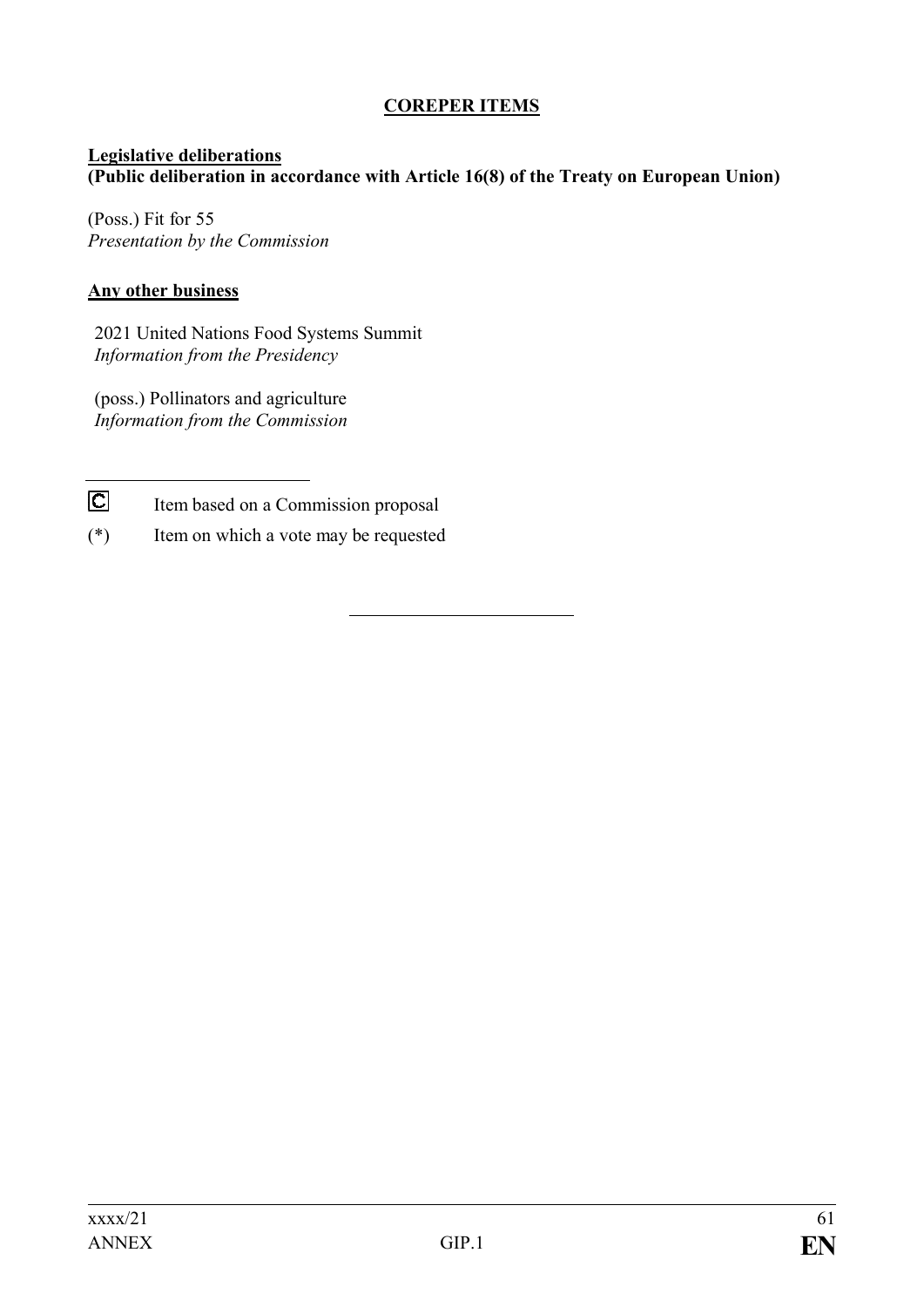# **AGRICULTURE AND FISHERIES COUNCIL BRUSSELS – 15- (poss.) 16 NOVEMBER 2021**

Adoption of the agenda

(poss.) Approval of "A" items

- a) Non-legislative list
- b) Legislative list (Public deliberation in accordance with Article 16(8) of the Treaty on European Union)

## **Non-legislative activities**

## **COREPER ITEMS**

## **FISHERIES**

 $\frac{C}{(*)}$ 

(poss.) Council Regulation fixing for 2022 the fishing opportunities for certain fish stocks and groups of fish stocks in the Mediterranean and Black Seas (Legal basis proposed by the Commission: Art. 43(3) TFEU) *Political agreement*

(poss.) Fishing opportunities 2022: Fish stocks shared with the UK *Exchange of views*

## **AGRICULTURE**

Conclusions on the EU Forestry strategy *Approval*

## **SCA ITEMS**

(poss.) Contingency plan for ensuring food supply and food security *Presentation by the Commission Exchange of views*

(poss.) Improving the position of farmers in the food chain (Interim report on the state of the transposition and implementation of Directive 633/2019 (Directive on unfair trading practices in businessto-business relationships in the agricultural and food supply chain) *Policy debate*

## **COREPER ITEMS**

## **Any other business**

(poss.) Farm to Fork conference 2021, 14 and 15 October, Brussels *Information from the Commission*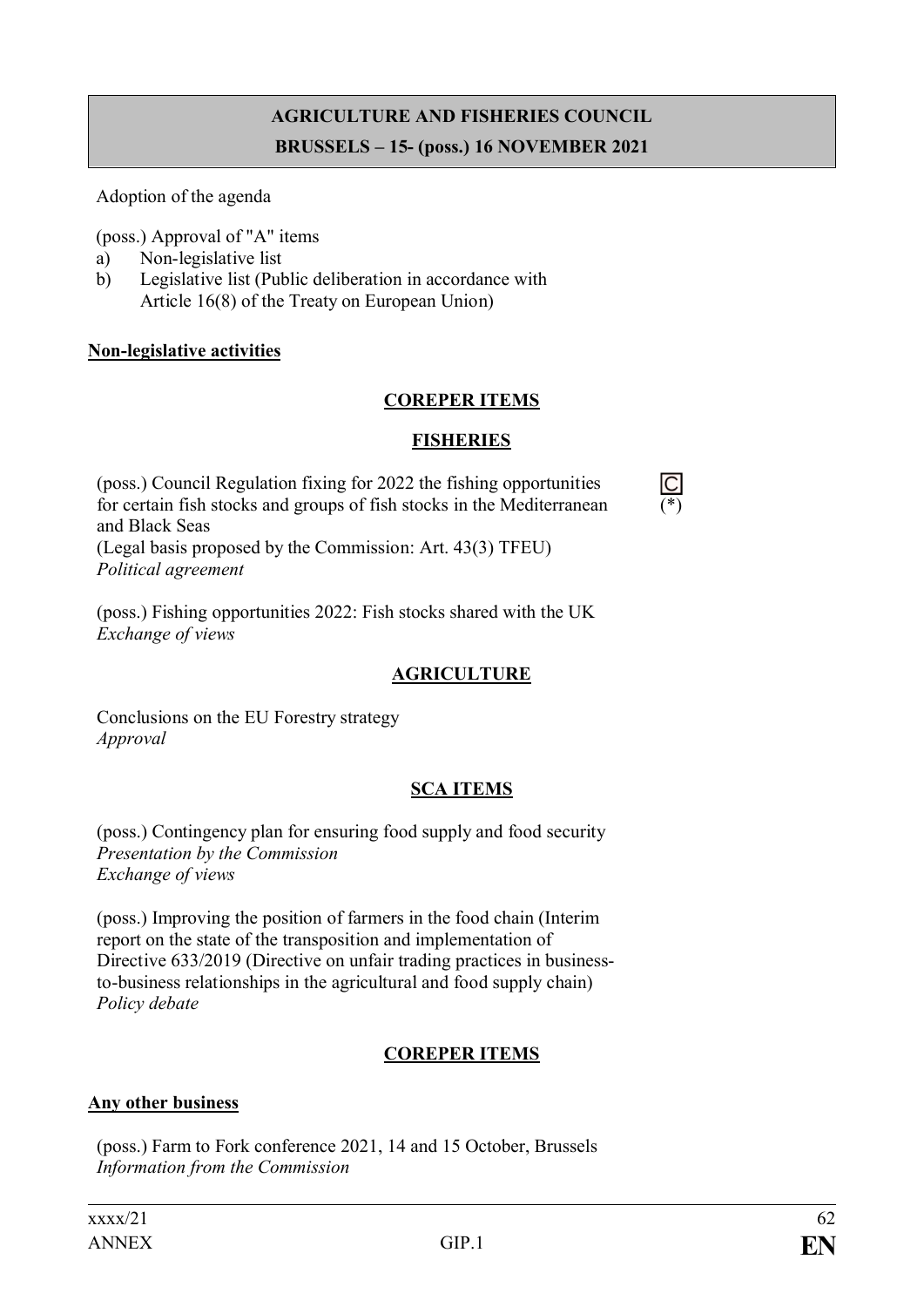Current legislative proposals (Public deliberation in accordance with Article 16(8) of the Treaty on European Union)

| $\blacksquare$            | First reading                                                                                  |
|---------------------------|------------------------------------------------------------------------------------------------|
| ◙                         | Second reading                                                                                 |
| <u>। ह</u>                | Special legislative procedure                                                                  |
| 囨                         | Public deliberation (Article 8(1) of the Council's Rules of Procedure)                         |
| 囫                         | Public debate proposed by the Presidency (Article 8(2) of the Council's Rules of<br>Procedure) |
| 囫                         | Public debate (Article 8(3) of the Council's Rules of Procedure)                               |
| 圀                         | Restricted item                                                                                |
| $\boldsymbol{\mathsf{C}}$ | Item based on a Commission proposal                                                            |
| $(*)$                     | Item on which a vote may be requested                                                          |
|                           |                                                                                                |

 $OC$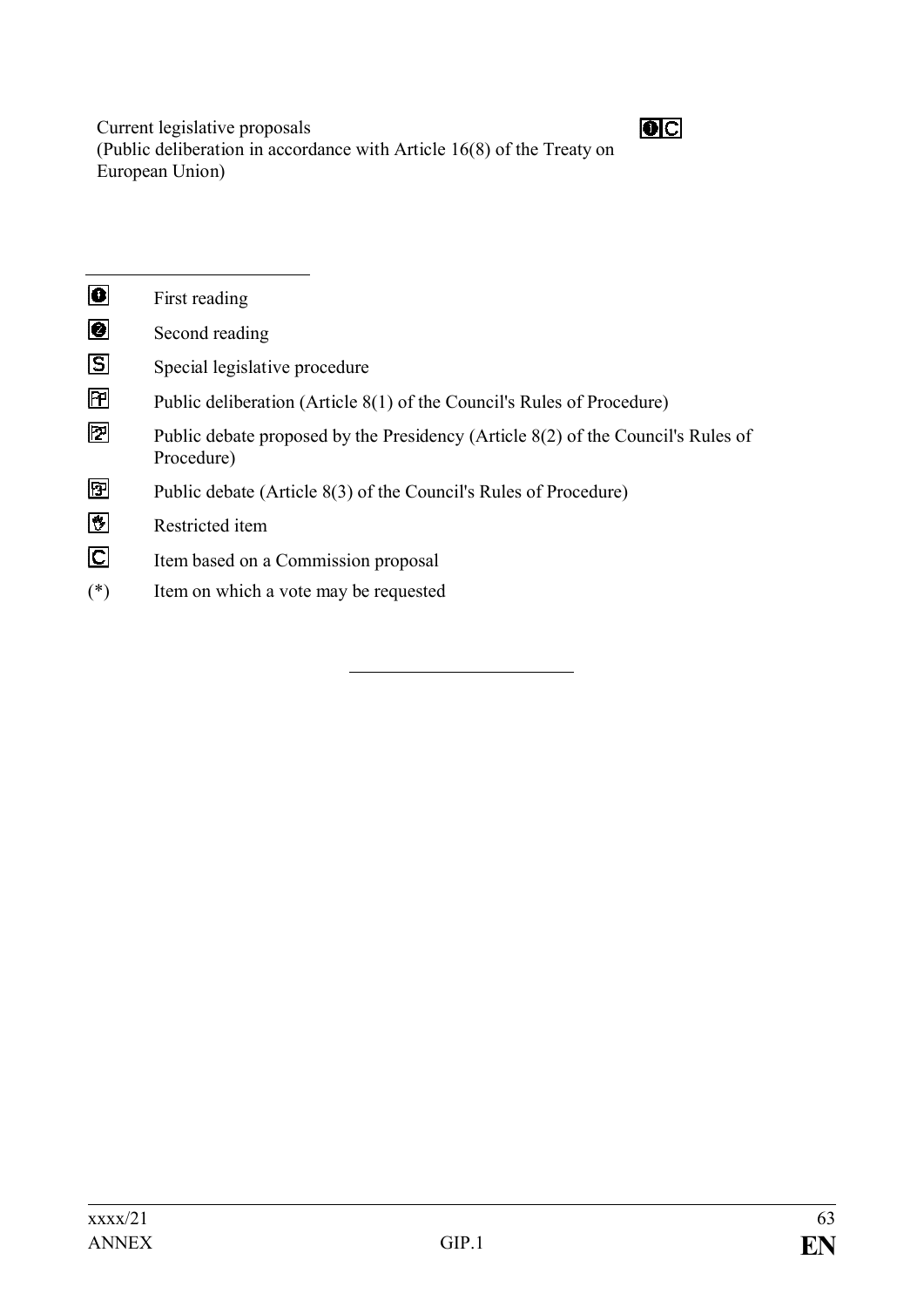# **AGRICULTURE AND FISHERIES COUNCIL BRUSSELS – 13-14 DECEMBER 2021**

Adoption of the agenda

(poss.) Approval of "A" items

- a) Non-legislative list
- b) Legislative list (Public deliberation in accordance with Article 16(8) of the Treaty on European Union)

**Legislative deliberations (Public deliberation in accordance with Article 16(8) of the Treaty on European Union)**

## **AGRICULTURE**

## **SCA ITEMS**

(poss.) Proposal on the revision of geographical indications *Interinstitutional file: to be confirmed Presentation by the Commission Exchange of views*

## **COREPER ITEMS**

Proposal on minimising the risk of deforestation and forest degradation associated with products placed on the EU market *Interinstitutional file: to be confirmed General approach* / *Progress report*

## **Non-legislative activities**

## **FISHERIES**

 $\frac{C}{(*)}$ 

 $\overline{\text{O}}$ 

 $\overline{\text{O}}$ 

Council Regulation fixing for 2022 the fishing opportunities for certain fish stocks and groups of fish stocks, applicable in Union waters and, for Union fishing vessels, in certain non Union waters (Legal basis proposed by the Commission: Article 43(3) of the TFEU) *Political agreement*

# **AGRICULTURE**

## **SCA ITEMS**

(poss.) Trade-related agricultural issues *Information from the Commission Exchange of views*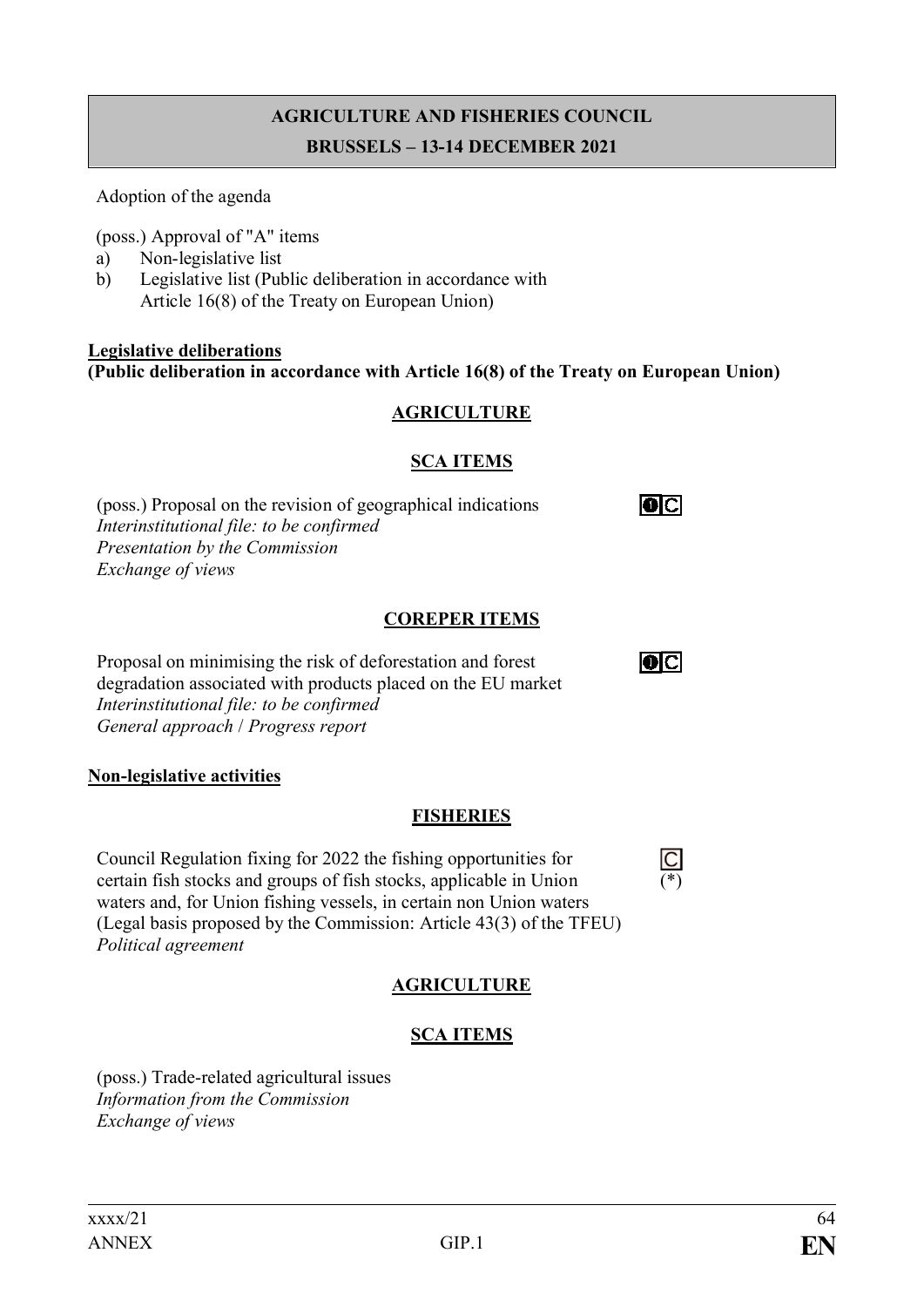(poss.) Commission Communication on the EU carbon farming initiative *Presentation by the Commission Exchange of views*

## **Any other business**

Current legislative proposal: (Public deliberation in accordance with Article 16(8) of the Treaty on European Union)

 $O<sub>C</sub>$ 

(poss.) Proposal for a Regulation on feed additives *Interinstitutional file: to be confirmed Presentation by the Commission*

 $\bullet$ 

First reading

- $\overline{C}$ Item based on a Commission proposal
- (\*) Item on which a vote may be requested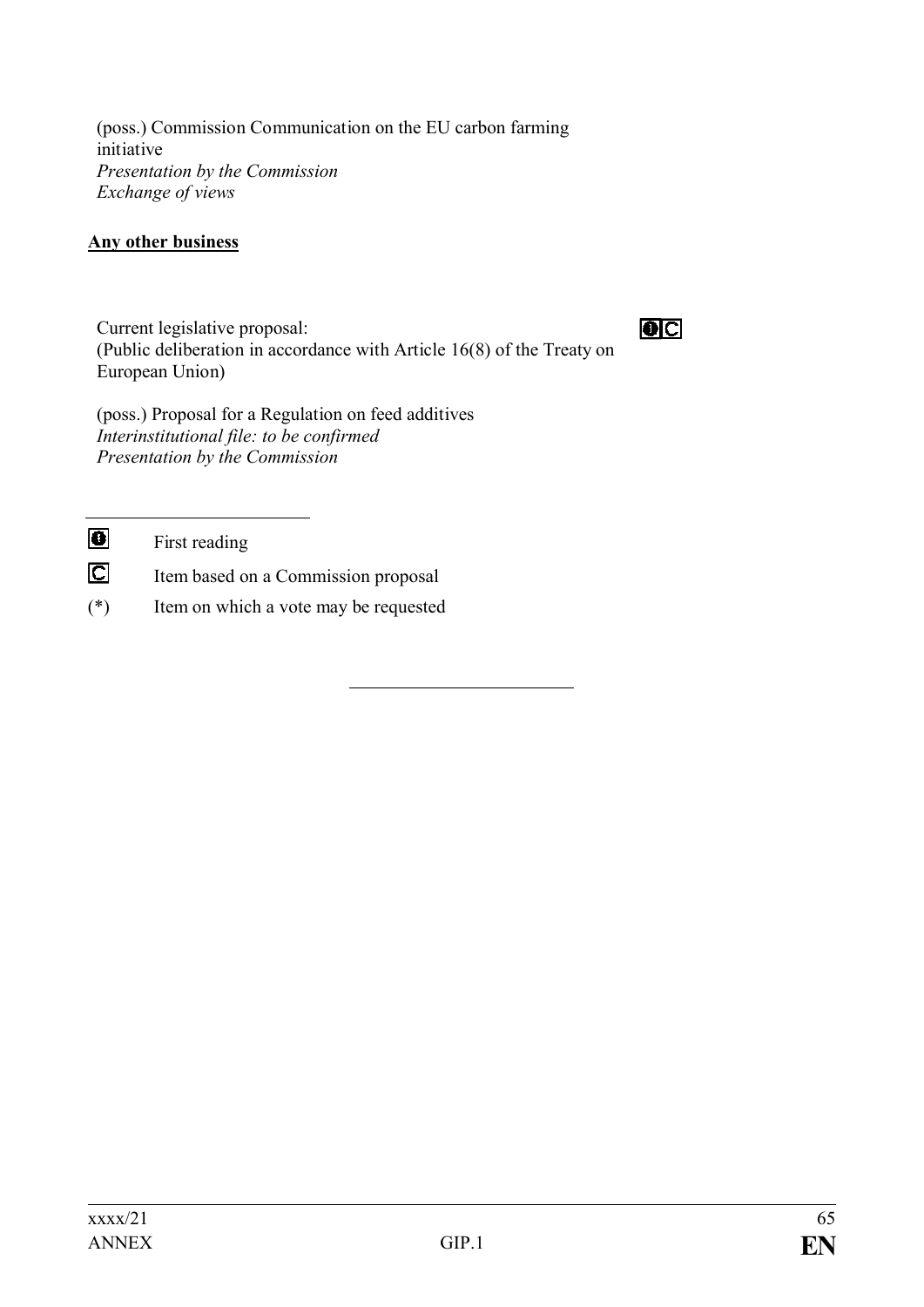# **Poss. ENVIRONMENT COUNCIL LUXEMBOURG – 6 OCTOBER 2021**

Adoption of the agenda

(poss.) Approval of "A" items

- a) Non-legislative list
- b) Legislative list (Public deliberation in accordance with Article 16(8) of the Treaty on European Union)

#### **Legislative deliberations (Public deliberation in accordance with Article 16(8) of the Treaty on European Union)**

# $\overline{O}$

Fit for 55 package (legislative initiatives for the implementation of the updated 2030 climate target)

a) Proposal for a revision of Directive (EU) 2003/87/EC establishing a scheme for greenhouse gas emission allowance trading to implement the ambition of the new 2030 climate target *Interinstitutional file: to be confirmed*

*Exchange of views*

- b) Proposal for a revision of Regulation (EU) 2018/842 on binding annual greenhouse gas emission reductions by Member States from 2021 to 2030 contributing to climate action to meet commitments under the Paris Agreement *Interinstitutional file: to be confirmed Exchange of views*
- c) Proposal for a revision of Regulation (EU) 2018/841 on the inclusion of greenhouse gas emissions and removals from land use, land use change and forestry in the 2030 climate and energy framework *Interinstitutional file: to be confirmed*

*Exchange of views*

d) Proposal for a revision of Regulation (EU) 2019/631 setting CO2 emission performance standards for new passenger cars and for new light commercial vehicles, *Interinstitutional file: to be confirmed Exchange of views*

## **Non-legislative activities**

Conclusions on the preparations for the United Nations Framework Convention on Climate Change (UNFCCC) meetings (Glasgow, 1-12 November 2021) *Approval*

Conclusions on the preparations for the Convention on Biological Diversity meetings (Kunming, China, 11-24 October 2021)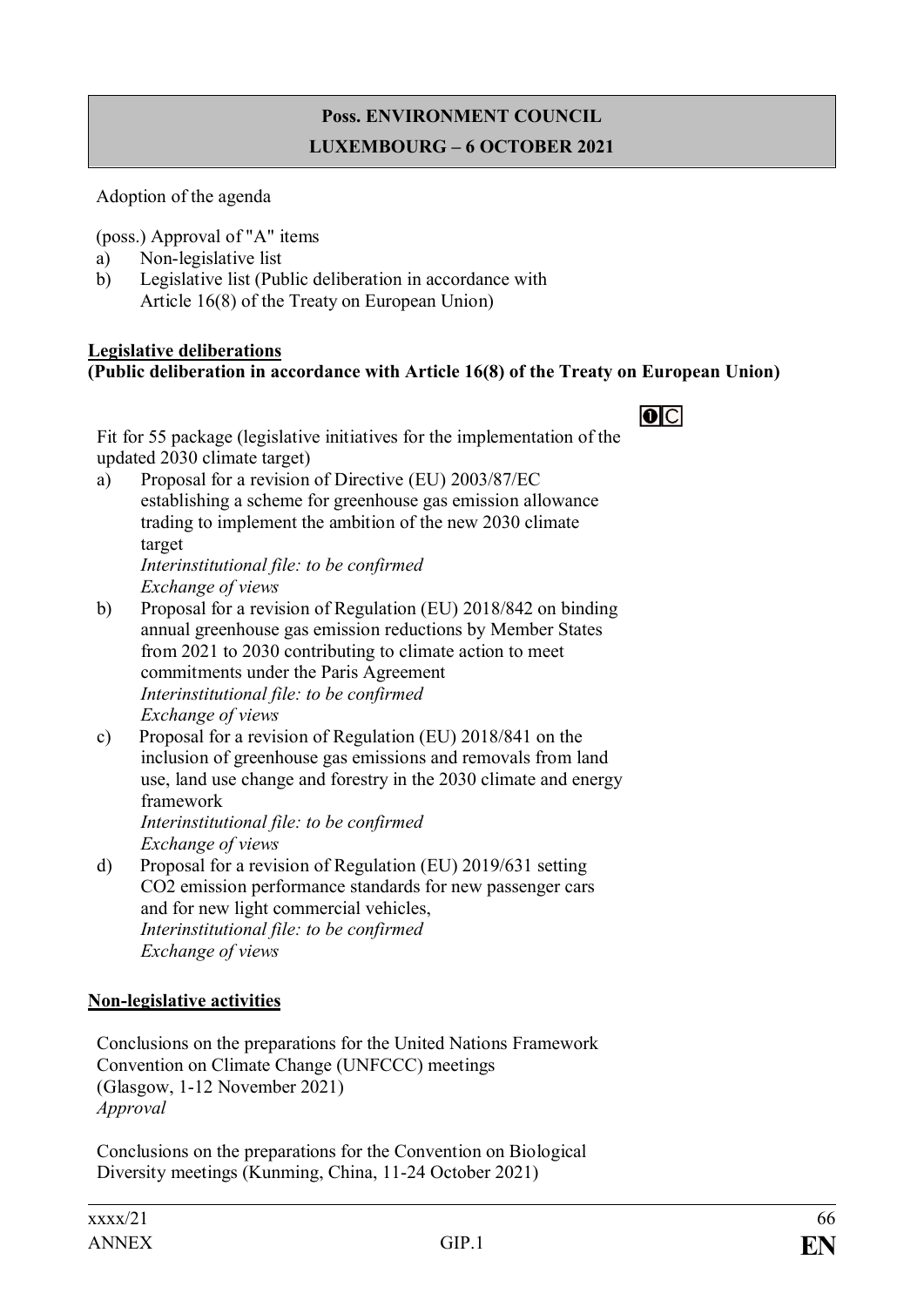*Approval*

# **Any other business**

#### (Poss.) EU strategy on Forests *Presentation by the Commission*

(Poss.) Outcome of the Informal Ministerial meeting on Pollinators *Information by the Presidency*

| $\bullet$               | First reading                                                                                  |
|-------------------------|------------------------------------------------------------------------------------------------|
| ◙                       | Second reading                                                                                 |
| $\boxdot$               | Special legislative procedure                                                                  |
| 囨                       | Public deliberation (Article 8(1) of the Council's Rules of Procedure)                         |
| 囫                       | Public debate proposed by the Presidency (Article 8(2) of the Council's Rules of<br>Procedure) |
| 囨                       | Public debate (Article 8(3) of the Council's Rules of Procedure)                               |
| 鬯                       | Restricted item                                                                                |
| $\overline{\mathbf{C}}$ | Item based on a Commission proposal                                                            |
| $(*)$                   | Item on which a vote may be requested                                                          |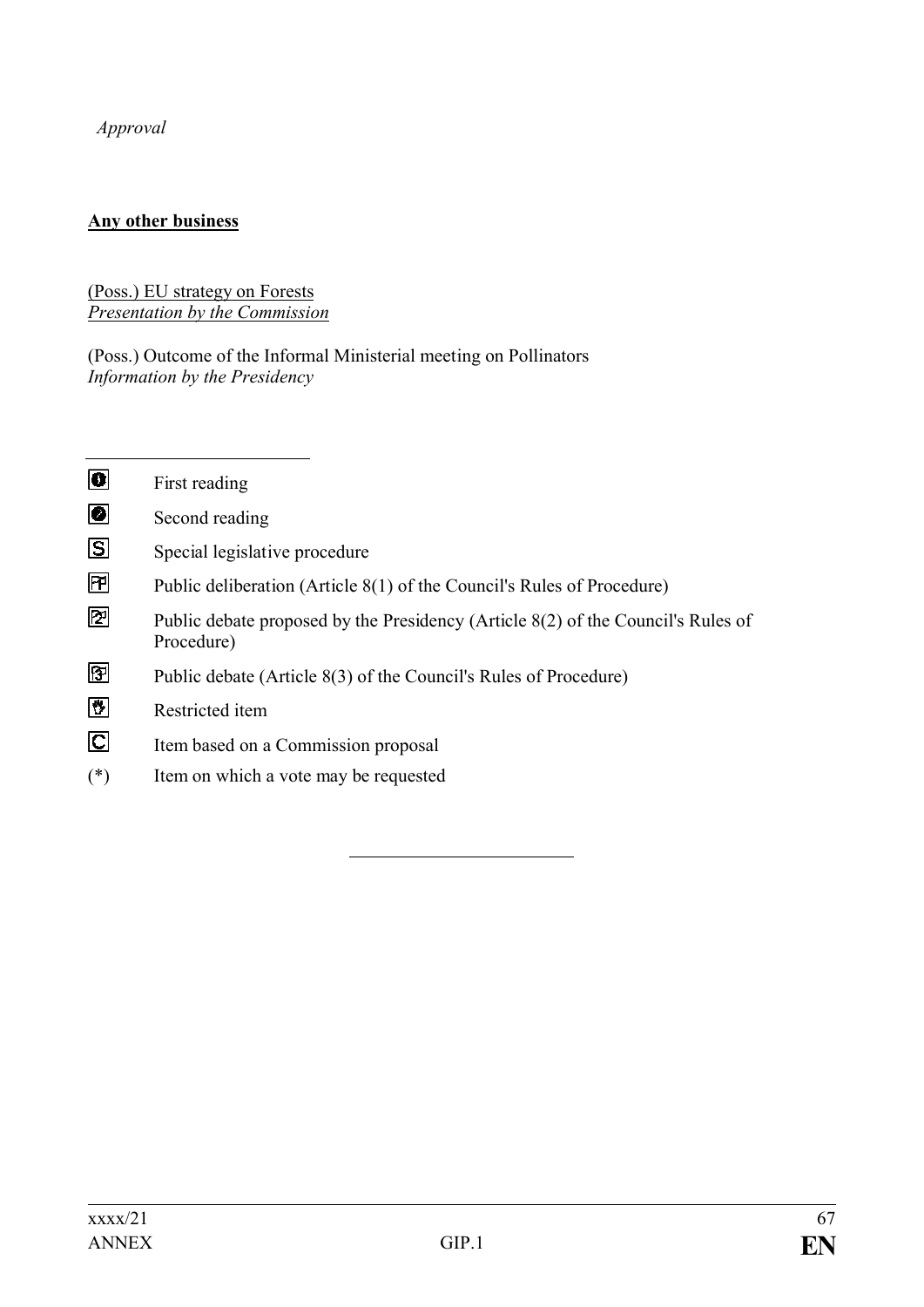# **ENVIRONMENT COUNCIL BRUSSELS – 20 DECEMBER 2021**

Adoption of the agenda

(poss.) Approval of "A" items

- a) Non-legislative list
- b) Legislative list (Public deliberation in accordance with Article 16(8) of the Treaty on European Union)

#### **Legislative deliberations (Public deliberation in accordance with Article 16(8) of the Treaty on European Union)**

Regulation on batteries and waste batteries *Interinstitutional file: 2020/0353 (COD)* (*poss*.) *General approach / Progress report*



 $\overline{O}$ 

Fit for 55 package (legislative initiatives for the implementation of the  $\Box$ updated 2030 climate target)

- a) Proposal for a revision of Directive (EU) 2003/87/EC establishing a scheme for greenhouse gas emission allowance trading to implement the ambition of the new 2030 climate target *Interinstitutional file: to be confirmed Progress report*
- b) Proposal for a revision of Regulation (EU) 2018/842 on binding annual greenhouse gas emission reductions by Member States from 2021 to 2030 contributing to climate action to meet commitments under the Paris Agreement *Interinstitutional file: to be confirmed Progress report*
- c) Proposal for a revision of Regulation (EU) 2018/841 on the inclusion of greenhouse gas emissions and removals from land use, land use change and forestry in the 2030 climate and energy framework

*Interinstitutional file: to be confirmed Progress report*

d) Proposal for a revision of Regulation (EU) 2019/631 setting CO2 emission performance standards for new passenger cars and for new light commercial vehicles, *Interinstitutional file: to be confirmed Progress report*

Regulation on shipments of waste *Interinstitutional file: to be confirmed (poss.) Exchange of views*

## **Non-legislative activities**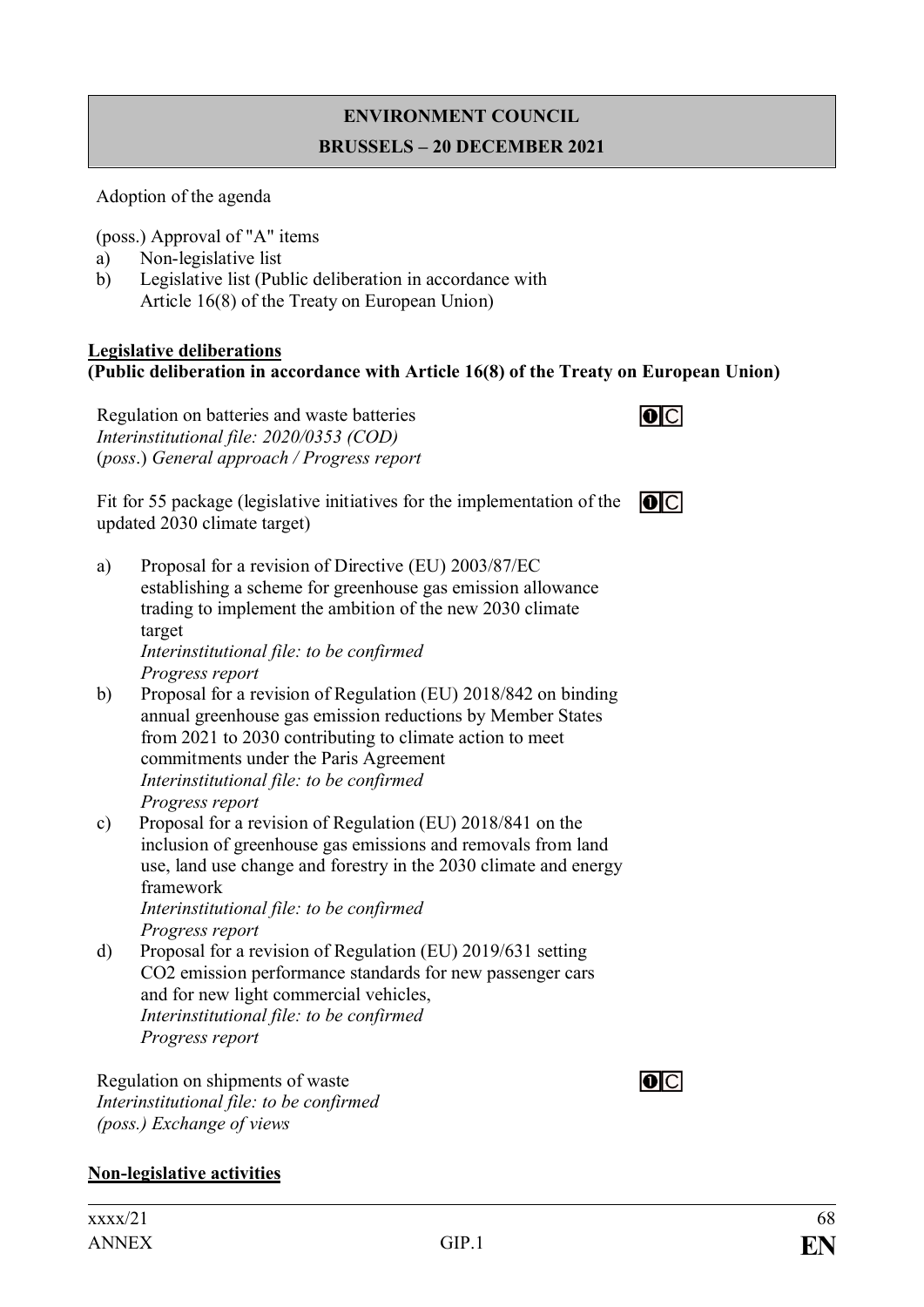(poss.) EU Soil Strategy *Exchange of views*

## **Any other business**

(poss.) Legislative act on Deforestation *Information by the Presidency* 

(poss.) Revision of POPs Regulation *Presentation by the Commission/Information by the PCY on the state of play*

(poss.) Sustainable Product Policy and Green Claims Initiatives *Presentation by the Commission*

Reports on main recent international meetings *Information from the Presidency and the Commission*

Work programme of the incoming Presidency *Information from the French delegation*

- $\overline{\mathbf{0}}$ First reading
- $\overline{\mathbf{0}}$ Second reading
- $|S|$ Special legislative procedure
- 冋 Public deliberation (Article 8(1) of the Council's Rules of Procedure)
- 团 Public debate proposed by the Presidency (Article 8(2) of the Council's Rules of Procedure)
- 冏 Public debate (Article 8(3) of the Council's Rules of Procedure)
- 网 Restricted item
- $\overline{C}$ Item based on a Commission proposal
- (\*) Item on which a vote may be requested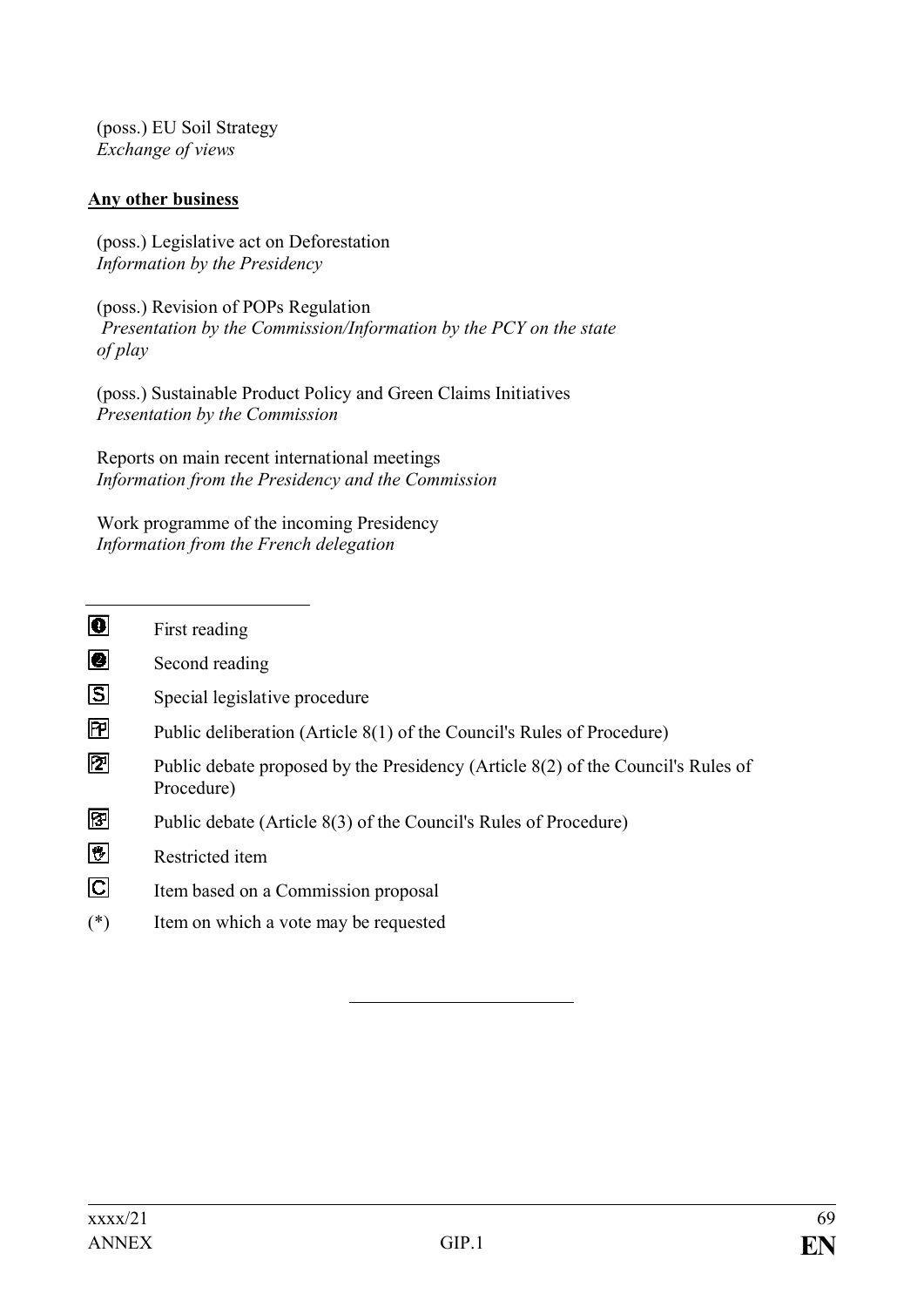# **EDUCATION, YOUTH, CULTURE AND SPORT COUNCIL BRUSSELS – 29-30 NOVEMBER 2021**

#### **MEETING ON 29 NOVEMBER**

Adoption of the agenda

(poss.) Approval of "A" items

- a) Non-legislative list
- b) Legislative list (Public deliberation in accordance with Article 16(8) of the Treaty on European Union)

#### **EDUCATION**

ГCІ

 $\mathbb{E}$ 

#### **Non-legislative activities**

Recommendation on blended learning for high quality and inclusive primary and secondary education *(title to be confirmed) Adoption*

Resolution on a New European Agenda for adult learning *Approval*

(poss.) Resolution on the Governance Mechanism of the Strategic Framework for European cooperation in education and training towards European Education Area *(title to be confirmed) Approval*

(poss.) Green transition in Education and Training *(title to be confirmed)* or *Policy debate*

## **YOUTH**

#### **Non-legislative activities**

Resolution on the Outcomes of the 8th Cycle of the EU Youth Dialogue *Approval*

Conclusions on the implementation of the EU Youth Strategy 2019- 2021 *Approval*

Resolution on the EU Youth Strategy Work Plan 2022-2024 *Approval*

Conclusions on Youth civic spaces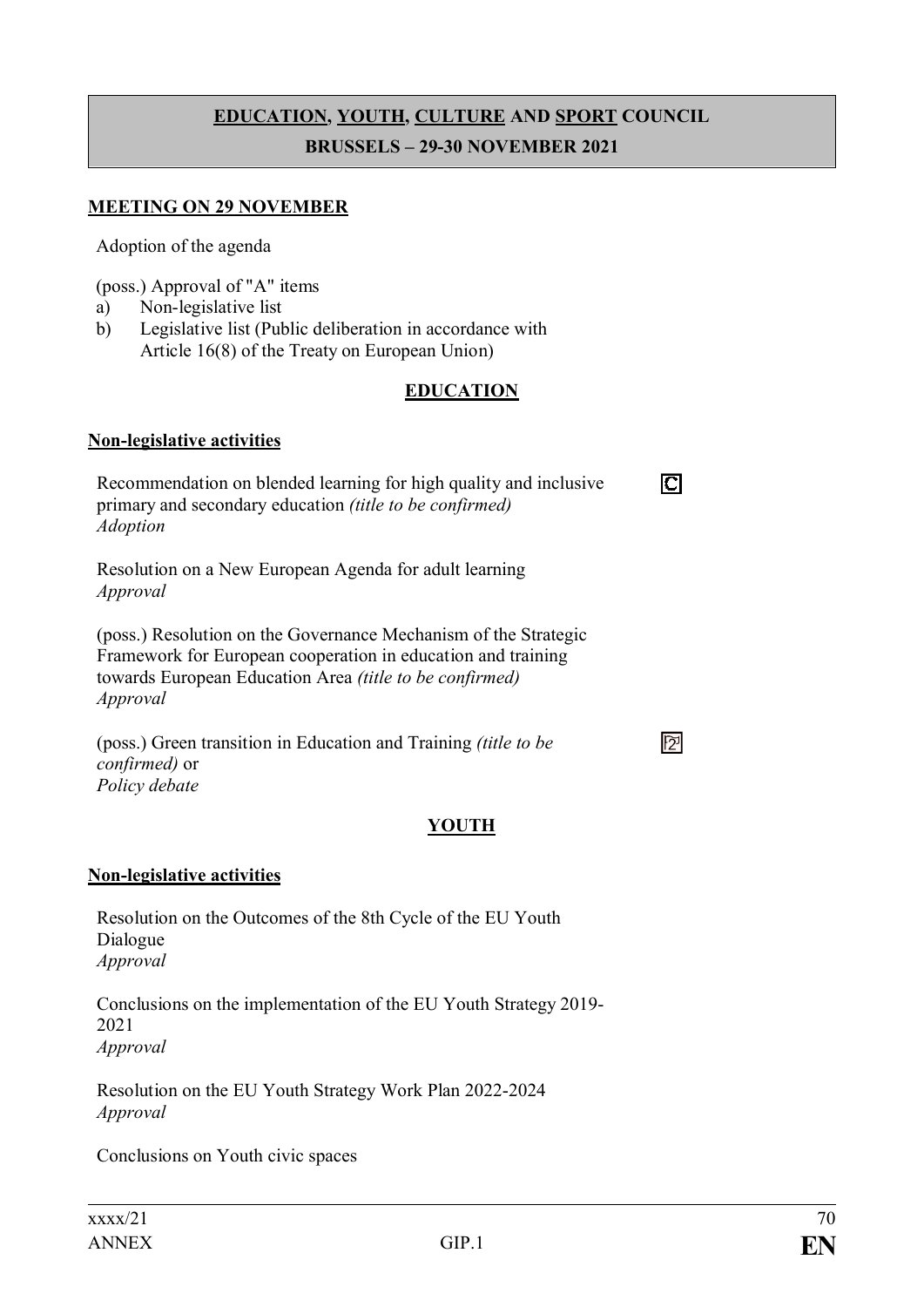*Approval Policy debate*

# 囨

## **Any other business**

#### Education

Work programme of the incoming Presidency *Information from the French delegation*

## Youth

(poss.) Impact of the COVID-19 pandemic on youth: state of play *Information from the Presidency*

Work programme of the incoming Presidency *Information from the French delegation*

## **MEETING ON 30 NOVEMBER 2021**

## **CULTURE/AUDIOVISUAL**

#### **Non-legislative activities**

Conclusions on the high-quality architecture and built environment *Approval*

Conclusions on the availability and competitiveness of European audiovisual and media content *Approval*

Facing the consequences of Covid-10 pandemic on cultural and creative sectors *(title to be confirmed) Policy debate*

囨

## **SPORT**

## **Non-legislative activities**

Resolution on the European Model of Sport *Approval*

Conclusions on lifelong physical activity *Approval*